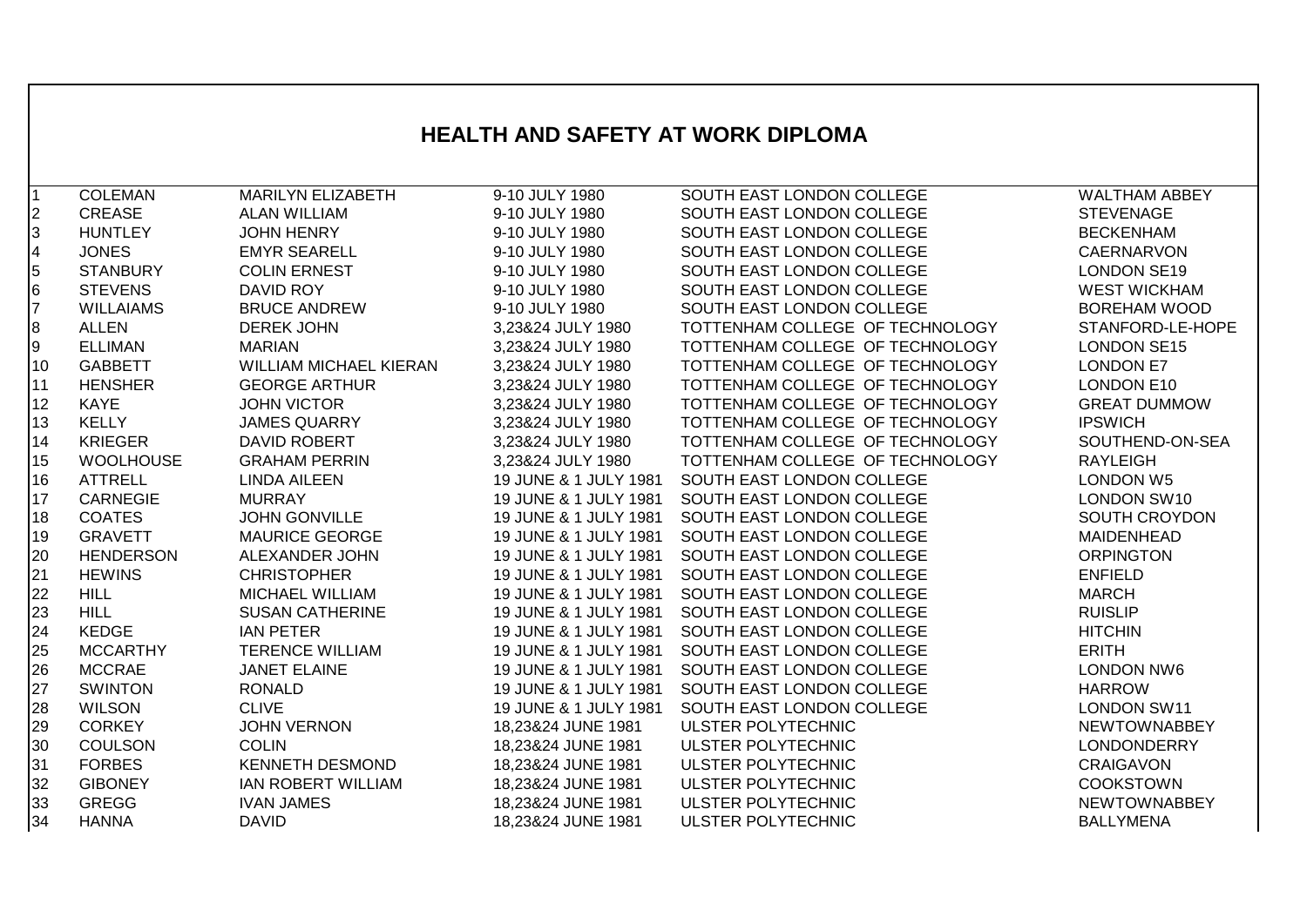| 35 | <b>HASSARD</b>    | <b>WILLIAM ANDREW JON</b> | 18,23&24 JUNE 1981   | ULSTER POLYTECHNIC         | <b>LISBURN</b>        |
|----|-------------------|---------------------------|----------------------|----------------------------|-----------------------|
| 36 | <b>HOOD</b>       | NORMAN ROBERT SAMUEL      | 18,23&24 JUNE 1981   | ULSTER POLYTECHNIC         | <b>CRAIGAVON</b>      |
| 37 | <b>MCALLISTER</b> | <b>ALISTAIR ALOYSIUS</b>  | 18,23&24 JUNE 1981   | ULSTER POLYTECHNIC         | <b>BALLYMENA</b>      |
| 38 | <b>MORGAN</b>     | <b>ALISTAIR WILLIAM</b>   | 18,23&24 JUNE 1981   | ULSTER POLYTECHNIC         | <b>RANDALSTOWN</b>    |
| 39 | ONEILL            | <b>HUGH JOSEPH</b>        | 18,23&24 JUNE 1981   | ULSTER POLYTECHNIC         | <b>NEWRY</b>          |
| 40 | <b>SHEILDS</b>    | <b>JAMES NORWOOD</b>      | 18,23&24 JUNE 1981   | ULSTER POLYTECHNIC         | <b>BELFAST</b>        |
| 41 | WALLACE           | <b>JOHN IVAN</b>          | 18,23&24 JUNE 1981   | ULSTER POLYTECHNIC         | <b>RANDALSTOWN</b>    |
| 42 | <b>ANDERSON</b>   | <b>DAINA</b>              | 5&18 NOVEMBER 1981   | SOUTH EAST LONDON COLLEGE  | <b>ORPINGTON</b>      |
| 43 | <b>GREIEVES</b>   | <b>ADRIAN</b>             | 5&18 NOVEMBER 1981   | SOUTH EAST LONDON COLLEGE  | <b>LONDON SE9</b>     |
| 44 | <b>LOUDOUN</b>    | <b>STEPHEN JAMES</b>      | 5&18 NOVEMBER 1981   | SOUTH EAST LONDON COLLEGE  | ALDERSHOT             |
| 45 | PARTRIDGE         | <b>GLENN</b>              | 5&18 NOVEMBER 1981   | SOUTH EAST LONDON COLLEGE  | <b>LONDON SE1</b>     |
| 46 | <b>PEARCE</b>     | <b>CYNTHIA DIANA</b>      | 5&18 NOVEMBER 1981   | SOUTH EAST LONDON COLLEGE  | <b>ORPINGTON</b>      |
| 47 | <b>ALECOCK</b>    | ROBERT EDWARD             | 6&13 July 1981       | CORNWALL TECHNICAL COLLEGE | <b>LAUNCESTON</b>     |
| 48 | <b>HEWITT</b>     | <b>JOHN</b>               | 6&13 July 1981       | CORNWALL TECHNICAL COLLEGE | NEWQUAY               |
| 49 | <b>JOHNS</b>      | PHILIP RAYMOND            | 6&13 July 1981       | CORNWALL TECHNICAL COLLEGE | <b>ST AUSTELL</b>     |
| 50 | <b>VEATER</b>     | <b>TIMOTHY THEODORE</b>   | 6&13 July 1981       | CORNWALL TECHNICAL COLLEGE | PENZANCE              |
| 51 | <b>ZORICHAK</b>   | <b>RICHARD</b>            | 6&13 July 1981       | CORNWALL TECHNICAL COLLEGE | <b>BODMIN</b>         |
| 52 | <b>BAXTER</b>     | <b>CHRISTOPHER JOHN</b>   | 25 JUNE& 2 JULY 1981 | TRENT POLYTECHNIC          | <b>CURBAR</b>         |
| 53 | <b>BIRCH</b>      | STUART CAMPBELL           | 25 JUNE& 2 JULY 1981 | TRENT POLYTECHNIC          | <b>CHILWELL</b>       |
| 54 | <b>FELLS</b>      | <b>DAVID</b>              | 25 JUNE& 2 JULY 1981 | TRENT POLYTECHNIC          | <b>ROTHERHAM</b>      |
| 55 | <b>FLETCHER</b>   | <b>IAN PHILIP</b>         | 25 JUNE& 2 JULY 1981 | TRENT POLYTECHNIC          | <b>MELTON MOWBRAY</b> |
| 56 | <b>FULLBROOK</b>  | ROY ALFRED JOSIAH         | 25 JUNE& 2 JULY 1981 | TRENT POLYTECHNIC          | <b>NOTTINGHAM</b>     |
| 57 | <b>GALLEY</b>     | <b>CHRISTOPHER</b>        | 25 JUNE& 2 JULY 1981 | TRENT POLYTECHNIC          | <b>SHEFFIELD</b>      |
| 58 | <b>GENT</b>       | <b>MICHAEL</b>            | 25 JUNE& 2 JULY 1981 | TRENT POLYTECHNIC          | SUTTON-IN-ASHFIELD    |
| 59 | <b>HOMER</b>      | <b>JOHN RICHARD</b>       | 25 JUNE& 2 JULY 1981 | TRENT POLYTECHNIC          | <b>LEICESTER</b>      |
| 60 | LLEWELLYN         | <b>COURTENAY</b>          | 25 JUNE& 2 JULY 1981 | TRENT POLYTECHNIC          | <b>WEEDON</b>         |
| 61 | <b>MONTANDON</b>  | PETER EDWARD              | 25 JUNE& 2 JULY 1981 | TRENT POLYTECHNIC          | <b>PALTERTON</b>      |
| 62 | <b>MORGAN</b>     | <b>GARETH</b>             | 25 JUNE& 2 JULY 1981 | TRENT POLYTECHNIC          | <b>LONG EATON</b>     |
| 63 | <b>MOSLEY</b>     | <b>DAVID JOHN</b>         | 25 JUNE& 2 JULY 1981 | TRENT POLYTECHNIC          | <b>CHESTERFIELD</b>   |
| 64 | <b>ORMONDROYD</b> | <b>GARY JAMES</b>         | 25 JUNE& 2 JULY 1981 | TRENT POLYTECHNIC          | <b>SHIRLAND</b>       |
| 65 | <b>RYLOTT</b>     | ROBERT DAVID              | 25 JUNE& 2 JULY 1981 | TRENT POLYTECHNIC          | <b>SYSTON</b>         |
| 66 | <b>SHATTOCK</b>   | <b>JOHN RICHARD</b>       | 25 JUNE& 2 JULY 1981 | TRENT POLYTECHNIC          | <b>BIRSTALL</b>       |
| 67 | WARREN            | MICHAEL ANTHONY           | 25 JUNE& 2 JULY 1981 | TRENT POLYTECHNIC          | <b>MICKLEOVER</b>     |
| 68 | <b>CLAPHAM</b>    | DAVID BERNARD             | 18 & 25 JUNE 1982    | SOUTH EAST LONDON COLLEGE  | <b>BRIGHTON</b>       |
| 69 | <b>CONNEELEY</b>  | <b>JOSEPH CHARLES</b>     | 18 & 25 JUNE 1982    | SOUTH EAST LONDON COLLEGE  | <b>LONDON SE3</b>     |
| 70 | <b>DONOVAN</b>    | <b>IAIN HUGH</b>          | 18 & 25 JUNE 1982    | SOUTH EAST LONDON COLLEGE  | <b>LONDON SE26</b>    |
| 71 | GARRARD           | CHRISTINA DANUTA          | 18 & 25 JUNE 1982    | SOUTH EAST LONDON COLLEGE  | <b>LONDON W5</b>      |
| 72 | <b>HAGREEN</b>    | <b>TERENCE EDWARD</b>     | 18 & 25 JUNE 1982    | SOUTH EAST LONDON COLLEGE  | <b>ORPINGTON</b>      |
| 73 | <b>HAYWARD</b>    | <b>JAMES</b>              | 18 & 25 JUNE 1982    | SOUTH EAST LONDON COLLEGE  | <b>SWANLEY</b>        |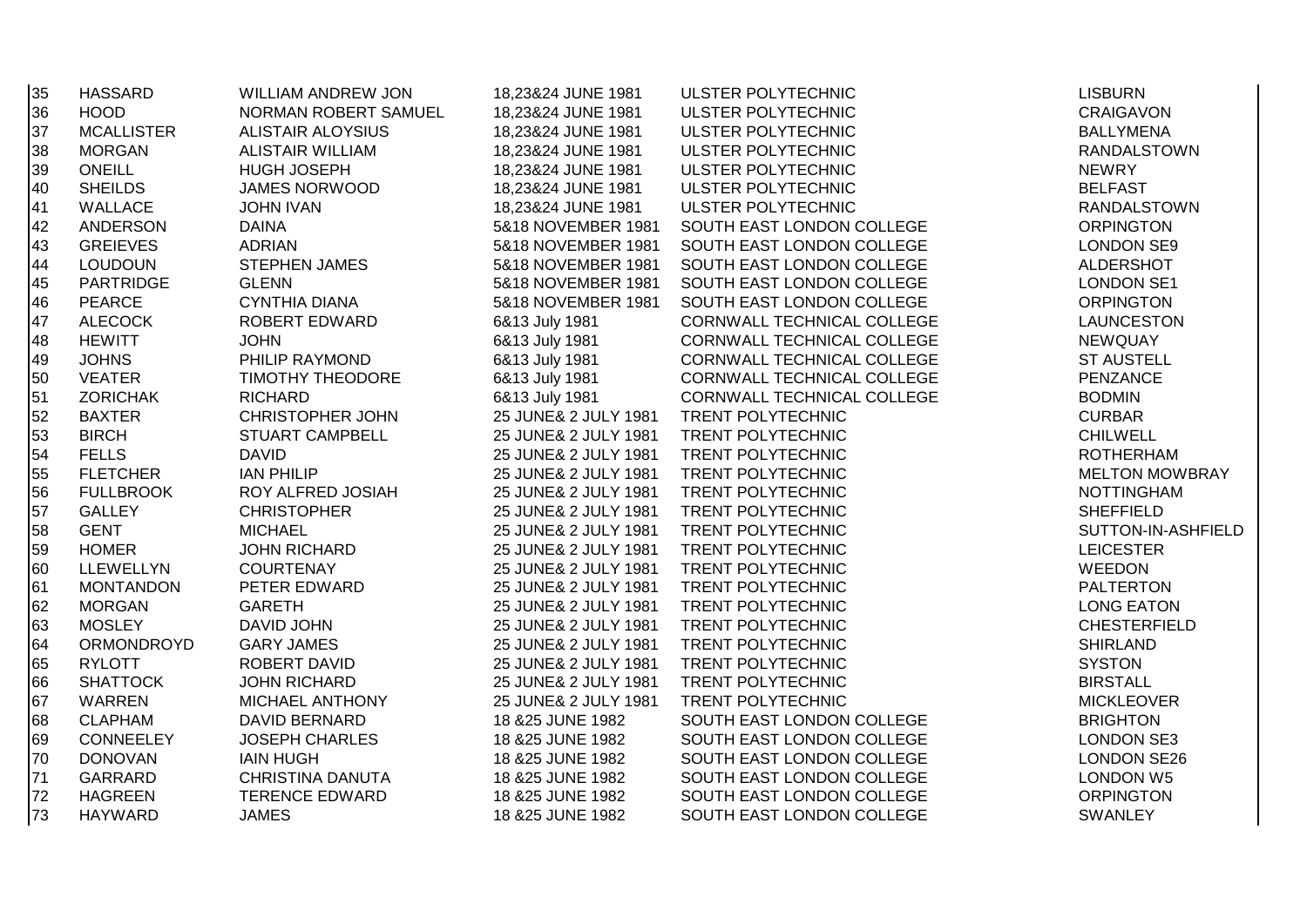| 74  | <b>HEWETT</b>   | <b>DENNIS JOHN</b>     | 18 & 25 JUNE 1982     | SOUTH EAST LONDON COLLEGE                                                | POUND HILL               |
|-----|-----------------|------------------------|-----------------------|--------------------------------------------------------------------------|--------------------------|
| 75  | <b>KEMP</b>     | <b>ANDREW GEORGE</b>   | 18 & 25 JUNE 1982     | SOUTH EAST LONDON COLLEGE                                                | <b>LONDON SE6</b>        |
| 76  | <b>MACHEN</b>   | PHILIP ANTHONY         | 18 & 25 JUNE 1982     | SOUTH EAST LONDON COLLEGE                                                | <b>OTFORD</b>            |
| 77  | <b>PALMER</b>   | <b>LESLIE ALBERT</b>   | 18 & 25 JUNE 1982     | SOUTH EAST LONDON COLLEGE                                                | <b>SUNBURY</b>           |
| 78  | <b>POWNEY</b>   | <b>ROY JOHN</b>        | 18 & 25 JUNE 1982     | SOUTH EAST LONDON COLLEGE                                                | <b>WELLING</b>           |
| 79  | <b>WRIGHT</b>   | <b>CAROLE ANNE</b>     | 18 & 25 JUNE 1982     | SOUTH EAST LONDON COLLEGE                                                | <b>ILFORD</b>            |
| 80  | <b>BAKER</b>    | <b>JOHN ROBERT</b>     | 25 NOVEMBER 490       | TOTTENHAM COLLEGE OF TECHNOLOGY                                          | <b>ILFORD</b>            |
| 81  | ROWE            | <b>HOWARD REGINALD</b> | 29767                 | TOTTENHAM COLLEGE OF TECHNOLOGY                                          | <b>LONDON W5</b>         |
| 82  | LOVEGROVE       | RICHARD JOHN NALDER    | 23, 24 & 25 JUNE 1981 | TOTTENHAM COLLEGE OF TECHNOLOGY                                          | <b>ST IVES</b>           |
| 83  | <b>MORRIS</b>   | <b>WENDY ANN</b>       | 23, 24 & 25 JUNE 1981 | TOTTENHAM COLLEGE OF TECHNOLOGY                                          | <b>BRENTWOOD</b>         |
| 84  | <b>SWAIN</b>    | <b>JOHN ALBERT</b>     | 23, 24 & 25 JUNE 1981 | TOTTENHAM COLLEGE OF TECHNOLOGY                                          | <b>ILFORD</b>            |
| 85  | <b>TOOMBS</b>   | PETER ROBERT           | 23, 24 & 25 JUNE 1981 | TOTTENHAM COLLEGE OF TECHNOLOGY                                          | <b>CORBY</b>             |
| 86  | <b>WATERS</b>   | <b>STEPHEN ANDREW</b>  | 23, 24 & 25 JUNE 1981 | TOTTENHAM COLLEGE OF TECHNOLOGY                                          | <b>CHALFONT ST GILES</b> |
| 87  | <b>BARRETT</b>  | NICHOLAS JOHN          |                       | 18 JUNE& 14 OCT 1982 SOUTH EAST LONDON COLLEGE                           | <b>EAST GRINSTEAD</b>    |
| 88  | <b>VIGAR</b>    |                        |                       | CHRISTOPHER THOMAS PHILIP 18 JUNE& 14 OCT 1982 SOUTH EAST LONDON COLLEGE | <b>LONDON SW20</b>       |
| 89  | <b>BROOK</b>    | <b>ALAN</b>            | 12TH NOVEMBER1982     | LEEDS POLYTECHNIC                                                        |                          |
| 90  | <b>DINSDALE</b> | PHILIP JOHN STANSFIELD | 12TH NOVEMBER1982     | LEEDS POLYTECHNIC                                                        |                          |
| 91  | <b>HOLT</b>     | <b>TREVOR</b>          | 12TH NOVEMBER1982     | LEEDS POLYTECHNIC                                                        |                          |
| 92  | <b>MYERS</b>    | <b>ROBERT EDWARD</b>   | 12TH NOVEMBER1982     | LEEDS POLYTECHNIC                                                        |                          |
| 93  | <b>SHEARD</b>   | ANDREW DONALD          | 12TH NOVEMBER1982     | LEEDS POLYTECHNIC                                                        |                          |
| 94  | <b>ALLCOCK</b>  | <b>MARTIN</b>          | 25TH OCTOBER 1982     | TRENT POLYTECHNIC                                                        |                          |
| 95  | <b>BIRKIN</b>   | <b>SUSAN J</b>         | 25TH OCTOBER 1982     | TRENT POLYTECHNIC                                                        |                          |
| 96  | <b>CHAPMAN</b>  | <b>JOHN</b>            | 25TH OCTOBER 1982     | TRENT POLYTECHNIC                                                        |                          |
| 97  | FARRANT         | <b>ANTHONY R</b>       | 25TH OCTOBER 1982     | <b>TRENT POLYTECHNIC</b>                                                 |                          |
| 98  | <b>GILLOTT</b>  | <b>SHARON</b>          | 25TH OCTOBER 1982     | TRENT POLYTECHNIC                                                        |                          |
| 99  | <b>MARKEY</b>   | MARGARET               | 25TH OCTOBER 1982     | TRENT POLYTECHNIC                                                        |                          |
| 100 | MATHER          | <b>BRIAN A</b>         | 25TH OCTOBER 1982     | TRENT POLYTECHNIC                                                        |                          |
| 101 | NEEDHAM         | <b>MARTYN</b>          | 25TH OCTOBER 1982     | TRENT POLYTECHNIC                                                        |                          |
| 102 | <b>SLINGSBY</b> | <b>NORMAJ</b>          | 25TH OCTOBER 1982     | TRENT POLYTECHNIC                                                        |                          |
| 103 | <b>SMITH</b>    | <b>PAUL</b>            | 25TH OCTOBER 1982     | TRENT POLYTECHNIC                                                        |                          |
| 104 | WALKER          | ANDREW R               | 25TH OCTOBER 1982     | TRENT POLYTECHNIC                                                        |                          |
| 105 | <b>HARRISON</b> | <b>JOHN E</b>          | OCTOBER 1982          | SOUTH GLAMORGAN INSTITUTE                                                |                          |
| 106 | <b>HODGES</b>   | <b>HOWARD</b>          | OCTOBER 1982          | SOUTH GLAMORGAN INSTITUTE                                                |                          |
| 107 | <b>JOHN</b>     | <b>ANTHONY S</b>       | OCTOBER 1982          | SOUTH GLAMORGAN INSTITUTE                                                |                          |
| 108 | <b>MATHIAS</b>  | <b>KATHRYN A</b>       | OCTOBER 1982          | SOUTH GLAMORGAN INSTITUTE                                                |                          |
| 109 | <b>SMITH</b>    | JOHN E N               | OCTOBER 1982          | SOUTH GLAMORGAN INSTITUTE                                                |                          |
| 110 | <b>WILKINS</b>  | <b>ROBERT S</b>        | OCTOBER 1982          | SOUTH GLAMORGAN INSTITUTE                                                |                          |
| 111 | <b>WORKMAN</b>  | <b>MICHAEL D</b>       | OCTOBER 1982          | SOUTH GLAMORGAN INSTITUTE                                                |                          |
| 112 | <b>HARRIES</b>  | PAUL V                 | OCTOBER 1982          | SOUTH GLAMORGAN INSTITUTE                                                |                          |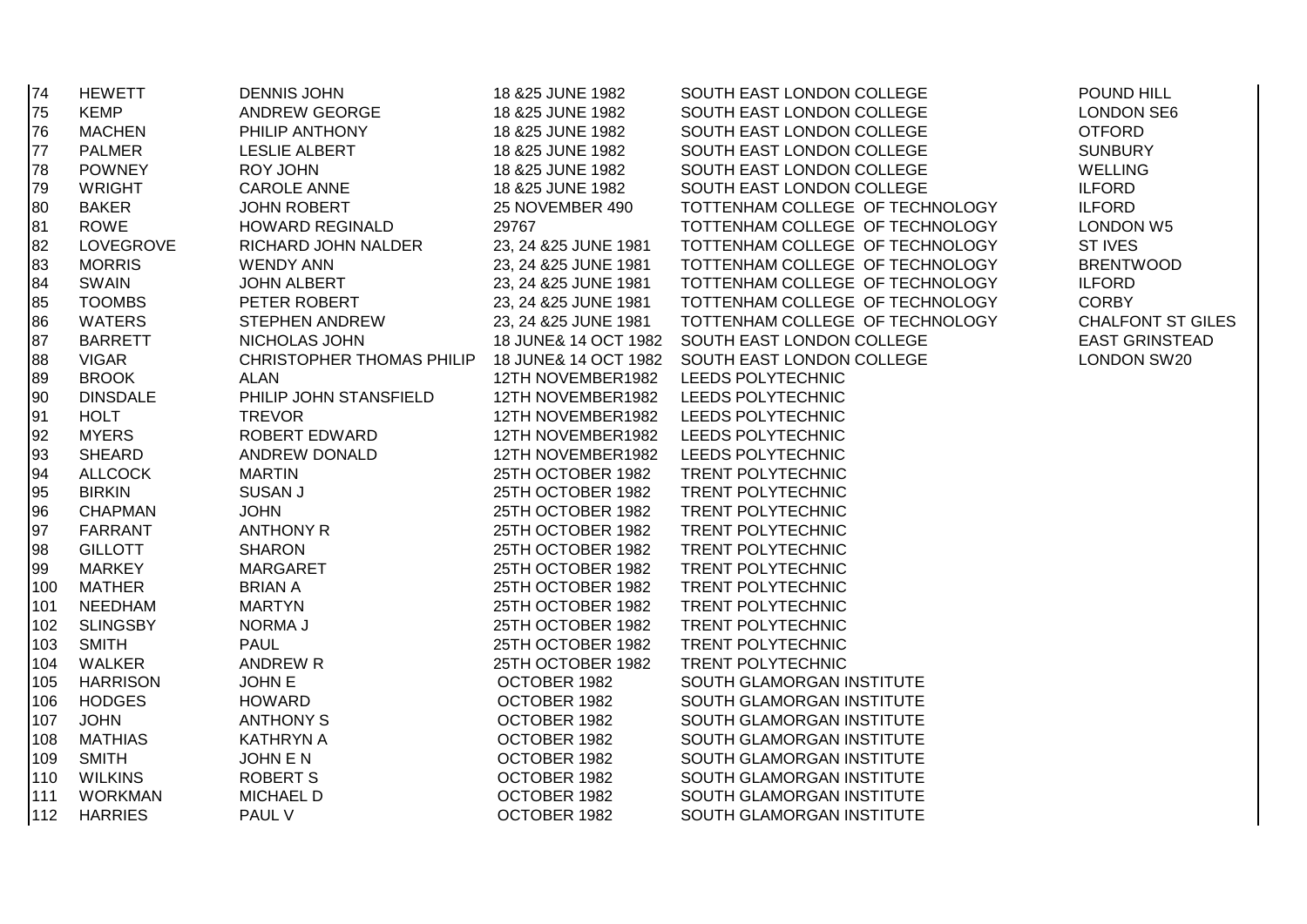| 113 | <b>THOMAS</b>    | DAVID M              | OCTOBER 1982   | SOUTH GLAMORGAN INSTITUTE         |
|-----|------------------|----------------------|----------------|-----------------------------------|
| 114 | <b>BRIGGS</b>    | <b>MERVYN N</b>      | SEPTEMBER 1982 | ULSTER POLYTECHNIC                |
| 115 | <b>COLLINSON</b> | <b>BARBARA A</b>     | SEPTEMBER 1982 | ULSTER POLYTECHNIC                |
| 116 | <b>CRICHTON</b>  | WILLIAM F J          | SEPTEMBER 1982 | ULSTER POLYTECHNIC                |
| 117 | <b>ELLIOTT</b>   | <b>MICHAEL D</b>     | SEPTEMBER 1982 | ULSTER POLYTECHNIC                |
| 118 | <b>ELLIS</b>     | <b>JOHN L</b>        | SEPTEMBER 1982 | <b>ULSTER POLYTECHNIC</b>         |
| 119 | <b>GASTON</b>    | <b>REYNOLD</b>       | SEPTEMBER 1982 | ULSTER POLYTECHNIC                |
| 120 | <b>HANLON</b>    | <b>RALPH H</b>       | SEPTEMBER 1982 | ULSTER POLYTECHNIC                |
| 121 | <b>KNOX</b>      | DAVID F J            | SEPTEMBER 1982 | ULSTER POLYTECHNIC                |
| 122 | <b>MCCURDY</b>   | <b>GERRARD M</b>     | SEPTEMBER 1982 | ULSTER POLYTECHNIC                |
| 123 | <b>MICHAEL</b>   | <b>JOHN C</b>        | SEPTEMBER 1982 | ULSTER POLYTECHNIC                |
| 124 | <b>MOONEY</b>    | <b>MARTIN G</b>      | SEPTEMBER 1982 | ULSTER POLYTECHNIC                |
| 125 | <b>RANKIN</b>    | <b>MERVYN G</b>      | SEPTEMBER 1982 | ULSTER POLYTECHNIC                |
| 126 | <b>REA</b>       | <b>JOHN</b>          | SEPTEMBER 1982 | ULSTER POLYTECHNIC                |
| 127 | <b>ADAMS</b>     | <b>ANTHONY N</b>     | 30468          | MATTHEW BOULTON TECHNICAL COLLEGE |
| 128 | <b>COLLINSON</b> | DAVID H              | 30468          | MATTHEW BOULTON TECHNICAL COLLEGE |
| 129 | <b>HALL</b>      | <b>KEVIN M</b>       | 30468          | MATTHEW BOULTON TECHNICAL COLLEGE |
| 130 | <b>HEATHCOCK</b> | ROBERT G             | 30468          | MATTHEW BOULTON TECHNICAL COLLEGE |
| 131 | <b>KELLER</b>    | <b>PATRICK J</b>     | 30468          | MATTHEW BOULTON TECHNICAL COLLEGE |
| 132 | <b>PARK</b>      | PHILIP T             | 30468          | MATTHEW BOULTON TECHNICAL COLLEGE |
| 133 | <b>POLDEN</b>    | <b>JOHN C</b>        | 30468          | MATTHEW BOULTON TECHNICAL COLLEGE |
| 134 | <b>POTTS</b>     | <b>STEPHEN JAMES</b> | 30468          | MATTHEW BOULTON TECHNICAL COLLEGE |
| 135 | <b>POULTNEY</b>  | <b>LESLIE ALBERT</b> | 30468          | MATTHEW BOULTON TECHNICAL COLLEGE |
| 136 | WALLACE          | <b>KATHRYN I</b>     | 1983           | TOTTENHAM COLLEGE OF TECHNOLOGY   |
| 137 | GARWOOD          | <b>ROGER</b>         | 1983           | TOTTENHAM COLLEGE OF TECHNOLOGY   |
| 138 | <b>WILDEY</b>    | DAVID E              | 1983           | TOTTENHAM COLLEGE OF TECHNOLOGY   |
| 139 | <b>EDWARDS</b>   | DAVID L              | 1983           | TOTTENHAM COLLEGE OF TECHNOLOGY   |
| 140 | <b>LONDY</b>     | <b>CHRISTOPHER J</b> | 1983           | TOTTENHAM COLLEGE OF TECHNOLOGY   |
| 141 | <b>RAINBOW</b>   | <b>JOHN A</b>        | 1983           | TOTTENHAM COLLEGE OF TECHNOLOGY   |
| 142 | <b>RAY</b>       | <b>NIGEL</b>         | 1983           | TOTTENHAM COLLEGE OF TECHNOLOGY   |
| 143 | <b>SMITH</b>     | <b>BRIAN P</b>       | 1983           | TOTTENHAM COLLEGE OF TECHNOLOGY   |
| 144 | <b>WOOLMER</b>   | ANDREW J             | 1983           | TOTTENHAM COLLEGE OF TECHNOLOGY   |
| 145 | <b>ADAMS</b>     | <b>JOHN G</b>        | 1983           | SOUTH GLAMORGAN INSTITUTE         |
| 146 | <b>JOHN</b>      | <b>LINDA</b>         | 1983           | SOUTH GLAMORGAN INSTITUTE         |
| 147 | <b>FRASER</b>    | <b>JOHN R</b>        | 1983           | TRENT POLYTECHNIC                 |
| 148 | <b>SCUTTER</b>   | <b>JOHN F</b>        | 1983           | TRENT POLYTECHNIC                 |
| 149 | <b>BISHOP</b>    | PAMELA E             | 1983           | SOUTH EAST LONDON COLLEGE         |
| 150 | CARTER           | DAVID B              | 1983           | SOUTH EAST LONDON COLLEGE         |
| 151 | <b>EDGAR</b>     | <b>MAXWELL</b>       | 1983           | SOUTH EAST LONDON COLLEGE         |
|     |                  |                      |                |                                   |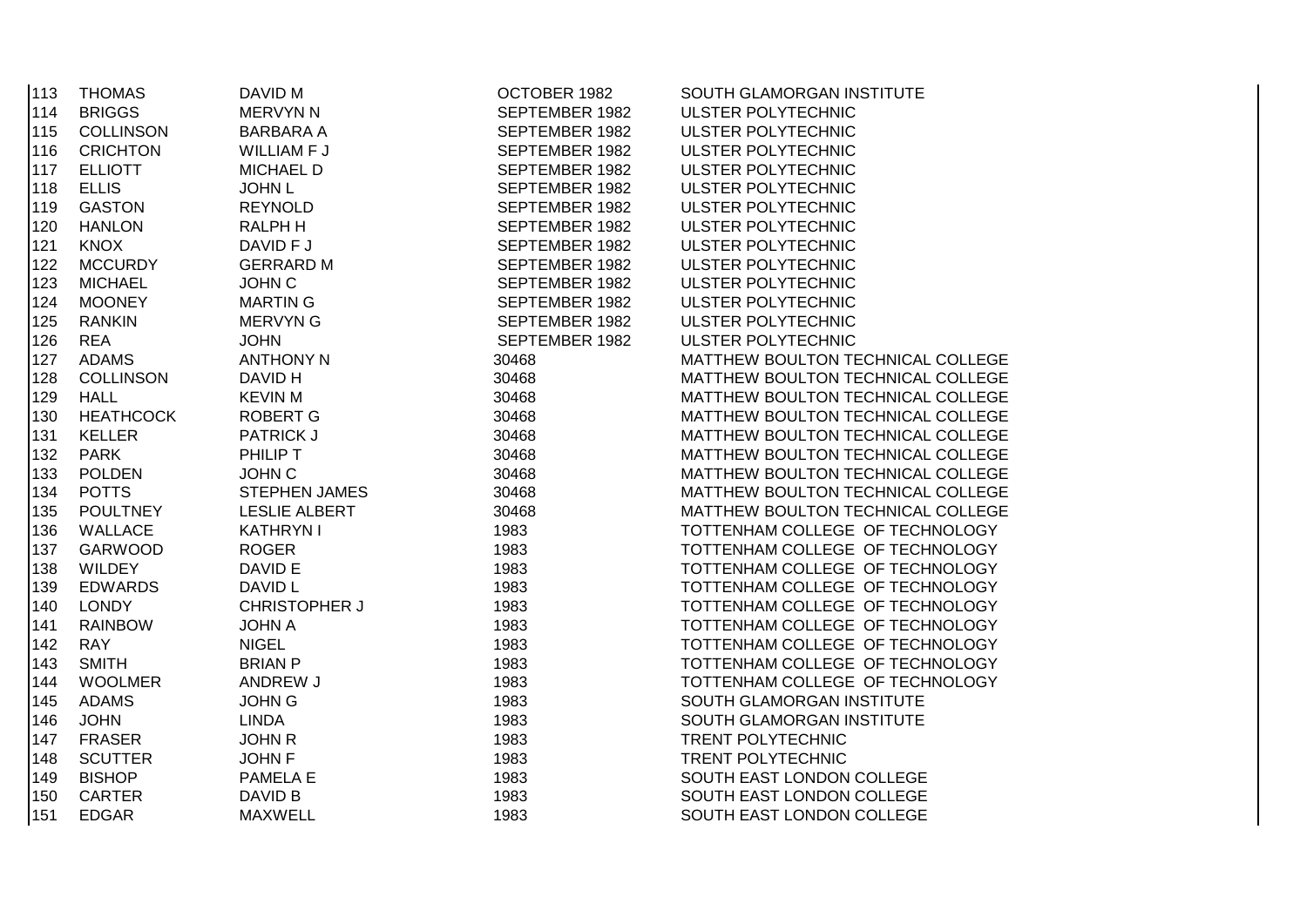| 152 | <b>FINCH</b>     | <b>GRAHAM M</b>           | 1983                  | SOUTH EAST LONDON COLLEGE                       |                      |
|-----|------------------|---------------------------|-----------------------|-------------------------------------------------|----------------------|
| 153 | <b>GOODWIN</b>   | <b>JOHN</b>               | 1983                  | SOUTH EAST LONDON COLLEGE                       |                      |
| 154 | <b>JOHNSON</b>   | <b>RICHARD B</b>          | 1983                  | SOUTH EAST LONDON COLLEGE                       |                      |
| 155 | <b>MCGARR</b>    | <b>ANGELA</b>             | 1983                  | SOUTH EAST LONDON COLLEGE                       |                      |
| 156 | <b>MCQUILLAN</b> | LINDA C                   | 1983                  | SOUTH EAST LONDON COLLEGE                       |                      |
| 157 | <b>MUIR</b>      | <b>ROBERT F</b>           | 1983                  | SOUTH EAST LONDON COLLEGE                       |                      |
| 158 | ORGILL           | <b>DIANNE</b>             | 1983                  | SOUTH EAST LONDON COLLEGE                       |                      |
| 159 | <b>REYNOLDS</b>  | <b>NORMAN</b>             | 1983                  | SOUTH EAST LONDON COLLEGE                       |                      |
| 160 | <b>BUXTON</b>    | <b>CYRILL C</b>           | 1983                  | SOUTH EAST LONDON COLLEGE                       |                      |
| 161 | <b>POWELL</b>    | <b>DEAN W</b>             | 1983                  | SOUTH EAST LONDON COLLEGE                       |                      |
| 162 | <b>ABBOTT</b>    | <b>BARRY JOSEPH</b>       | 21 JUNE 1983          | TYNE COLLEGE OF ARTS AND TECHNOLOGY             |                      |
| 163 | <b>AIR</b>       | <b>ALAN</b>               | 21 JUNE 1983          | TYNE COLLEGE OF ARTS AND TECHNOLOGY             |                      |
| 164 | CARROLL          | <b>RYAN ANTHONY</b>       | 21 JUNE 1983          | TYNE COLLEGE OF ARTS AND TECHNOLOGY             |                      |
| 165 | <b>CHELL</b>     | <b>MICHAEL PHILIP</b>     | 21 JUNE 1983          | TYNE COLLEGE OF ARTS AND TECHNOLOGY             |                      |
| 166 | <b>GREENER</b>   | <b>TREVOR</b>             | 21 JUNE 1983          | TYNE COLLEGE OF ARTS AND TECHNOLOGY             |                      |
| 167 | <b>SNOWDEN</b>   | <b>COLIN DAVID</b>        | 21 JUNE 1983          | TYNE COLLEGE OF ARTS AND TECHNOLOGY             |                      |
| 168 | <b>SUMNER</b>    | <b>STEVEN NORMAN</b>      | 21 JUNE 1983          | TYNE COLLEGE OF ARTS AND TECHNOLOGY             |                      |
| 169 | <b>SWEET</b>     | <b>PETER</b>              | 21 JUNE 1983          | TYNE COLLEGE OF ARTS AND TECHNOLOGY             |                      |
| 170 | <b>TRIGGS</b>    | <b>WARREN RICHARD</b>     | 21 JUNE 1983          | TYNE COLLEGE OF ARTS AND TECHNOLOGY             |                      |
| 171 | <b>CORBETT</b>   | <b>GORDON</b>             | 30481                 | NEWCASTLE UPON TYNE COLLEGE                     |                      |
| 172 | <b>HAMPSON</b>   | <b>ROBERT CHRISTOPHER</b> | 30481                 | NEWCASTLE UPON TYNE COLLEGE                     |                      |
| 173 | ARTHUR           | <b>ANDREW TIMOTHY</b>     | 15 JUNE & 6 JULY 1984 | SOUTH EAST LONDON COLLEGE                       | <b>BARRY</b>         |
| 174 | <b>BECKETT</b>   | <b>JONATHAN</b>           | 15 JUNE & 6 JULY 1984 | SOUTH EAST LONDON COLLEGE                       | <b>BRISTOL</b>       |
| 175 | <b>DAVIES</b>    | DAVID HUW                 |                       | 15 JUNE & 6 JULY 1984 SOUTH EAST LONDON COLLEGE | <b>SWANSEA</b>       |
| 176 | <b>JAMES</b>     | <b>WILLIAM DENLEY</b>     | 15 JUNE & 6 JULY 1984 | SOUTH EAST LONDON COLLEGE                       | <b>CARDIFF</b>       |
| 177 | <b>JONES</b>     | RODERICK DENLEY           |                       | 15 JUNE & 6 JULY 1984 SOUTH EAST LONDON COLLEGE | <b>NEWPORT</b>       |
| 178 | <b>LEE</b>       | <b>DAVID CHRISTOPHER</b>  |                       | 15 JUNE & 6 JULY 1984 SOUTH EAST LONDON COLLEGE | <b>HAVERFORDWEST</b> |
| 179 | <b>WILLIAMS</b>  | <b>GLYN BOWEN</b>         |                       | 15 JUNE & 6 JULY 1984 SOUTH EAST LONDON COLLEGE | <b>CARMARTHEN</b>    |
| 180 | <b>ATTERBURY</b> | NIGEL GILBERT             |                       | 15 JUNE & 6 JULY 1984 SOUTH EAST LONDON COLLEGE | <b>LONDON SW16</b>   |
| 181 | <b>BEATTIE</b>   | <b>DAVID JOHN</b>         |                       | 15 JUNE & 6 JULY 1984 SOUTH EAST LONDON COLLEGE | <b>BEXLEYHEATH</b>   |
| 182 | <b>BROOK</b>     | PENELOPEJANE              | 15 JUNE & 6 JULY 1984 | SOUTH EAST LONDON COLLEGE                       | <b>WELLING</b>       |
| 183 | <b>BROWN</b>     | <b>STEPHEN GEORGE</b>     | 15 JUNE & 6 JULY 1984 | SOUTH EAST LONDON COLLEGE                       | LONDON W3            |
| 184 | <b>COMPORT</b>   | <b>RICHARD CHARLES</b>    | 15 JUNE & 6 JULY 1984 | SOUTH EAST LONDON COLLEGE                       | <b>MAIDSTONE</b>     |
| 185 | <b>COX</b>       | <b>KAREN EVELYN</b>       | 15 JUNE & 6 JULY 1984 | SOUTH EAST LONDON COLLEGE                       | <b>SURBITON</b>      |
| 186 | <b>DAVIS</b>     | <b>CLIFFORD WILLIAM</b>   | 15 JUNE & 6 JULY 1984 | SOUTH EAST LONDON COLLEGE                       | <b>LONDON SW18</b>   |
| 187 | <b>DUNNE</b>     | <b>JOHN WILLIAM</b>       | 15 JUNE & 6 JULY 1984 | SOUTH EAST LONDON COLLEGE                       | <b>NORTHOLT</b>      |
| 188 | <b>GRICE</b>     | <b>STUART PETER</b>       | 15 JUNE & 6 JULY 1984 | SOUTH EAST LONDON COLLEGE                       | <b>HIGH WYCOMBE</b>  |
| 189 | <b>GRUNDY</b>    | ELIZABETH ANNE            | 15 JUNE & 6 JULY 1984 | SOUTH EAST LONDON COLLEGE                       | <b>EAST MOLESEY</b>  |
| 190 | <b>JEFFS</b>     | PETER JEREMY              |                       | 15 JUNE & 6 JULY 1984 SOUTH EAST LONDON COLLEGE | <b>LONDON W3</b>     |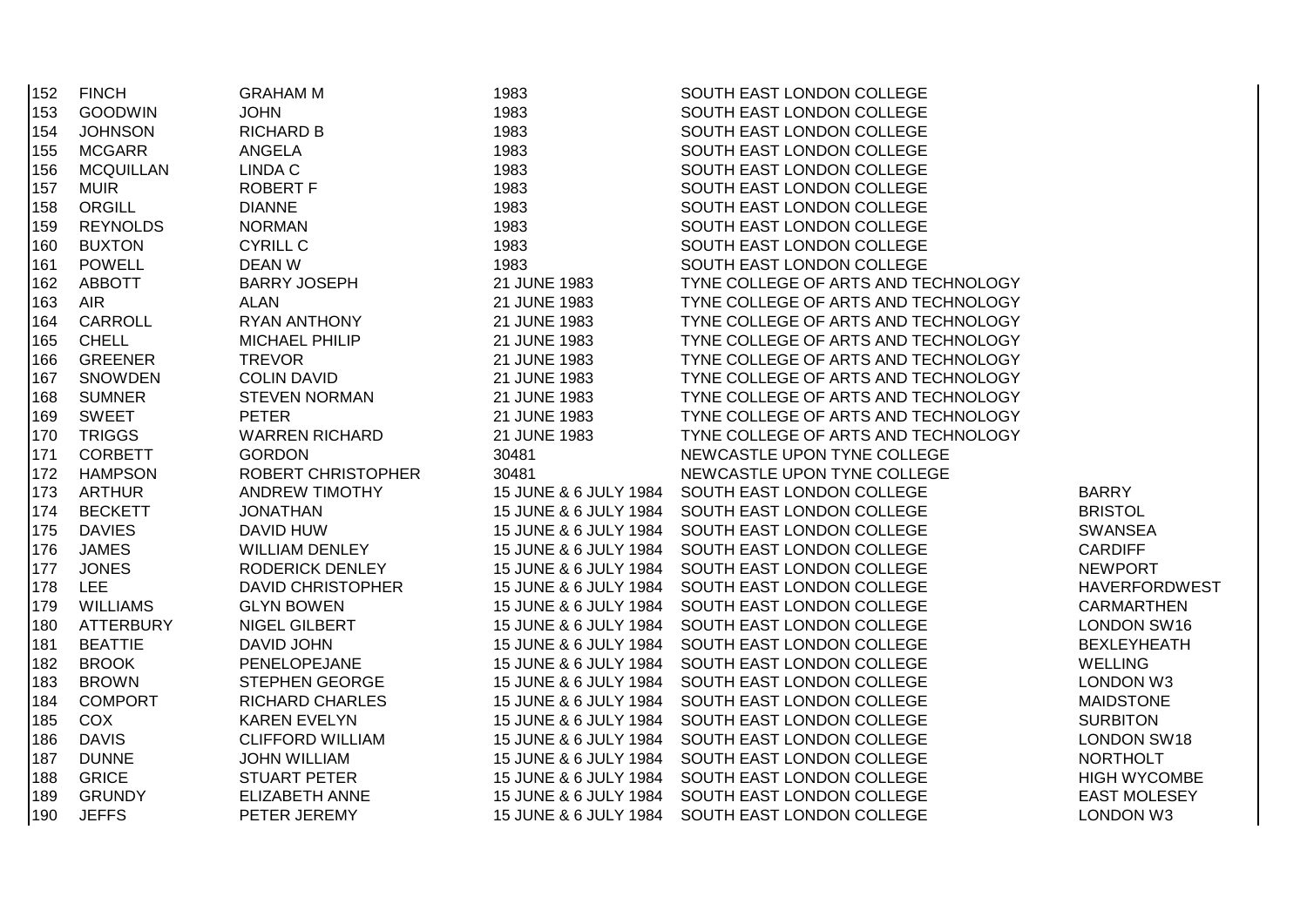| 191 | <b>KEAY</b>     | <b>TIMOTHY PETER</b>      |      | 15 JUNE & 6 JULY 1984 SOUTH EAST LONDON COLLEGE                          | LONDONSW15         |
|-----|-----------------|---------------------------|------|--------------------------------------------------------------------------|--------------------|
| 192 | <b>LINCOLN</b>  | <b>PETER</b>              |      | 15 JUNE & 6 JULY 1984 SOUTH EAST LONDON COLLEGE                          | <b>RAINHAM</b>     |
| 193 | NATKANSKI       | <b>PETER</b>              |      | 15 JUNE & 6 JULY 1984 SOUTH EAST LONDON COLLEGE                          | <b>LONDON SW17</b> |
| 194 | READ            | DOUGLAS ARTHUR LAURENCE   |      | 15 JUNE & 6 JULY 1984 SOUTH EAST LONDON COLLEGE                          | <b>ASHFORD</b>     |
| 195 | <b>RENOUF</b>   | <b>LESLEY</b>             |      | 15 JUNE & 6 JULY 1984 SOUTH EAST LONDON COLLEGE                          | <b>LONDON SE19</b> |
| 196 | SEROTA          | <b>DAVIS GRAHAM</b>       |      | 15 JUNE & 6 JULY 1984 SOUTH EAST LONDON COLLEGE                          | EDGEWARE           |
| 197 | <b>STRINGER</b> | <b>JACQUELINE</b>         |      | 15 JUNE & 6 JULY 1984 SOUTH EAST LONDON COLLEGE                          | <b>LONDON SE25</b> |
| 198 | <b>CLIFFORD</b> | <b>JOHN LESLIE</b>        |      | 22,23,27 AND 28 JUNE 1 MATTHEW BOULTON TECHNICAL COLLEGE                 |                    |
| 199 | <b>DUDLEY</b>   | <b>STEPHEN JOHN</b>       |      | 22,23,27 AND 28 JUNE 1\{MATTHEW BOULTON TECHNICAL COLLEGE                |                    |
| 200 | <b>GOLDING</b>  | <b>GRAHAM</b>             |      | 22,23,27 AND 28 JUNE 19MATTHEW BOULTON TECHNICAL COLLEGE                 |                    |
| 201 | <b>KENNEDY</b>  | MICHAEL ANTHONY           |      | 22,23,27 AND 28 JUNE 19MATTHEW BOULTON TECHNICAL COLLEGE                 |                    |
| 202 | <b>POWELL</b>   | NICHOLAS LLOYD            |      | 22,23,27 AND 28 JUNE 19MATTHEW BOULTON TECHNICAL COLLEGE                 |                    |
| 203 | TROW            | PHILIP GRAHAM             |      | 22,23,27 AND 28 JUNE 19MATTHEW BOULTON TECHNICAL COLLEGE                 |                    |
| 204 | <b>CLARKSON</b> | <b>JOHN ALAN</b>          | 1985 | TRENT POLYTECHNIC                                                        |                    |
| 205 | <b>FOX</b>      | <b>DAVID KINGSTON</b>     | 1985 | TRENT POLYTECHNIC                                                        |                    |
| 206 | GRANGE          | <b>MALCOLM RODERICK</b>   | 1985 | TRENT POLYTECHNIC                                                        |                    |
| 207 | <b>HAYES</b>    | <b>DAVID ROBERT</b>       | 1985 | TRENT POLYTECHNIC                                                        |                    |
| 208 | KAY             | <b>NORMAN</b>             | 1985 | TRENT POLYTECHNIC                                                        |                    |
| 209 | PAGE            | PHILIP JOHN               | 1985 | TRENT POLYTECHNIC                                                        |                    |
| 210 | <b>TOKELY</b>   | <b>DAVID GRAHAM</b>       | 1985 | TRENT POLYTECHNIC                                                        |                    |
| 211 | <b>HASLAM</b>   | NEVILLE ANDREW            | 1985 | TRENT POLYTECHNIC                                                        |                    |
| 212 | <b>STOTHARD</b> | <b>JOHN RICHARD</b>       | 1985 | TRENT POLYTECHNIC                                                        |                    |
| 213 | <b>BENNETT</b>  | <b>SIMON</b>              | 1985 | TOTTENHAM COLLEGE OF TECHNOLOGY                                          |                    |
| 214 | <b>GLEADOW</b>  | MICHAEL JOHN              | 1985 | TOTTENHAM COLLEGE OF TECHNOLOGY                                          |                    |
| 215 | <b>BARNES</b>   | <b>RUTH</b>               | 1985 | TOTTENHAM COLLEGE OF TECHNOLOGY                                          |                    |
| 216 | <b>FRENCH</b>   | <b>ROGER GRAHAM</b>       | 1985 | TOTTENHAM COLLEGE OF TECHNOLOGY                                          |                    |
| 217 | <b>INKPEN</b>   | <b>MARY UNA</b>           | 1985 | TOTTENHAM COLLEGE OF TECHNOLOGY                                          |                    |
| 218 | SAVAGE          | <b>MARGOT KAY</b>         | 1985 | TOTTENHAM COLLEGE OF TECHNOLOGY                                          |                    |
| 219 | SOLOMON         | <b>KATHERINE</b>          | 1985 | TOTTENHAM COLLEGE OF TECHNOLOGY                                          |                    |
| 220 | <b>SWINGLER</b> | SHEILA JOAN               | 1985 | TOTTENHAM COLLEGE OF TECHNOLOGY                                          |                    |
| 221 | <b>BRETT</b>    | <b>KIM EILEEN</b>         | 1985 | TOTTENHAM COLLEGE OF TECHNOLOGY                                          |                    |
| 222 | <b>HART</b>     | CHRISTOPHER PHILIP GEORGE | 1985 | TOTTENHAM COLLEGE OF TECHNOLOGY                                          |                    |
| 223 | <b>BLAKE</b>    | <b>STEVEN</b>             |      | 24 JUNE & 5 JULY 1985 SOUTH EAST LONDON COLLEGE                          |                    |
| 224 | <b>HEWITT</b>   | <b>KATHRYN LUCY</b>       |      | 24 JUNE & 5 JULY 1985 SOUTH EAST LONDON COLLEGE                          |                    |
| 225 | <b>HICKMAN</b>  | <b>MARIA ALICE</b>        |      | 24 JUNE & 5 JULY 1985 SOUTH EAST LONDON COLLEGE                          |                    |
| 226 | <b>HOLMES</b>   | LESLEY ELEANOR            |      | 24 JUNE & 5 JULY 1985 SOUTH EAST LONDON COLLEGE                          |                    |
| 227 | <b>HUGHES</b>   | <b>CAROLINE ELIZABETH</b> |      | 24 JUNE & 5 JULY 1985 SOUTH EAST LONDON COLLEGE                          |                    |
| 228 | <b>SAUNDERS</b> |                           |      | JONATHAN WILLIAM FRANCES 24 JUNE & 5 JULY 1985 SOUTH EAST LONDON COLLEGE |                    |
| 229 | WARD            | <b>RODERICK ADRIAN</b>    |      | 24 JUNE & 5 JULY 1985 SOUTH EAST LONDON COLLEGE                          |                    |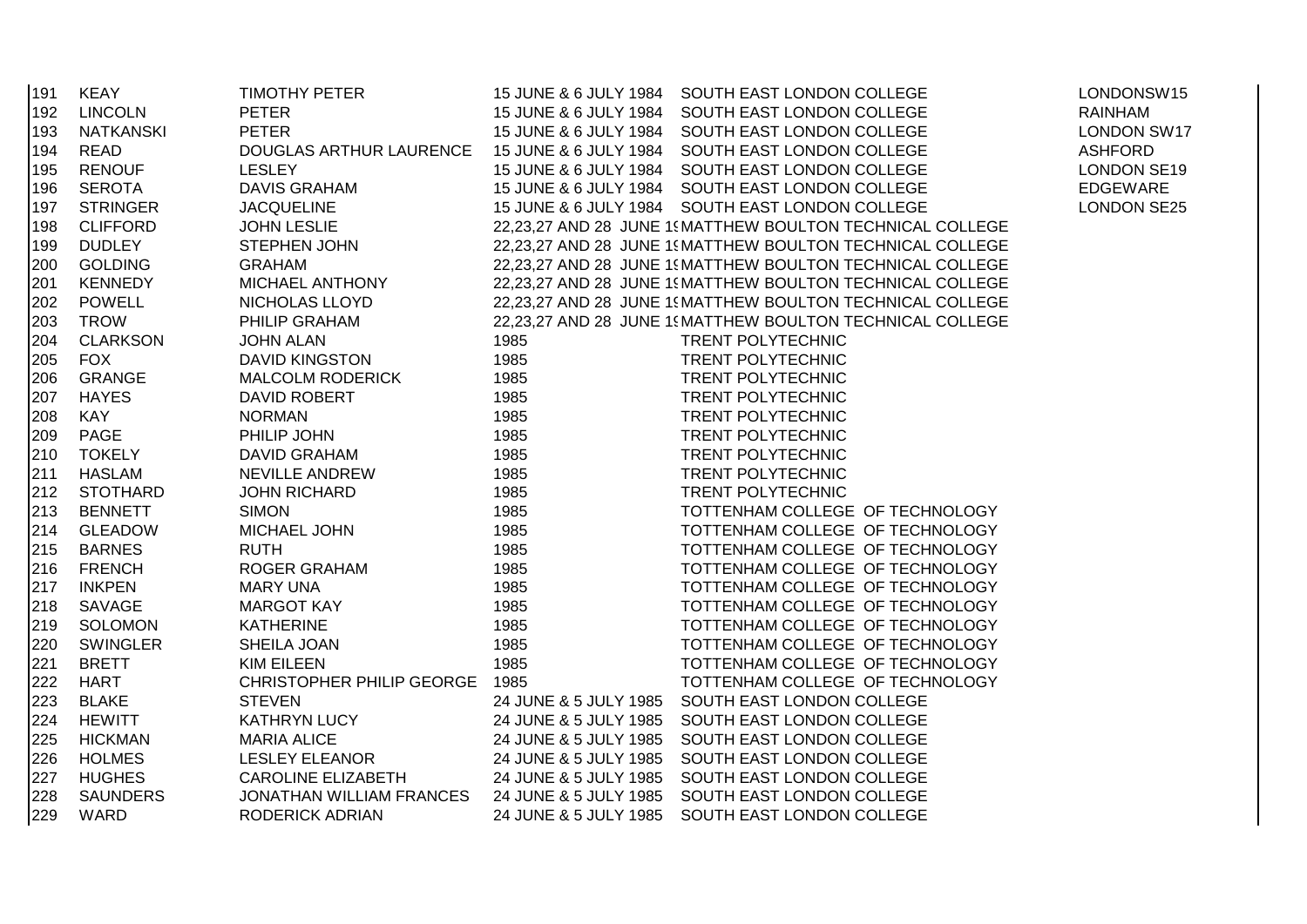| 230 | <b>DAVIES</b>    | <b>ALLAN JOHN</b>       | DECEMBER 1984 | SOUTH GLAMORGAN INSTITUTE           |
|-----|------------------|-------------------------|---------------|-------------------------------------|
| 231 | <b>DIER</b>      | DAVID ROBERT            | DECEMBER 1984 | SOUTH GLAMORGAN INSTITUTE           |
| 232 | <b>GARDNER</b>   | <b>DENNIS JOHN</b>      | DECEMBER 1984 | SOUTH GLAMORGAN INSTITUTE           |
| 233 | <b>JOHNSON</b>   | ROBERT ADRIAN LAW       | DECEMBER 1984 | SOUTH GLAMORGAN INSTITUTE           |
| 234 | <b>LLOYD</b>     | <b>ALAN</b>             | DECEMBER 1984 | SOUTH GLAMORGAN INSTITUTE           |
| 235 | <b>YONLIN</b>    | <b>ANDREW FREDERICK</b> | DECEMBER 1984 | SOUTH GLAMORGAN INSTITUTE           |
| 236 | <b>ASHBY</b>     | ANN COROLYNE            | 1985          | TOTTENHAM COLLEGE OF TECHNOLOGY     |
| 237 | <b>REECE</b>     | <b>GRAHAM FREDERICK</b> | 1985          | TOTTENHAM COLLEGE OF TECHNOLOGY     |
| 238 | <b>ROWLANDS</b>  | <b>DAVID KEITH</b>      | 1985          | TOTTENHAM COLLEGE OF TECHNOLOGY     |
| 239 | <b>STENNARD</b>  | <b>SUSAN ANNE</b>       | 1985          | TOTTENHAM COLLEGE OF TECHNOLOGY     |
| 240 | <b>CRIAGS</b>    | <b>GORDON</b>           | 1985          | TYNE COLLEGE OF ARTS AND TECHNOLOGY |
| 241 | <b>FORTUNE</b>   | <b>KATHRYN ANNE</b>     | 1985          | TYNE COLLEGE OF ARTS AND TECHNOLOGY |
| 242 | <b>BRADLEY</b>   | <b>JAMES</b>            | 1985          | TOTTENHAM COLLEGE OF TECHNOLOGY     |
| 243 | <b>HAWES</b>     | <b>ALAN VICTOR</b>      | 1985          | TOTTENHAM COLLEGE OF TECHNOLOGY     |
| 244 | <b>BURNS</b>     | <b>ADRIAN ERIC</b>      | October 1985  | MATTHEW BOULTON TECHNICAL COLLEGE   |
| 245 | <b>COATES</b>    | <b>WILLIAMS MICHAEL</b> | October 1985  | MATTHEW BOULTON TECHNICAL COLLEGE   |
| 246 | <b>MOORE</b>     | <b>LYNNE CAROLE</b>     | October 1985  | MATTHEW BOULTON TECHNICAL COLLEGE   |
| 247 | <b>MOORE</b>     | STEPHEN ROGER RAYMOND   | October 1985  | MATTHEW BOULTON TECHNICAL COLLEGE   |
| 248 | <b>STAFFORD</b>  | SAMUEL JOHN             | October 1985  | MATTHEW BOULTON TECHNICAL COLLEGE   |
| 249 | <b>THOMAS</b>    | <b>GWILYN RHYS</b>      | October 1985  | MATTHEW BOULTON TECHNICAL COLLEGE   |
| 250 | <b>TURNER</b>    | <b>ALAN</b>             | October 1985  | MATTHEW BOULTON TECHNICAL COLLEGE   |
| 251 | <b>WOOTTON</b>   | <b>FRANK</b>            | October 1985  | MATTHEW BOULTON TECHNICAL COLLEGE   |
| 252 | <b>ARMSRONG</b>  | <b>JOY</b>              | 1986          | SOUTH EAST LONDON COLLEGE           |
| 253 | <b>ARNOLD</b>    | <b>SUSAN</b>            | 1986          | SOUTH EAST LONDON COLLEGE           |
| 254 | <b>BRAINES</b>   | <b>JOHN MICHAEL</b>     | 1986          | SOUTH EAST LONDON COLLEGE           |
| 255 | <b>DREW</b>      | <b>ALAN MICHAEL</b>     | 1986          | SOUTH EAST LONDON COLLEGE           |
| 256 | <b>EDGAR</b>     | <b>HELEN ELIZABETH</b>  | 1986          | SOUTH EAST LONDON COLLEGE           |
| 257 | <b>HAYES</b>     | <b>CATHERINE HELEN</b>  | 1986          | SOUTH EAST LONDON COLLEGE           |
| 258 | <b>HERON</b>     | <b>WILLIAM JOHN</b>     | 1986          | SOUTH EAST LONDON COLLEGE           |
| 259 | <b>HUMPHREYS</b> | JANE ELIZABETH          | 1986          | SOUTH EAST LONDON COLLEGE           |
| 260 | <b>JENKINS</b>   | <b>DENIS ERROL</b>      | 1986          | SOUTH EAST LONDON COLLEGE           |
| 261 | <b>JONES</b>     | <b>JULIE</b>            | 1986          | SOUTH EAST LONDON COLLEGE           |
| 262 | <b>SMITH</b>     | <b>STEPHEN PAUL</b>     | 1986          | SOUTH EAST LONDON COLLEGE           |
| 263 | <b>WILLIAMS</b>  | PAUL ANTHONY            | 1986          | SOUTH EAST LONDON COLLEGE           |
| 264 | <b>WOOD</b>      | <b>ROGER FRANK</b>      | 1986          | SOUTH EAST LONDON COLLEGE           |
| 265 | <b>STOCK</b>     | <b>DEBORAH</b>          | 1986          | SOUTH EAST LONDON COLLEGE           |
| 266 | <b>BACKWELL</b>  | LOUIS GEORGE            | 1984          | ULSTER POLYTECHNIC                  |
| 267 | <b>FRANCEY</b>   | <b>WILLIAM ANDREW</b>   | 1984          | ULSTER POLYTECHNIC                  |
| 268 | <b>HANNA</b>     | <b>JAMES</b>            | 1984          | ULSTER POLYTECHNIC                  |
|     |                  |                         |               |                                     |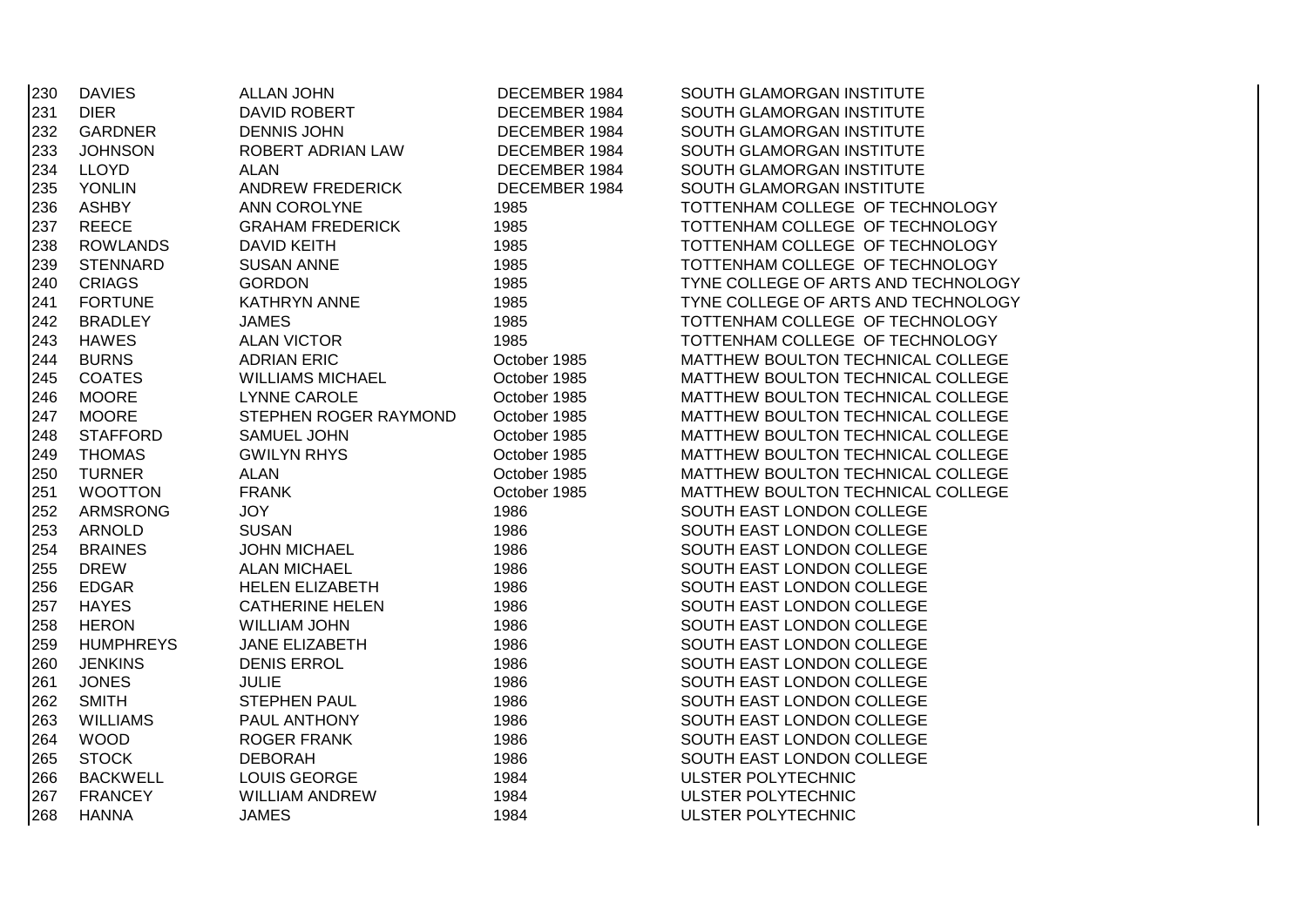| 269 | <b>KELSO</b>        | <b>MARK GREER</b>        | 1984 | ULSTER POLYTECHNIC                |
|-----|---------------------|--------------------------|------|-----------------------------------|
| 270 | <b>MONTGOMERY</b>   | SAMUEL GEORGE            | 1984 | <b>ULSTER POLYTECHNIC</b>         |
| 271 | <b>RANKIN</b>       | <b>JOHN ALEXANDER</b>    | 1984 | <b>ULSTER POLYTECHNIC</b>         |
| 272 | <b>REID</b>         | <b>SAMUEL JAMES</b>      | 1984 | <b>ULSTER POLYTECHNIC</b>         |
| 273 | ANDERSON            | <b>GREGORY RUSSELL</b>   | 1985 | NEWCASTLE UPON TYNE COLLEGE       |
| 274 | ANDERSON            | <b>JANET MARY</b>        | 1985 | NEWCASTLE UPON TYNE COLLEGE       |
| 275 | <b>BEEVERS</b>      | <b>ERIC</b>              | 1985 | NEWCASTLE UPON TYNE COLLEGE       |
| 276 | <b>BOWERY</b>       | <b>MICHAEL PETER</b>     | 1985 | NEWCASTLE UPON TYNE COLLEGE       |
| 277 | <b>BRYANT</b>       | <b>DAVID</b>             | 1985 | NEWCASTLE UPON TYNE COLLEGE       |
| 278 | <b>HARRISON</b>     | <b>RALPH</b>             | 1985 | NEWCASTLE UPON TYNE COLLEGE       |
| 279 | <b>HODGSON</b>      | <b>NEAL JOHN</b>         | 1985 | NEWCASTLE UPON TYNE COLLEGE       |
| 280 | <b>MCALHONE</b>     | KIMBERLEY ANNE ELIZABETH | 1985 | NEWCASTLE UPON TYNE COLLEGE       |
| 281 | <b>OWEN</b>         | <b>DAVID</b>             | 1985 | NEWCASTLE UPON TYNE COLLEGE       |
| 282 | <b>REED</b>         | <b>AMANDA</b>            | 1985 | NEWCASTLE UPON TYNE COLLEGE       |
| 283 | <b>SCOTT</b>        | KIM                      | 1985 | NEWCASTLE UPON TYNE COLLEGE       |
| 284 | SODERQUEST          | PHILIP ANDREW            | 1985 | NEWCASTLE UPON TYNE COLLEGE       |
| 285 | <b>TAIT</b>         | <b>JANE</b>              | 1985 | NEWCASTLE UPON TYNE COLLEGE       |
| 286 | WAESTLAND           | <b>WILLIAM</b>           | 1985 | NEWCASTLE UPON TYNE COLLEGE       |
| 287 | <b>WRIGHT</b>       | PETER ANTHONY            | 1985 | NEWCASTLE UPON TYNE COLLEGE       |
| 288 | <b>YEADON</b>       | MICHAEL BERNARD          | 1985 | NEWCASTLE UPON TYNE COLLEGE       |
| 289 | <b>BELL</b>         | <b>CALVIN BRENT</b>      | 1985 | <b>TRENT POLYTECHNIC</b>          |
| 290 | <b>CHARLESWORTH</b> | <b>TREVOR CLIVE</b>      | 1985 | TRENT POLYTECHNIC                 |
| 291 | <b>ELLIS</b>        | MICHAEL DAVID            | 1985 | <b>TRENT POLYTECHNIC</b>          |
| 292 | <b>HIRST</b>        | <b>JOHN STUART</b>       | 1985 | <b>TRENT POLYTECHNIC</b>          |
| 293 | <b>MCCARTHY</b>     | <b>ANN</b>               | 1985 | <b>TRENT POLYTECHNIC</b>          |
| 294 | <b>MCHUGH</b>       | <b>FIONA</b>             | 1985 | <b>TRENT POLYTECHNIC</b>          |
| 295 | <b>PARRY</b>        | <b>NICHOLAS MARK</b>     | 1985 | <b>TRENT POLYTECHNIC</b>          |
| 296 | <b>PEARSON</b>      | <b>GARRY DAVID</b>       | 1985 | TRENT POLYTECHNIC                 |
| 297 | <b>ROULSTON</b>     | <b>CATHERINE MARY</b>    | 1985 | TRENT POLYTECHNIC                 |
| 298 | <b>RUSSELL</b>      | <b>JANET LESLEY</b>      | 1985 | <b>TRENT POLYTECHNIC</b>          |
| 299 | <b>SIMMONDS</b>     | <b>PAUL CHARLES</b>      | 1985 | TRENT POLYTECHNIC                 |
| 300 | <b>STAVELEY</b>     | PETER WILLIAM MALCOLM    | 1985 | TRENT POLYTECHNIC                 |
| 301 | <b>TUCKER</b>       | <b>IAN MICHAEL</b>       | 1985 | <b>TRENT POLYTECHNIC</b>          |
| 302 | <b>TURTON</b>       | <b>ANTHONY FRANK</b>     | 1985 | TRENT POLYTECHNIC                 |
| 303 | <b>CRUTCHLEY</b>    | <b>LORRAINE PATRICIA</b> | 1986 | MATTHEW BOULTON TECHNICAL COLLEGE |
| 304 | <b>GLYNN</b>        | <b>HOWARTH</b>           | 1986 | MATTHEW BOULTON TECHNICAL COLLEGE |
| 305 | <b>MILLER</b>       | <b>WILLIAM GEOFFREY</b>  | 1986 | MATTHEW BOULTON TECHNICAL COLLEGE |
| 306 | <b>POWER</b>        | <b>CHARANJIT SINGH</b>   | 1986 | MATTHEW BOULTON TECHNICAL COLLEGE |
| 307 | <b>SUTTON</b>       | <b>DAVID</b>             | 1986 | MATTHEW BOULTON TECHNICAL COLLEGE |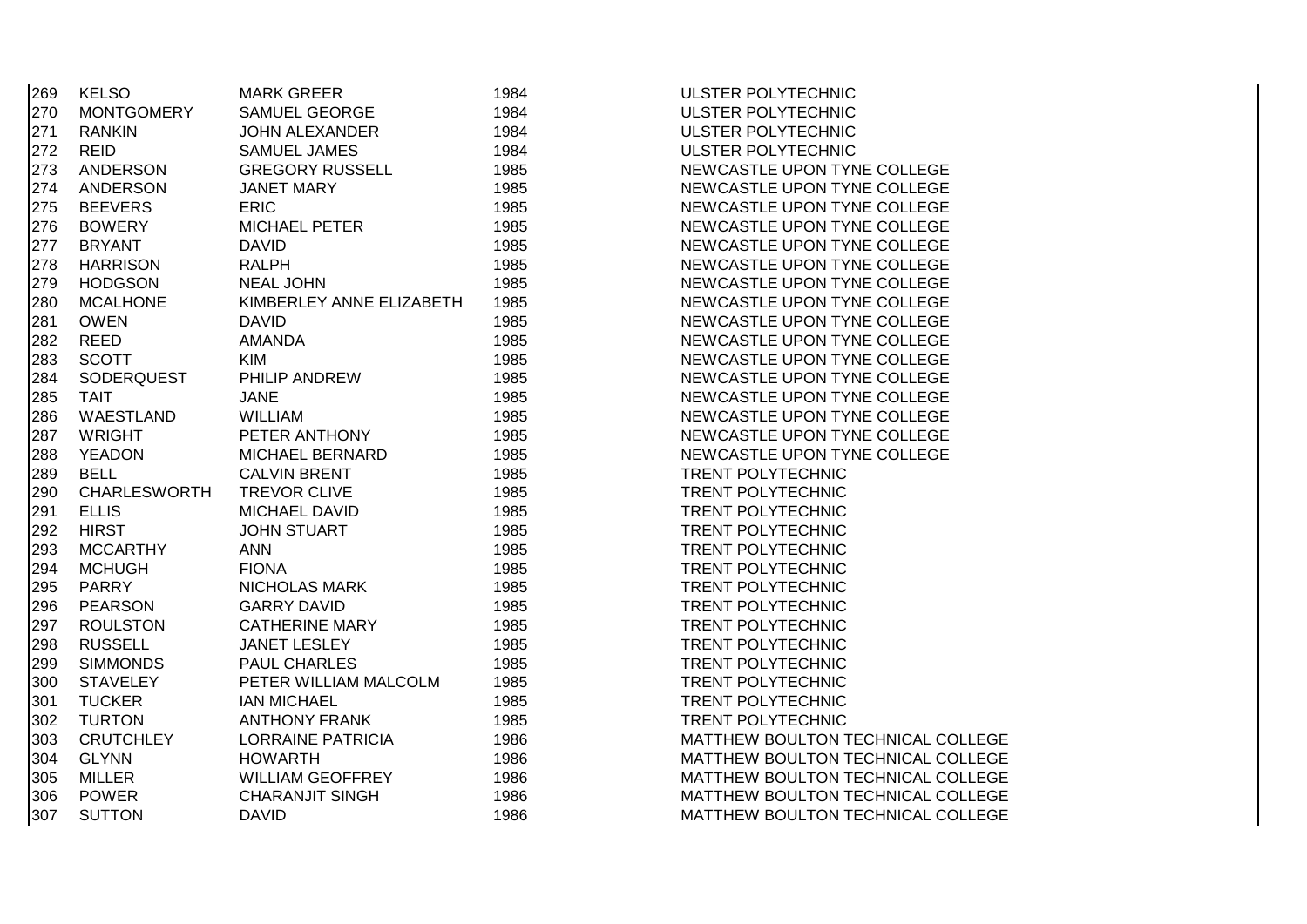| 308 | <b>FROST</b>     | ROGER JOHN            | 1986        | MATTHEW BOULTON TECHNICAL COLLEGE |           |
|-----|------------------|-----------------------|-------------|-----------------------------------|-----------|
| 309 | <b>BAKER</b>     | <b>IAN PAUL</b>       | 1985        | <b>TRENT POLYTECHNIC</b>          |           |
| 310 | <b>BANKS</b>     | PETER HARRY           | 1985        | <b>TRENT POLYTECHNIC</b>          |           |
| 311 | <b>COLLINS</b>   | <b>JOSEPH HENRY</b>   | 1985        | <b>TRENT POLYTECHNIC</b>          |           |
| 312 | <b>DEWS</b>      | <b>KAREN LESLEY</b>   | 1985        | <b>TRENT POLYTECHNIC</b>          |           |
| 313 | <b>HODGSON</b>   | <b>ANNE</b>           | 1985        | <b>TRENT POLYTECHNIC</b>          |           |
| 314 | <b>LIMB</b>      | <b>RICHARD</b>        | 1985        | <b>TRENT POLYTECHNIC</b>          |           |
| 315 | <b>MARSHALL</b>  | PHILIP GRAHAM         | 1985        | <b>TRENT POLYTECHNIC</b>          |           |
| 316 | <b>MARTIN</b>    | <b>SIMON DAVID</b>    | 1985        | <b>TRENT POLYTECHNIC</b>          |           |
| 317 | <b>PINKSTONE</b> | <b>JOHN FRANCIS</b>   | 1985        | <b>TRENT POLYTECHNIC</b>          |           |
| 318 | <b>SHERWOOD</b>  | <b>JOHN WILLIAM</b>   | 1985        | <b>TRENT POLYTECHNIC</b>          |           |
| 319 | <b>BENNETT</b>   | <b>THOMAS HAROLD</b>  | 1986        | SOUTH GLAMORGAN INSTITUTE         |           |
| 320 | <b>GARRATT</b>   | <b>ANDREW MICHAEL</b> | 1986        | SOUTH GLAMORGAN INSTITUTE         |           |
| 321 | <b>WILLIAMS</b>  | <b>JANET SUSAN</b>    | 1986        | SOUTH GLAMORGAN INSTITUTE         |           |
| 322 | <b>EMERY</b>     | <b>NIGEL</b>          | 1986        | TOTTENHAM COLLEGE OF TECHNOLOGY   |           |
| 323 | <b>EVANS</b>     | <b>GRAHAM JOHN</b>    | 1986        | TOTTENHAM COLLEGE OF TECHNOLOGY   |           |
| 324 | <b>EVANS</b>     | <b>RICHARD NEAL</b>   | 1986        | TOTTENHAM COLLEGE OF TECHNOLOGY   |           |
| 325 | <b>HUMBY</b>     | <b>SIMON PHILIP</b>   | 1986        | TOTTENHAM COLLEGE OF TECHNOLOGY   |           |
| 326 | <b>NASHAD</b>    | <b>SURJIT SINGH</b>   | 1986        | TOTTENHAM COLLEGE OF TECHNOLOGY   |           |
|     | 1001 BERYL       | <b>KATHRYN</b>        | 4 JULY 1987 | SALFORD COLLEGE OF TECHNOLOGY     |           |
|     | 1002 BULLIVANT   | <b>KAREN</b>          | 4 JULY 1987 | SALFORD COLLEGE OF TECHNOLOGY     |           |
|     | 1003 BROWN       | <b>PHILIP</b>         | 4 JULY 1987 | SALFORD COLLEGE OF TECHNOLOGY     |           |
|     | 1004 BUTTERWORTH | <b>SUSAN</b>          | 4 JULY 1987 | SALFORD COLLEGE OF TECHNOLOGY     |           |
|     | 1005 FOLEY       | <b>PETER</b>          | 4 JULY 1987 | SALFORD COLLEGE OF TECHNOLOGY     |           |
|     | 1006 HANDLEY     | <b>STUART</b>         | 4 JULY 1987 | SALFORD COLLEGE OF TECHNOLOGY     |           |
|     | 1007 (SPOILED)   | (SPOILED)             | (SPOILED)   | (SPOILED)                         | (SPOILED) |
|     | 1008 JOHNSON     | WILLIAM               | 4 JULY 1987 | SALFORD COLLEGE OF TECHNOLOGY     |           |
|     | 1009 LEWIS       | <b>STEWART</b>        | 4 JULY 1987 | SALFORD COLLEGE OF TECHNOLOGY     |           |
|     | 1010 LORD        | <b>PETER</b>          | 4 JULY 1987 | SALFORD COLLEGE OF TECHNOLOGY     |           |
|     | 1011 MALLION     | <b>KAREN</b>          | 4 JULY 1987 | SALFORD COLLEGE OF TECHNOLOGY     |           |
|     | 1012 MARSHALL    | <b>ANTHONY</b>        | 4 JULY 1987 | SALFORD COLLEGE OF TECHNOLOGY     |           |
|     | 1013 MAYNARD     | <b>DAVID</b>          | 4 JULY 1987 | SALFORD COLLEGE OF TECHNOLOGY     |           |
|     | 1014 MILLS       | <b>KENNETH</b>        | 4 JULY 1987 | SALFORD COLLEGE OF TECHNOLOGY     |           |
|     | 1015 OSBORN      | <b>DAVID</b>          | 4 JULY 1987 | SALFORD COLLEGE OF TECHNOLOGY     |           |
|     | 1016 PILLING     | <b>NOEL</b>           | 4 JULY 1987 | SALFORD COLLEGE OF TECHNOLOGY     |           |
|     | 1017 SINGLETON   | ANDREW                | 4 JULY 1987 | SALFORD COLLEGE OF TECHNOLOGY     |           |
|     | 1018 TARRANT     | WILLIAM               | 4 JULY 1987 | SALFORD COLLEGE OF TECHNOLOGY     |           |
|     | 1019 TURNER      | <b>STEVEN</b>         | 4 JULY 1987 | SALFORD COLLEGE OF TECHNOLOGY     |           |
|     | 1020 WHITBY      | <b>CAROL</b>          | 4 JULY 1987 | SALFORD COLLEGE OF TECHNOLOGY     |           |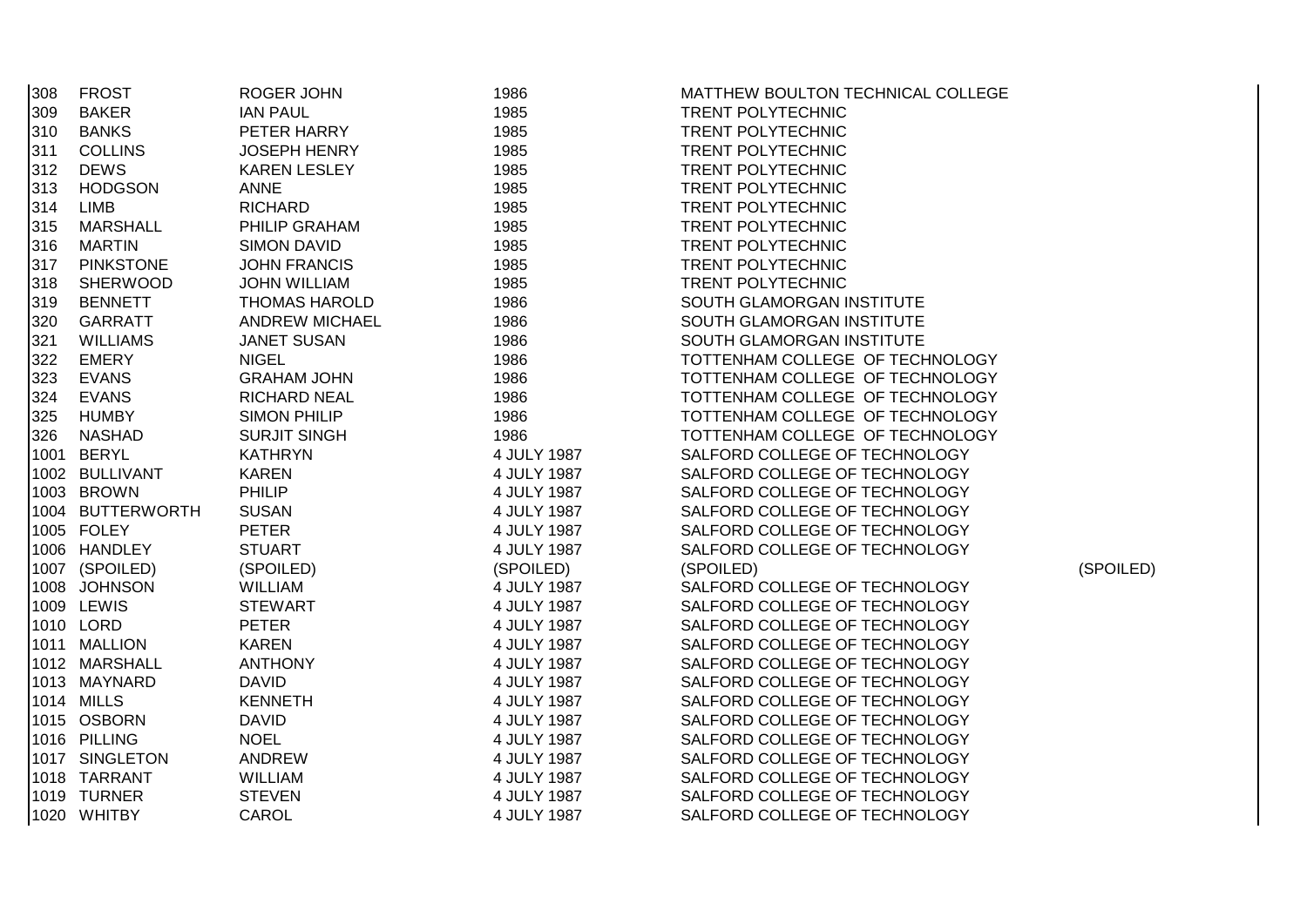| 1021 ABBOTT      | <b>KARIN</b>       | 13 JULY 1987     | TOTTENHAM COLLEGE OF TECHNOLOGY |
|------------------|--------------------|------------------|---------------------------------|
| 1022 BLUNT       | <b>SALLY</b>       | 13 JULY 1987     | TOTTENHAM COLLEGE OF TECHNOLOGY |
| 1023 DAWKINS     | <b>PETER</b>       | 13 JULY 1987     | TOTTENHAM COLLEGE OF TECHNOLOGY |
| 1024 FOSTER      | <b>PAUL</b>        | 13 JULY 1987     | TOTTENHAM COLLEGE OF TECHNOLOGY |
| 1025 HABGOOD     | <b>STEPHEN</b>     | 13 JULY 1987     | TOTTENHAM COLLEGE OF TECHNOLOGY |
| 1026 HARTLEY     | <b>DAVID</b>       | 13 JULY 1987     | TOTTENHAM COLLEGE OF TECHNOLOGY |
| 1027 HILL        | <b>VERONICA</b>    | 13 JULY 1987     | TOTTENHAM COLLEGE OF TECHNOLOGY |
| 1028 HILTON      | <b>JONATHAN</b>    | 13 JULY 1987     | TOTTENHAM COLLEGE OF TECHNOLOGY |
| 1029 HOMEWOOD    | <b>RICHARD</b>     | 13 JULY 1987     | TOTTENHAM COLLEGE OF TECHNOLOGY |
| 1030 JACKSON     | <b>JOHN</b>        | 13 JULY 1987     | TOTTENHAM COLLEGE OF TECHNOLOGY |
| 1031 PAYNE       | <b>ANTHONY</b>     | 13 JULY 1987     | TOTTENHAM COLLEGE OF TECHNOLOGY |
| 1032 ROSINDEL;L  | <b>GILLIAN</b>     | 13 JULY 1987     | TOTTENHAM COLLEGE OF TECHNOLOGY |
| 1033 SATTERFORD  | <b>KAREN</b>       | 13 JULY 1987     | TOTTENHAM COLLEGE OF TECHNOLOGY |
| 1034 SMITH       | <b>JAMES</b>       | 13 JULY 1987     | TOTTENHAM COLLEGE OF TECHNOLOGY |
| 1035 SPITAL      | <b>SALLY</b>       | 13 JULY 1987     | TOTTENHAM COLLEGE OF TECHNOLOGY |
| 1036 WHITE       | <b>GARRY</b>       | 13 JULY 1987     | TOTTENHAM COLLEGE OF TECHNOLOGY |
| 1037 ABBOTTS     | IAN                | 15 JULY 1987     | MATTHEW BOULTON COLLEGE         |
| 1038 APPLEBY     | <b>DAVID</b>       | 15 JULY 1987     | MATTHEW BOULTON COLLEGE         |
| 1039 BOWNASS     | <b>JOHN MILLAR</b> | 15 JULY 1987     | MATTHEW BOULTON COLLEGE         |
| 1040 GLEWS       | <b>TIMOTHY</b>     | 15 JULY 1987     | MATTHEW BOULTON COLLEGE         |
| 1041 SCHOFIELD   | <b>SUSAN</b>       | 15 JULY 1987     | MATTHEW BOULTON COLLEGE         |
| 1042 (SPOILED)   | Spoiled            | 15 JULY 1987     | MATTHEW BOULTON COLLEGE         |
| 1043 STEVENSON   | <b>DAVID</b>       | 15 JULY 1987     | MATTHEW BOULTON COLLEGE         |
| 1044 WILSON      | <b>WILLIAM</b>     | 15 JULY 1987     | MATTHEW BOULTON COLLEGE         |
| 1045 (SPOILED)   | <b>SPOILED</b>     |                  |                                 |
| 1046 BARSBY      | <b>DAVID</b>       | <b>JUNE 1985</b> | MATTHEW BOULTON COLLEGE         |
| 1047 BLACKBURN   | <b>GAIL</b>        | 18 JULY 1987     | SOUTH EAST LONDON COLLEGE       |
| 1048 BRYAN       | <b>RUSSELL</b>     | 18 JULY 1987     | SOUTH EAST LONDON COLLEGE       |
| 1049 COLSTON     | <b>AMANDA</b>      | 18 JULY 1987     | SOUTH EAST LONDON COLLEGE       |
| 1050 ENGLAND     | <b>COLIN</b>       | 18 JULY 1987     | SOUTH EAST LONDON COLLEGE       |
| 1051 CUSHING     | <b>GARY</b>        | 18 JULY 1987     | SOUTH EAST LONDON COLLEGE       |
| 1052 HAIKIN      | <b>PETER</b>       | 18 JULY 1987     | SOUTH EAST LONDON COLLEGE       |
| 1053 HOBBS       | <b>GERA</b>        | 18 JULY 1987     | SOUTH EAST LONDON COLLEGE       |
| 1054 (SPOILED)   |                    |                  |                                 |
| 1055 RYAN        | <b>DAVID</b>       | 18 JULY 1987     | SOUTH EAST LONDON COLLEGE       |
| 1056 WAUDBY      | C A                | 18 JULY 1987     | SOUTH EAST LONDON COLLEGE       |
| 1057 SNEAD       | GARY               | 15 JULY 1987     | MATTHEW BOULTON COLLEGE         |
| 1058 ADAMTHWAITE | <b>STEPHEN J</b>   | 25 JUNE 1987     | <b>TRENT POLYTECHNIC</b>        |
| 1059 BETTS       | <b>JOHN E</b>      | 25 JUNE 1987     | <b>TRENT POLYTECHNIC</b>        |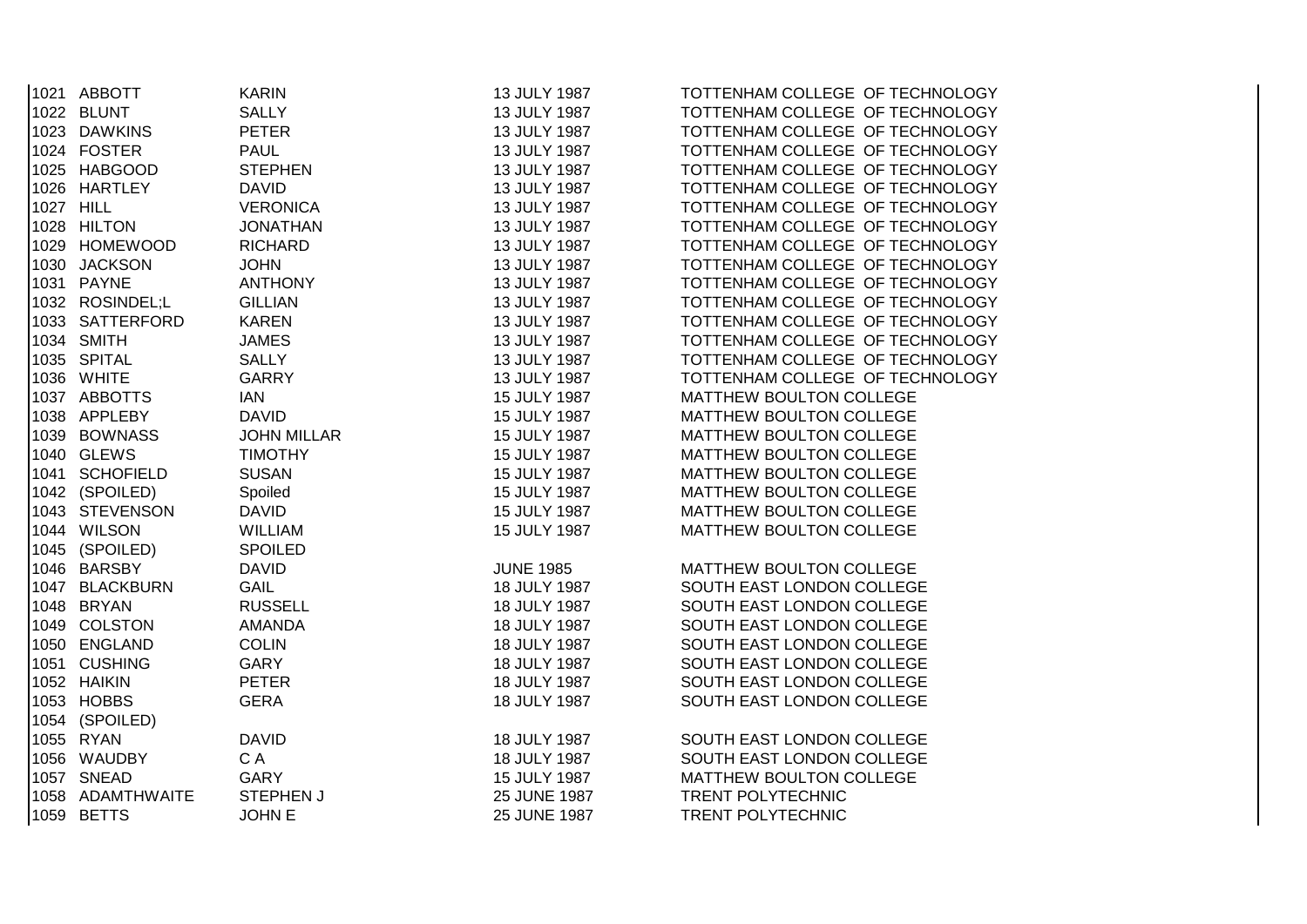|          | 1060 (SPOILED)      |                         |                        |                                 |                                 |
|----------|---------------------|-------------------------|------------------------|---------------------------------|---------------------------------|
| 1061     | <b>CARLISLE</b>     | <b>DAVID</b>            | 25 JUNE 1987           | <b>TRENT POLYTECHNIC</b>        |                                 |
| 1062 COX |                     | <b>DONALD A</b>         | 25 JUNE 1987           | <b>TRENT POLYTECHNIC</b>        |                                 |
|          | 1063 DAINTY         | DAVID G                 | 25 JUNE 1987           | <b>TRENT POLYTECHNIC</b>        |                                 |
|          | 1064 DIMBERLINE     | <b>JOANNA M</b>         | 25 JUNE 1987           | <b>TRENT POLYTECHNIC</b>        |                                 |
|          | 1065 HAYES          | NIGEL F                 | 25 JUNE 1987           | <b>TRENT POLYTECHNIC</b>        |                                 |
|          | 1066 JENKINSON      | DAVID M                 | 25 JUNE 1987           | <b>TRENT POLYTECHNIC</b>        |                                 |
| 1067     | <b>MARRINER</b>     | <b>IANE</b>             | 25 JUNE 1987           | TRENT POLYTECHNIC               |                                 |
|          | 1068 MECIA          | RICHARD J               | 25 JUNE 1987           | <b>TRENT POLYTECHNIC</b>        |                                 |
| 1069     | PARKES-BOWEN        | <b>JONATHAN R</b>       | 25 JUNE 1987           | TRENT POLYTECHNIC               |                                 |
| 1070     | <b>PARKES-ROLFE</b> | NIGEL J                 | 25 JUNE 1987           | TRENT POLYTECHNIC               |                                 |
| 1071     | <b>RADFORD</b>      | <b>ANDREW P</b>         | 25 JUNE 1987           | TRENT POLYTECHNIC               |                                 |
|          | 1072 SHAW           | <b>CHRISTOPHER J</b>    | 25 JUNE 1987           | TRENT POLYTECHNIC               |                                 |
|          | 1073 STANIFORTH     | <b>JOHN M</b>           | 25 JUNE 1987           | <b>TRENT POLYTECHNIC</b>        |                                 |
|          | 1074 STATHAM        | ANDREW J                | 25 JUNE 1987           | <b>TRENT POLYTECHNIC</b>        |                                 |
|          | 1075 BILBY          | <b>CHRISTOPHER</b>      | 18 JULY 1987           | SOUTH EAST LONDON COLLEGE       |                                 |
|          | 1076 LITTLEBOY      | <b>SUSAN</b>            | 16 FEBRUARY 1988       | TRENT POLYTECHNIC               |                                 |
|          | 1077 DAVIES         | PHILLIP J               | <b>26 JANUARY 1988</b> | MATTHEW BOULTON COLLEGE         |                                 |
|          | 1078 LODGE          | <b>RICHARD E</b>        | <b>26 JANUARY 1988</b> | MATTHEW BOULTON COLLEGE         |                                 |
|          | 1079 NORTON         | <b>RICHARD</b>          | <b>26 JANUARY 1988</b> | MATTHEW BOULTON COLLEGE         |                                 |
|          | 1080 READING        | <b>JOHN M</b>           | <b>26 JANUARY 1988</b> | MATTHEW BOULTON COLLEGE         |                                 |
|          | 1081 FORD           | <b>MARTIN DAVID</b>     | 24 MARCH 1988          | SALFORD COLLEGE OF TECHNOLOGY   |                                 |
|          | 1082 BLAIR          | <b>JAMES ANDREW</b>     | <b>APRIL 1988</b>      | <b>ULSTER UNIVERSITY</b>        |                                 |
|          | 1083 CLARKE         | <b>TREVOR</b>           | <b>APRIL 1988</b>      | <b>ULSTER UNIVERSITY</b>        |                                 |
|          | 1084 CRAIG          | <b>JOHN HOUSTON</b>     | <b>APRIL 1988</b>      | <b>ULSTER UNIVERSITY</b>        | THESE CANDIDATES PASSED IN 1986 |
|          | 1085 MCCARTY        | <b>JOHN</b>             | <b>APRIL 1988</b>      | <b>ULSTER UNIVERSITY</b>        | BUT WERE NOTIFIED IN APRIL 1988 |
|          | 1086 MCMAHON        | <b>THOMAS FRANCIS</b>   | <b>APRIL 1988</b>      | <b>ULSTER UNIVERSITY</b>        |                                 |
|          | 1087 MANLY          | <b>GORDN</b>            | <b>APRIL 1988</b>      | <b>ULSTER UNIVERSITY</b>        |                                 |
|          | 1088 MAWDSLEY       | PETER JOHN              | <b>APRIL 1988</b>      | <b>ULSTER UNIVERSITY</b>        |                                 |
|          | 1089 JONES          | <b>ALAN CARADOG</b>     | 23 MARCH 1988          | SOUTH GLAMORGAN INSTITUTE       |                                 |
|          | 1090 LAWRENCE       | NICHOLAS BRIAN          | 23 MARCH 1988          | SOUTH GLAMORGAN INSTITUTE       |                                 |
| 1091     | <b>SUMMERS</b>      | <b>KENNETH GEORGE</b>   | 23 MARCH 1988          | SOUTH GLAMORGAN INSTITUTE       |                                 |
|          | 1092 WATTS          | <b>GARETH WYNNE</b>     | 23 MARCH 1988          | SOUTH GLAMORGAN INSTITUTE       |                                 |
|          | 1093 WILLIS         | <b>JULIE ANN</b>        | 23 MARCH 1988          | SOUTH GLAMORGAN INSTITUTE       |                                 |
|          | 1094 BENNETT        | <b>THOMAS ALAN</b>      | 23 MARCH 1988          | SOUTH GLAMORGAN INSTITUTE       |                                 |
|          | 1095 ASHLEY         | <b>ALLISON MARGARET</b> | 25 APRIL 1988          | TOTTENHAM COLLEGE OF TECHNOLOGY |                                 |
|          | 1096 DOWDALL        | <b>MARK ALAN</b>        | 25 APRIL 1988          | TOTTENHAM COLLEGE OF TECHNOLOGY |                                 |
|          | 1097 HOLLAND        | <b>SUSAN CATHERINE</b>  | 25 APRIL 1988          | TOTTENHAM COLLEGE OF TECHNOLOGY |                                 |
|          | 1098 MCCULLOGH      | <b>JOHN PATRICK</b>     | 25 APRIL 1988          | TOTTENHAM COLLEGE OF TECHNOLOGY |                                 |
|          |                     |                         |                        |                                 |                                 |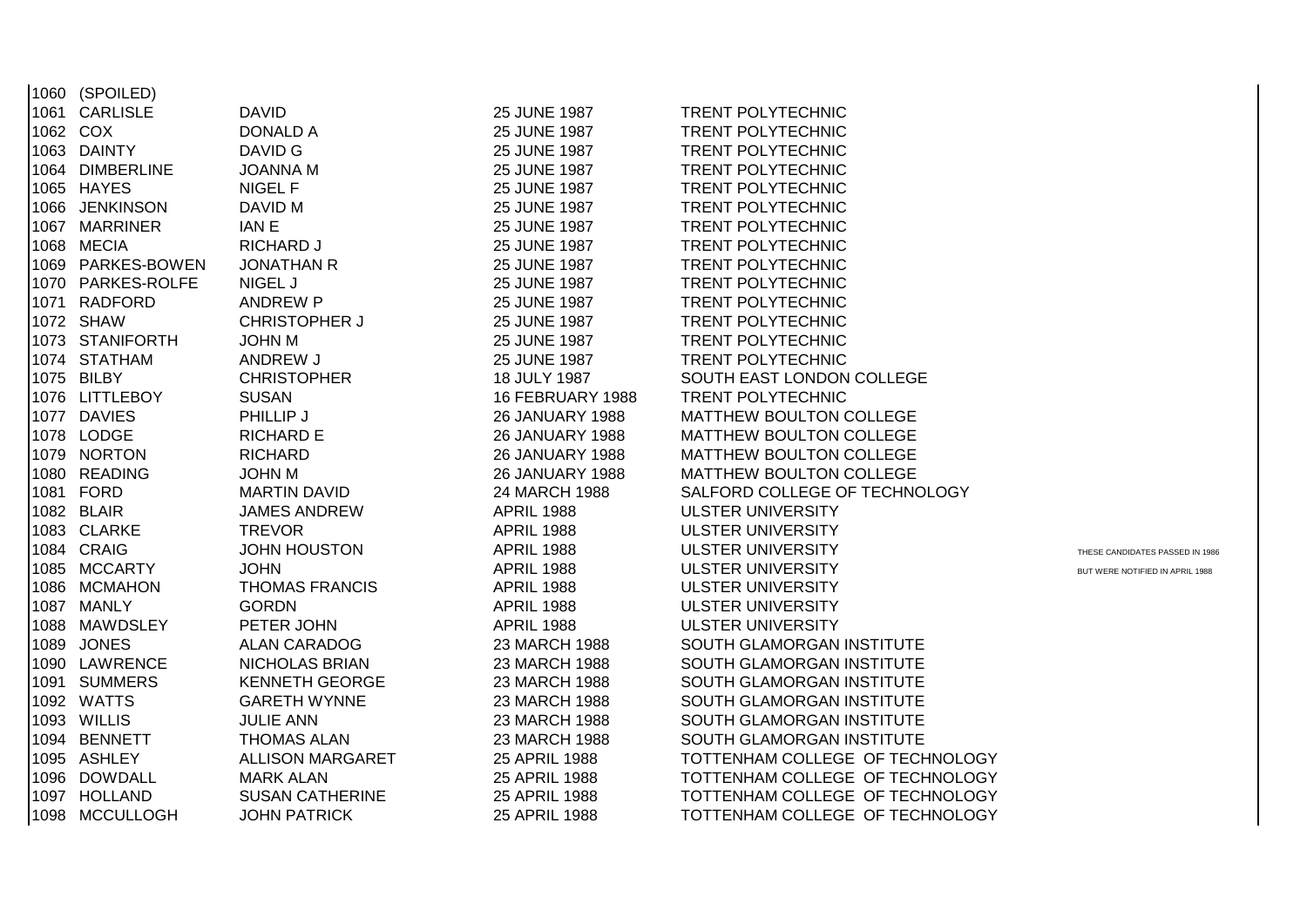|  | 1099 MCGAHAN   | SUSAN CAROLINE         | 25 APRIL 1988    | TOTTENHAM COLLEGE OF TECHNOLOGY |
|--|----------------|------------------------|------------------|---------------------------------|
|  | 1100 MAYSON    | <b>CLARISSA</b>        | 25 APRIL 1988    | TOTTENHAM COLLEGE OF TECHNOLOGY |
|  | 1101 MITCHELL  | <b>OWEN</b>            | 25 APRIL 1988    | TOTTENHAM COLLEGE OF TECHNOLOGY |
|  | 1102 MULCAHY   | <b>MAURICE JAMES</b>   | 25 APRIL 1988    | TOTTENHAM COLLEGE OF TECHNOLOGY |
|  | 1103 OXENHAM   | JAQUES MICHAEL OLSON   | 25 APRIL 1988    | TOTTENHAM COLLEGE OF TECHNOLOGY |
|  | 1104 PEACEY    | <b>ROBERT</b>          | 25 APRIL 1988    | TOTTENHAM COLLEGE OF TECHNOLOGY |
|  | 1105 ROBINSON  | <b>MALCOLM THOMAS</b>  | 25 APRIL 1988    | TOTTENHAM COLLEGE OF TECHNOLOGY |
|  | 1106 SERVICE   | <b>JANET SUSAN</b>     | 25 APRIL 1988    | TOTTENHAM COLLEGE OF TECHNOLOGY |
|  | 1107 STEWARD   | DAVID GEORGE           | 25 APRIL 1988    | TOTTENHAM COLLEGE OF TECHNOLOGY |
|  | 1108 TAYLOR    | ANGELA                 | 25 APRIL 1988    | TOTTENHAM COLLEGE OF TECHNOLOGY |
|  | 1109 THOMSON   | <b>COLIN JAMES</b>     | 25 APRIL 1988    | TOTTENHAM COLLEGE OF TECHNOLOGY |
|  | 1110 WATTS     | PAUL ANTHOMY           | 25 APRIL 1988    | TOTTENHAM COLLEGE OF TECHNOLOGY |
|  | 1111 WILLIAMS  | <b>SALLY ANN</b>       | 25 APRIL 1988    | TOTTENHAM COLLEGE OF TECHNOLOGY |
|  | 1112 DAVIES    | RICHARD JOHN           | 10 MAY 1988      | WIRRAL METROPOLITAN COLLEGE     |
|  | 1113 ELLES     | PETER JOHN             | 10 MAY 1988      | WIRRAL METROPOLITAN COLLEGE     |
|  | 1114 SHAW      | <b>JOHN DAVID</b>      | 10 MAY 1988      | WIRRAL METROPOLITAN COLLEGE     |
|  | 1115 WASTNEDGE | <b>ROGER COLIN</b>     | 10 MAY 1988      | WIRRAL METROPOLITAN COLLEGE     |
|  | 1116 DOUSE     | <b>JENNIFER LYNNE</b>  | 25 APRIL 1988    | TOTTENHAM COLLEGE OF TECHNOLOGY |
|  | 1117 ROBERTS   | <b>KENNETH IAN</b>     | 9 JULY 1988      | SOUTH EAST LONDON COLLEGE       |
|  | 1118 BOOTH     | JANET ANGELA           | 24 OCTOBER 1988  | MATTHEW BOULTON COLLEGE         |
|  | 1119 COGHILL   | <b>IAN SINCLAIR</b>    | 24 OCTOBER 1988  | MATTHEW BOULTON COLLEGE         |
|  | 1120 CROSS     | <b>ALAN BRIAN</b>      | 24 OCTOBER 1988  | MATTHEW BOULTON COLLEGE         |
|  | 1121 GIBSON    | <b>TREVOR CHARLES</b>  | 24 OCTOBER 1988  | MATTHEW BOULTON COLLEGE         |
|  | 1122 GUDGER    | <b>ROBERT HUGH</b>     | 24 OCTOBER 1988  | MATTHEW BOULTON COLLEGE         |
|  | 1123 MILLWARD  | <b>JENNIFER</b>        | 24 OCTOBER 1988  | MATTHEW BOULTON COLLEGE         |
|  | 1124 MULVIHILL | PAUL BRUCE             | 24 OCTOBER 1988  | MATTHEW BOULTON COLLEGE         |
|  | 1125 ORFORD    | <b>SARA JANE</b>       | 24 OCTOBER 1988  | MATTHEW BOULTON COLLEGE         |
|  | 1126 TURTON    | <b>GEOFFREY ROBERT</b> | 24 OCTOBER 1988  | MATTHEW BOULTON COLLEGE         |
|  | 1127 ALPROVICH | <b>JAMES DAVID</b>     | 12 DECEMBER 1988 | NEWCASTLE COLLEGE               |
|  | 1128 DOBSON    | <b>JOHN</b>            | 12 DECEMBER 1988 | NEWCASTLE COLLEGE               |
|  | 1129 FORSTER   | <b>RICHARD AUBREY</b>  | 12 DECEMBER 1988 | NEWCASTLE COLLEGE               |
|  | 1130 GREENHOW  | <b>STUART</b>          | 12 DECEMBER 1988 | NEWCASTLE COLLEGE               |
|  | 1131 LOWN      | <b>DAVID</b>           | 12 DECEMBER 1988 | NEWCASTLE COLLEGE               |
|  | 1132 MANNING   | <b>JANICE</b>          | 12 DECEMBER 1988 | NEWCASTLE COLLEGE               |
|  | 1133 PEART     | <b>ALISON</b>          | 12 DECEMBER 1988 | NEWCASTLE COLLEGE               |
|  | 1134 PURDUE    | <b>ALAN JAMES</b>      | 12 DECEMBER 1988 | NEWCASTLE COLLEGE               |
|  | 1135 SCOTT     | <b>IAN JAMES</b>       | 12 DECEMBER 1988 | NEWCASTLE COLLEGE               |
|  | 1136 STEELE    | <b>DAVID</b>           | 12 DECEMBER 1988 | NEWCASTLE COLLEGE               |
|  | 1137 WILSON    | HOWARD DOUGLAS         | 12 DECEMBER 1988 | NEWCASTLE COLLEGE               |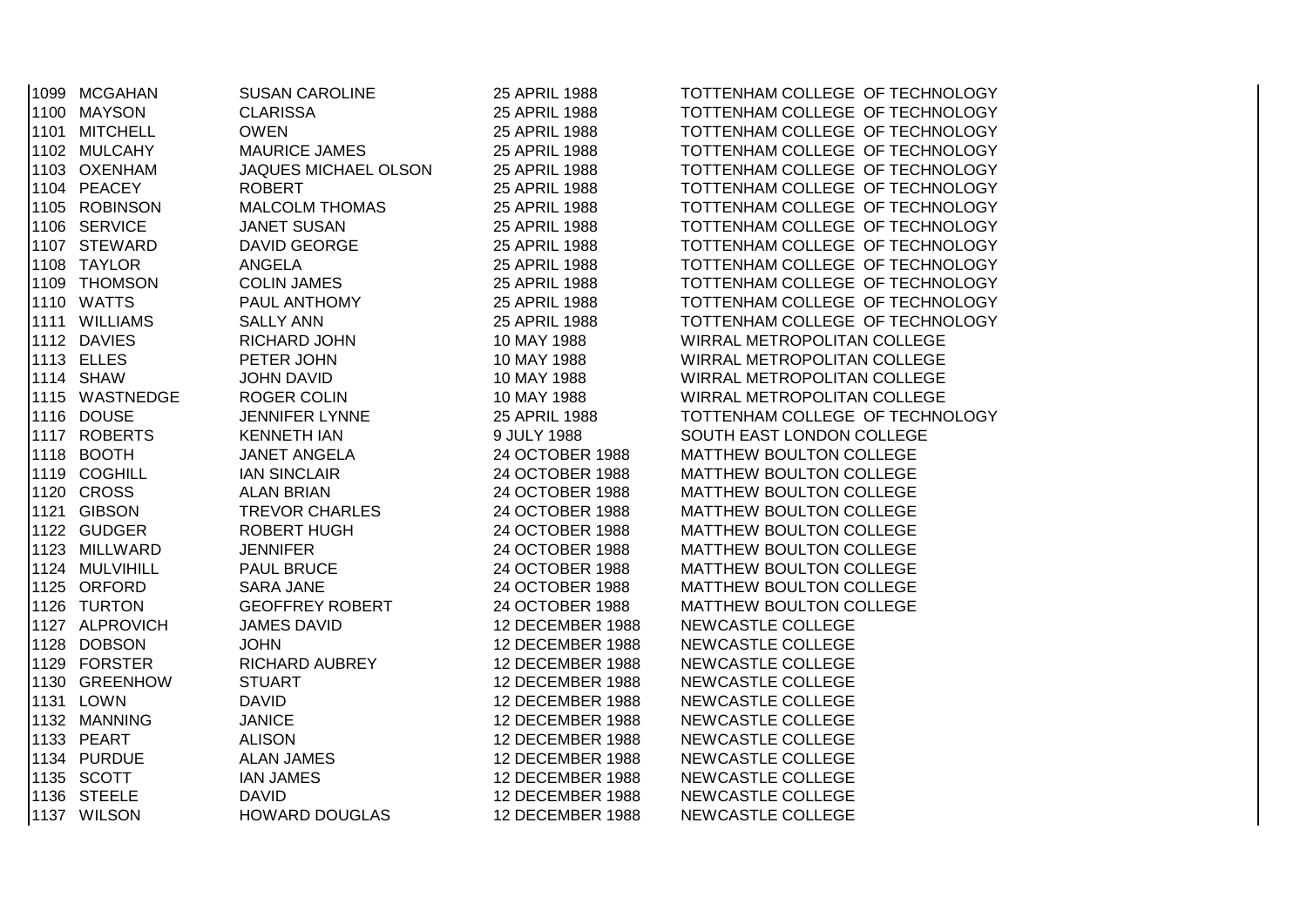| 1138 BLACKWELL                      | <b>TRACEY ELLEN</b>      | 16 FEBRUARY 1988       | TRENT POLYTECHNIC             |
|-------------------------------------|--------------------------|------------------------|-------------------------------|
| 1139 HOPE                           | <b>JULIE CAROLYN</b>     | 16 FEBRUARY 1988       | TRENT POLYTECHNIC             |
| 1140 AVERY                          | <b>KEITH</b>             | 24 JANUARY 1989        | SALFORD COLLEGE OF TECHNOLOGY |
| 1141 CHADWICK                       | <b>DAVID SAMUEL</b>      | <b>24 JANUARY 1989</b> | SALFORD COLLEGE OF TECHNOLOGY |
| 1142 FORRESTER                      | <b>DUNCAN EDWARD</b>     | <b>24 JANUARY 1989</b> | SALFORD COLLEGE OF TECHNOLOGY |
| 1143 STEVENSON                      | <b>SUSAN MARY</b>        | 24 JANUARY 1989        | SALFORD COLLEGE OF TECHNOLOGY |
| 1144 KINGHORN-HOOPER JOAN CHRISTINE |                          | 24 JANUARY 1989        | SALFORD COLLEGE OF TECHNOLOGY |
| 1145 TURNER                         | <b>STEPHEN</b>           | 24 JANUARY 1989        | SALFORD COLLEGE OF TECHNOLOGY |
| 1146 VEITCH                         | <b>IAN BAXTER</b>        | 24 JANUARY 1989        | SALFORD COLLEGE OF TECHNOLOGY |
| 1147 ZAWISTOWICZ                    | WALDEMAR ANDRZEJ         | 24 JANUARY 1989        | SALFORD COLLEGE OF TECHNOLOGY |
| 1148 ALFLAT                         | <b>MARK EDWARD</b>       | <b>19 JANUARY 1989</b> | TRENT POLYTECHNIC             |
| 1149 BEARD                          | STEPHEN ANTHONY          | <b>19 JANUARY 1989</b> | TRENT POLYTECHNIC             |
| 1150 BRADBURY                       | <b>DAVID WILLIAM</b>     | <b>19 JANUARY 1989</b> | <b>TRENT POLYTECHNIC</b>      |
| 1151 GOODHIND                       | <b>JAYNE SUSAN</b>       | <b>19 JANUARY 1989</b> | <b>TRENT POLYTECHNIC</b>      |
| 1152 HELMRICH                       | <b>CHARLES IAN</b>       | <b>19 JANUARY 1989</b> | <b>TRENT POLYTECHNIC</b>      |
| 1153 HUNTER                         | <b>JOHN ANTHONY</b>      | <b>19 JANUARY 1989</b> | <b>TRENT POLYTECHNIC</b>      |
| 1154 IBBITSON                       | <b>JANE ROBERTS</b>      | <b>19 JANUARY 1989</b> | <b>TRENT POLYTECHNIC</b>      |
| 1155 MULHOLLAND                     | JOHN RICHARD             | <b>19 JANUARY 1989</b> | <b>TRENT POLYTECHNIC</b>      |
| 1156 STOKES                         | <b>KAREN ANGELA</b>      | <b>19 JANUARY 1989</b> | <b>TRENT POLYTECHNIC</b>      |
| 1157 THOMAS                         | PHILIP JOHN              | <b>19 JANUARY 1989</b> | <b>TRENT POLYTECHNIC</b>      |
| 1158 VALES                          | LINDA ROSEMARY           | <b>19 JANUARY 1989</b> | <b>TRENT POLYTECHNIC</b>      |
| 1159 VINE                           | ANGELA DOEEN             | <b>19 JANUARY 1989</b> | <b>TRENT POLYTECHNIC</b>      |
| 1160 WATSON                         | DAVID WILLIAM            | <b>19 JANUARY 1989</b> | TRENT POLYTECHNIC             |
| 1161 WIDDOWSON                      | <b>DIANE</b>             | <b>19 JANUARY 1989</b> | TRENT POLYTECHNIC             |
| 1162 DAVIDSON                       | <b>TIMOTHY</b>           | 21 MARCH 1989          | NORWICH CITY COLLEGE          |
| 1163 HARRISON                       | <b>GEOFFREY STUART</b>   | 21 MARCH 1989          | NORWICH CITY COLLEGE          |
| 1164 HEMNELL                        | PAUL ROBERT              | 21 MARCH 1989          | NORWICH CITY COLLEGE          |
| 1165 REES                           | <b>JANICE ELIZABETH</b>  | 21 MARCH 1989          | NORWICH CITY COLLEGE          |
| 1166 RISEBOROUGH                    | PETER RICHARD            | 21 MARCH 1989          | NORWICH CITY COLLEGE          |
| 1167 SMITH                          | <b>ANTONY GEORGE</b>     | 21 MARCH 1989          | NORWICH CITY COLLEGE          |
| 1168 STIMPSON                       | <b>BRIAN ALLAN</b>       | 21 MARCH 1989          | NORWICH CITY COLLEGE          |
| 1169 EDGE                           | ROBERT STUART            | 13 APRIL 1989          | WIRRAL METROPOLITAN COLLEGE   |
| 1170 GREAVES                        | <b>GEOFFREY KENNETH</b>  | 13 APRIL 1989          | WIRRAL METROPOLITAN COLLEGE   |
| 1171 JOHNSON                        | PETER ROBERT             | 13 APRIL 1989          | WIRRAL METROPOLITAN COLLEGE   |
| 1172 SMITH                          | DAVID ELDERSON           | 13 APRIL 1989          | WIRRAL METROPOLITAN COLLEGE   |
| 1173 SUTCLIFFE                      | <b>KENNETH STEPHEN</b>   | 13 APRIL 1989          | WIRRAL METROPOLITAN COLLEGE   |
| 1174 GREY                           | <b>GRAHAM</b>            | 5 APRIL 1989           | SOUTH GLAMORGAN INSTITUTE     |
| 1175 JONES                          | <b>HEATHER ELIZABETH</b> | 5 APRIL 1989           | SOUTH GLAMORGAN INSTITUTE     |
| 1176 ROBERTS                        | <b>DEWI FRANCIS</b>      | 5 APRIL 1989           | SOUTH GLAMORGAN INSTITUTE     |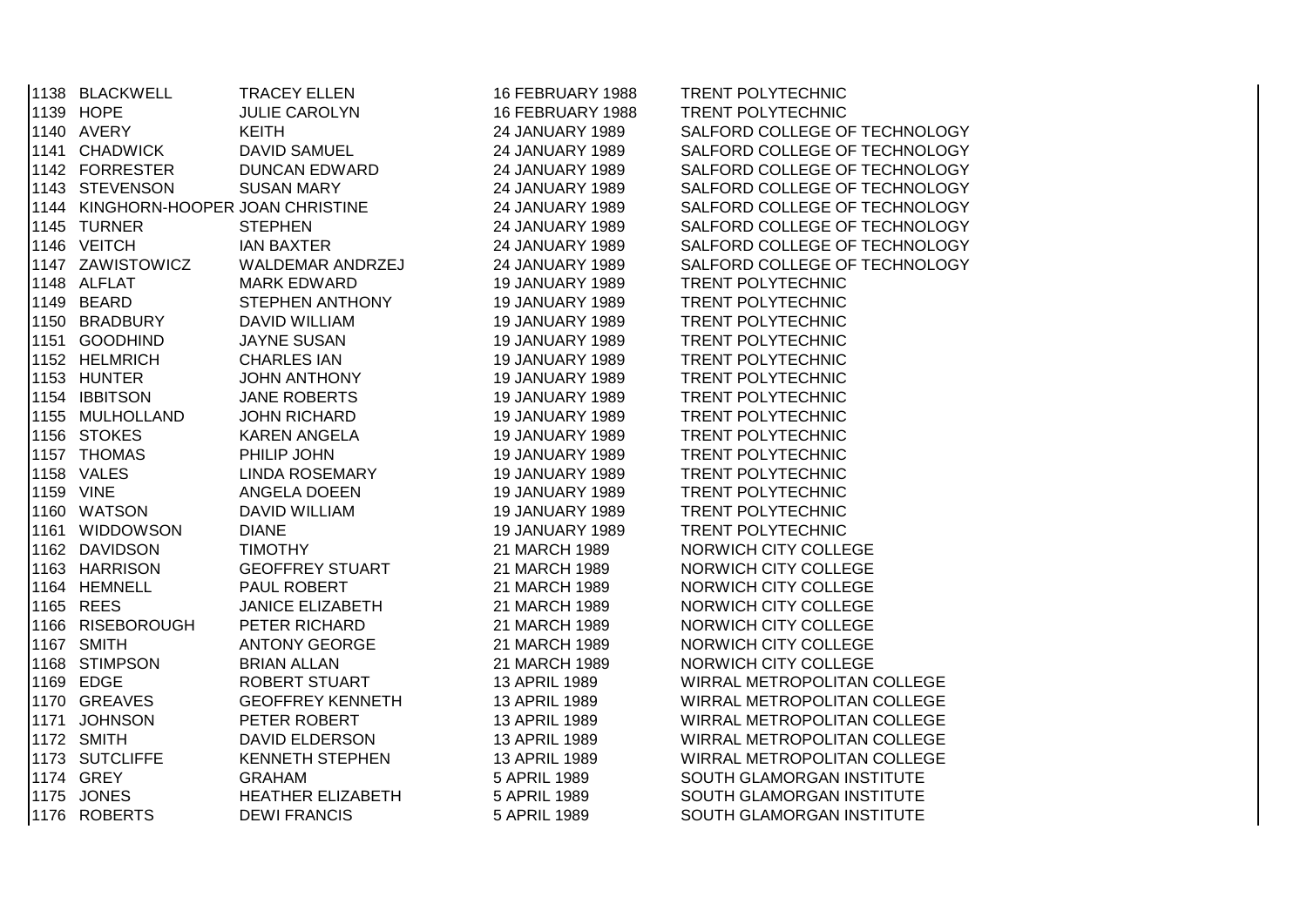|  | 1177 WILLIS     | <b>JONATHAN NEIL</b>    | 5 APRIL 1989           | SOUTH GLAMORGAN INSTITUTE       |
|--|-----------------|-------------------------|------------------------|---------------------------------|
|  | 1178 TUBBY      | <b>CHRISTOPHER JOHN</b> | 21 MARCH 1989          | NORWICH CITY COLLEGE            |
|  | 1179 AKERS      | <b>ROBERT</b>           | 26 APRIL 1989          | TOTTENHAM COLLEGE OF TECHNOLOGY |
|  | 1180 ESOM       | <b>MARTIN GARY</b>      | 26 APRIL 1989          | TOTTENHAM COLLEGE OF TECHNOLOGY |
|  | 1181 GIBBONS    | <b>JANICE JOY</b>       | 26 APRIL 1989          | TOTTENHAM COLLEGE OF TECHNOLOGY |
|  | 1182 STEWARD    | MIRANDA ROSAMUND        | 26 APRIL 1989          | TOTTENHAM COLLEGE OF TECHNOLOGY |
|  | 1183 WALTER     | <b>STEPHEN DAVID</b>    | 26 APRIL 1989          | TOTTENHAM COLLEGE OF TECHNOLOGY |
|  | 1184 BRITTON    | <b>PENELOPE</b>         | 26 APRIL 1989          | TOTTENHAM COLLEGE OF TECHNOLOGY |
|  | 1185 CARPENTER  | JOHN NICHOLAS BENNEL    | 26 APRIL 1989          | TOTTENHAM COLLEGE OF TECHNOLOGY |
|  | 1186 NICHOLS    | TIMOTHY JASPER APLIN    | 26 APRIL 1989          | TOTTENHAM COLLEGE OF TECHNOLOGY |
|  | 1187 REED       | <b>SUSAN LINDA</b>      | 26 APRIL 1989          | TOTTENHAM COLLEGE OF TECHNOLOGY |
|  | 1188 SHAW       | <b>GILLIAM MARGARET</b> | 26 APRIL 1989          | TOTTENHAM COLLEGE OF TECHNOLOGY |
|  | 1189 MASON      | <b>ANDREW</b>           | 9 FEBRUARY 1989        | SALFORD COLLEGE OF TECHNOLOGY   |
|  | 1190 WILLIAMS   | <b>JOHN ROYSON</b>      | 13 APRIL 1989          | WIRRAL METROPOLITAN COLLEGE     |
|  | 1191 KIRK       | <b>RICHARD</b>          | <b>19 JANUARY 1989</b> | TRENT POLYTECHNIC               |
|  | 1192 BANNIGAN   | <b>TONY</b>             | 15 JULY 1989           | TRENT POLYTECHNIC               |
|  | 1193 BARKER     | <b>TREVOR</b>           | 15 JULY 1989           | TRENT POLYTECHNIC               |
|  | 1194 BARRETT    | SYLVIA JOY              | 15 JULY 1989           | TRENT POLYTECHNIC               |
|  | 1195 DAWSON     | PENELOPE JANE           | 15 JULY 1989           | TRENT POLYTECHNIC               |
|  | 1196 DIXON      | <b>ELIZABETH ANNE</b>   | 15 JULY 1989           | TRENT POLYTECHNIC               |
|  | 1197 GARSIDE    | <b>BARRY</b>            | 15 JULY 1989           | TRENT POLYTECHNIC               |
|  | 1198 GINGELL    | <b>JANET ELIZABETH</b>  | 15 JULY 1989           | <b>TRENT POLYTECHNIC</b>        |
|  | 1199 HAYNES     | DAVID ROBERT            | 15 JULY 1989           | TRENT POLYTECHNIC               |
|  | 1200 HICHCOCK   | <b>TERESA CAROLINE</b>  | 15 JULY 1989           | <b>TRENT POLYTECHNIC</b>        |
|  | 1201 JACKSON    | PHILLIP DAVID           | 15 JULY 1989           | <b>TRENT POLYTECHNIC</b>        |
|  | 1202 JONES      | <b>CLARE LOUISE</b>     | 15 JULY 1989           | <b>TRENT POLYTECHNIC</b>        |
|  | 1203 MERRY      | <b>STEVEN</b>           | 15 JULY 1989           | TRENT POLYTECHNIC               |
|  | 1204 NORTON     | PENNY JANE              | 15 JULY 1989           | TRENT POLYTECHNIC               |
|  | 1205 O'CONNELL  | NICOLA JAYNE            | 15 JULY 1989           | TRENT POLYTECHNIC               |
|  | 1206 TEAHAN     | <b>JOHN GERARD</b>      | 15 JULY 1989           | TRENT POLYTECHNIC               |
|  | 1207 TITTENSOR  | <b>KENNETH WILLIAM</b>  | 15 JULY 1989           | TRENT POLYTECHNIC               |
|  | 1208 WHITEHOUSE | <b>JOANNE</b>           | 15 JULY 1989           | TRENT POLYTECHNIC               |
|  | 1209 GARDINER   | <b>MARGARET BRENDS</b>  | <b>JUNE 1989</b>       | MATTHEW BOULTON COLLEGE         |
|  | 1210 BOULTON    | PAMELA ANNE             | <b>JUNE 1989</b>       | MATTHEW BOULTON COLLEGE         |
|  | 1211 ADAMS      | PHILIP DOUGLAS          | <b>JUNE 1989</b>       | MATTHEW BOULTON COLLEGE         |
|  | 1212 SMITH      | <b>IAN LESLIE</b>       | <b>JUNE 1989</b>       | MATTHEW BOULTON COLLEGE         |
|  | 1213 LANE       | PHILIP                  | <b>JUNE 1989</b>       | MATTHEW BOULTON COLLEGE         |
|  | 1214 WILLIAMS   | <b>PAUL FRANCIS</b>     | <b>JUNE 1989</b>       | MATTHEW BOULTON COLLEGE         |
|  | 1215 LARIGO     | <b>LEIGH ARTHUR</b>     | <b>JUNE 1989</b>       | MATTHEW BOULTON COLLEGE         |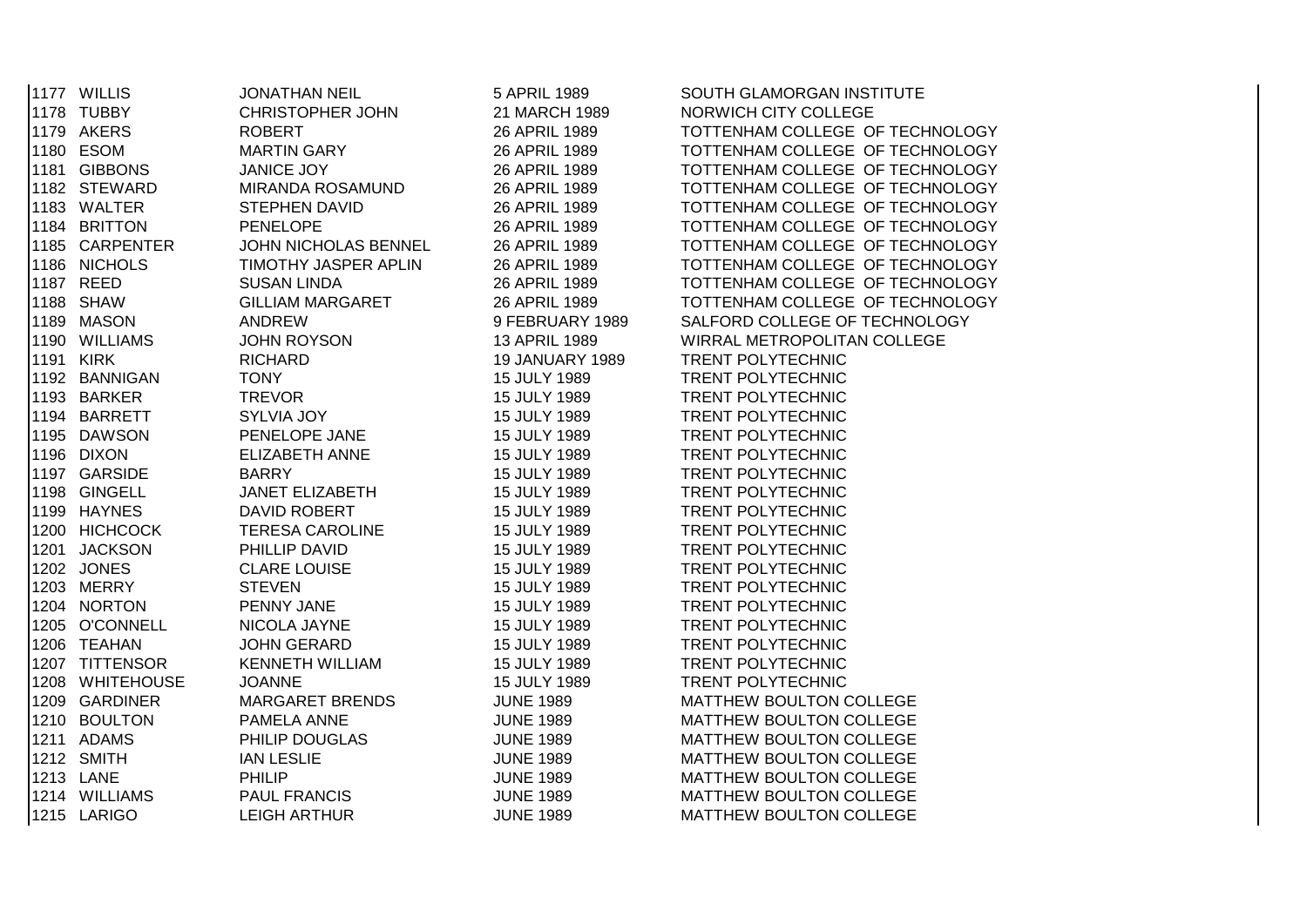| 1216 BATES       | <b>DAVID KEITH</b>        | <b>JUNE 1989</b> | MATTHEW BOULTON COLLEGE         |   |
|------------------|---------------------------|------------------|---------------------------------|---|
| 1217 HORNER      | <b>LANCELOT TERENCE</b>   | <b>JUNE 1989</b> | MATTHEW BOULTON COLLEGE         |   |
| 1218 HERBERT     | <b>MARCUS RICHARD</b>     | <b>JUNE 1989</b> | MATTHEW BOULTON COLLEGE         |   |
| 1219 CARTER      | DAVID JOHN                | <b>JUNE 1989</b> | MATTHEW BOULTON COLLEGE         |   |
| 1220 PLUMMER     | <b>KEVIN MUNRO</b>        | <b>JUNE 1989</b> | MATTHEW BOULTON COLLEGE         |   |
| 1221 GOWMAN      | <b>CHRISTOPHER POWELL</b> | 10 DECEMBER 1986 | TOTTENHAM COLLEGE OF TECHNOLOGY |   |
| 1222 KIGDON      | <b>JOHN PAUL</b>          | 26 APRIL 1989    | TOTTENHAM COLLEGE OF TECHNOLOGY |   |
| 1223 NORLEY      | ROBERT JOHN               | 25 APRIL 1988    | TOTTENHAM COLLEGE OF TECHNOLOGY | 1 |
| 1224 BRIGHTMORE  | <b>IAN KEITH</b>          | 1 NOVEMBER 1989  | TOTTENHAM COLLEGE OF TECHNOLOGY |   |
| 1225 COX         | <b>RICHARD ANTHONY</b>    | 1 NOVEMBER 1989  | TOTTENHAM COLLEGE OF TECHNOLOGY |   |
| 1226 EDWARDS     | <b>EILEEN MAY</b>         | 1 NOVEMBER 1989  | TOTTENHAM COLLEGE OF TECHNOLOGY |   |
| 1227 HODGSON     | <b>ALLEN ERIC</b>         | 1 NOVEMBER 1989  | TOTTENHAM COLLEGE OF TECHNOLOGY |   |
| 1228 MCHARDY     | <b>RICHARD VERNON</b>     | 1 NOVEMBER 1989  | TOTTENHAM COLLEGE OF TECHNOLOGY |   |
| 1229 MCSHANE     | <b>MADELINE</b>           | 1 NOVEMBER 1989  | TOTTENHAM COLLEGE OF TECHNOLOGY |   |
| 1230 SHAW        | <b>GILLIAN MARGARET</b>   | 1 NOVEMBER 1989  | TOTTENHAM COLLEGE OF TECHNOLOGY |   |
| 1231 CROWE       | <b>IAN ROBERT JOHN</b>    | 1 NOVEMBER 1989  | TOTTENHAM COLLEGE OF TECHNOLOGY |   |
| 1232 WARWICK     | NICHOLAS PAUL             | 1 NOVEMBER 1989  | TOTTENHAM COLLEGE OF TECHNOLOGY |   |
| 1233 WILLIAMS    | <b>MARIA SUSAN</b>        | 1 NOVEMBER 1989  | TOTTENHAM COLLEGE OF TECHNOLOGY |   |
| 1234 JONES       | <b>GARETH NEIL</b>        | 1 NOVEMBER 1989  | TOTTENHAM COLLEGE OF TECHNOLOGY |   |
| 1235 KEIGHLEY    | <b>PHILIP</b>             | 1 NOVEMBER 1989  | TOTTENHAM COLLEGE OF TECHNOLOGY |   |
| 1236 OXBY        | <b>LINDA</b>              | 1 NOVEMBER 1989  | TOTTENHAM COLLEGE OF TECHNOLOGY |   |
| 1237 PAGE        | <b>WILLIAM DAVID</b>      | 1 NOVEMBER 1989  | TOTTENHAM COLLEGE OF TECHNOLOGY |   |
| 1238 MILWARD     | PENELOPE SYLVIA JAYNE     | 1 NOVEMBER 1989  | TOTTENHAM COLLEGE OF TECHNOLOGY |   |
| 1239 GREENWELL   | <b>AVIA MARY</b>          | 5 APRIL 1989     | SOUTH GLAMORGAN INSTITUTE       |   |
| 1240 WATTS       | ANDREW LAURENCE           | 1 NOVEMBER 1989  | TOTTENHAM COLLEGE OF TECHNOLOGY |   |
| 1241 WELLS       | <b>MARTIN GARY</b>        | 1 NOVEMBER 1989  | TOTTENHAM COLLEGE OF TECHNOLOGY |   |
| 1242 WRIGHT      | <b>IAN</b>                | 1 NOVEMBER 1989  | TOTTENHAM COLLEGE OF TECHNOLOGY |   |
| 1243 WHITTINGHAM | <b>JAMES TREVOR</b>       | 1 NOVEMBER 1989  | TOTTENHAM COLLEGE OF TECHNOLOGY |   |
| 1244 MACHO       | <b>JUDITH CAROLINE</b>    | 1 NOVEMBER 1989  | TOTTENHAM COLLEGE OF TECHNOLOGY |   |
| 1245 MORVAN      | <b>BRIAN ALLAN</b>        | 1 NOVEMBER 1989  | TOTTENHAM COLLEGE OF TECHNOLOGY |   |
| 1246 MORRIS      | <b>GEOFFREY</b>           | 1 NOVEMBER 1989  | TOTTENHAM COLLEGE OF TECHNOLOGY |   |
| 1247 CASEY       | <b>GREGORY ADAM</b>       | 1 NOVEMBER 1989  | TOTTENHAM COLLEGE OF TECHNOLOGY |   |
| 1248 HADALA      | MICHELLE GABRIELLE        | 1 NOVEMBER 1989  | TOTTENHAM COLLEGE OF TECHNOLOGY |   |
| 1249 BAILEY      | ALEXANDRA                 | 2 FEBRUARY 1990  | SALFORD COLLEGE OF TECHNOLOGY   |   |
| 1250 HAYHURST    | <b>COLETTE ANN</b>        | 2 FEBRUARY 1990  | SALFORD COLLEGE OF TECHNOLOGY   |   |
| 1251 LISTER      | CAROLE                    | 2 FEBRUARY 1990  | SALFORD COLLEGE OF TECHNOLOGY   |   |
| 1252 LIVESLY     | <b>JAMES ANTHONY</b>      | 2 FEBRUARY 1990  | SALFORD COLLEGE OF TECHNOLOGY   |   |
| 1253 LYON        | <b>JOHN DAVID</b>         | 2 FEBRUARY 1990  | SALFORD COLLEGE OF TECHNOLOGY   |   |
| 1254 PARKINSON   | MICHEAEL DAVID            | 2 FEBRUARY 1990  | SALFORD COLLEGE OF TECHNOLOGY   |   |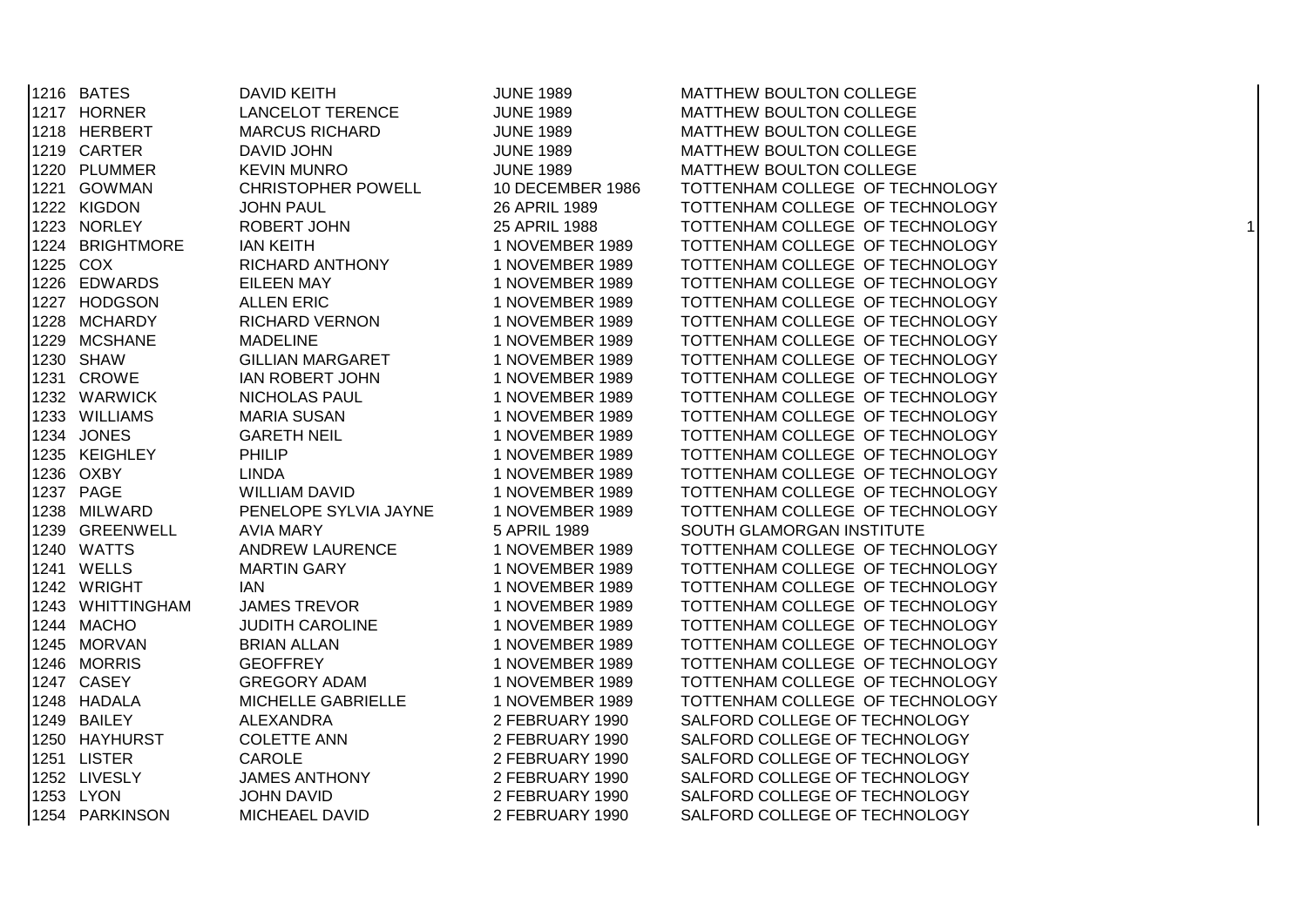| 1255 PHILLIPS     | AMANDA LOUISE                  | 2 FEBRUARY 1990      | SALFORD COLLEGE OF TECHNOLOGY     |
|-------------------|--------------------------------|----------------------|-----------------------------------|
| 1256 POWELL       | <b>MICHAEL EDWARD</b>          | 2 FEBRUARY 1990      | SALFORD COLLEGE OF TECHNOLOGY     |
| 1257 REED         | <b>CHRSTOPHER</b>              | 2 FEBRUARY 1990      | SALFORD COLLEGE OF TECHNOLOGY     |
| 1258 ROBINSON     | <b>ANTHONY PETER</b>           | 2 FEBRUARY 1990      | SALFORD COLLEGE OF TECHNOLOGY     |
| 1259 RUTHERFORD   | <b>MARK</b>                    | 2 FEBRUARY 1990      | SALFORD COLLEGE OF TECHNOLOGY     |
| 1260 CREEDON      | <b>JAMES JOSEPH</b>            | 2 FEBRUARY 1990      | SALFORD COLLEGE OF TECHNOLOGY     |
| 1261 POTTER       | <b>WILLIAM HENRY</b>           | 13 APRIL 1989        | WIRRAL METROPOLITAN COLLEGE       |
| 1262 BRYANT       | <b>BARBARA ANNE</b>            | 22 FEBRUARY 1990     | MATTHEW BOULTON COLLEGE           |
| 1263 CHARLES      | <b>CHRISTOPHER JOHN</b>        | 22 FEBRUARY 1990     | MATTHEW BOULTON COLLEGE           |
| 1264 GLOVER       | MERYL KATHRYN MARGARET         | 22 FEBRUARY 1990     | MATTHEW BOULTON COLLEGE           |
| 1265 HATCH        | <b>LINDSEY</b>                 | 22 FEBRUARY 1990     | MATTHEW BOULTON COLLEGE           |
| 1266 HIGGINS      | <b>JACQUELINE PAMELA</b>       | 22 FEBRUARY 1990     | MATTHEW BOULTON COLLEGE           |
| 1267 WESTLANDS    | <b>GRAEME</b>                  | 22 FEBRUARY 1990     | MATTHEW BOULTON COLLEGE           |
| 1268 WILLIAMS     | PAUL NICHOLAS                  | 22 FEBRUARY 1990     | MATTHEW BOULTON COLLEGE           |
| 1269 BACON        | ROBERT ANTHONY HOWARD          | 2 FEBRUARY 1990      | SALFORD COLLEGE OF TECHNOLOGY     |
| 1270 LAMBERT      | <b>WAYNE PETER</b>             | 28 MARCH 1990        | NOTTINGHAM POLYTECHNIC            |
| 1271 BLESSITT     | <b>RODERICK JOHN</b>           | 23 MARCH 1990        | EAST LONDON COLLEGE OF TECHNOLOGY |
| <b>1272 GILES</b> | RACHEL HELEN                   | 23 MARCH 1990        | EAST LONDON COLLEGE OF TECHNOLOGY |
| 1273 GREEN        | MICHAEL JOHN                   | 23 MARCH 1990        | EAST LONDON COLLEGE OF TECHNOLOGY |
| 1274 WILLIAMS     | <b>MARK</b>                    | 23 MARCH 1990        | EAST LONDON COLLEGE OF TECHNOLOGY |
| 1275 WILLIAMSON   | <b>JANE ANNE</b>               | 23 MARCH 1990        | EAST LONDON COLLEGE OF TECHNOLOGY |
| 1276 WILLIAM      | <b>JULIE</b>                   | 23 MARCH 1990        | EAST LONDON COLLEGE OF TECHNOLOGY |
| 1277 BERRY        | <b>ANN MARIE</b>               | 23 MARCH 1990        | EAST LONDON COLLEGE OF TECHNOLOGY |
| 1278 COUGH;IN     | <b>ELLEN JANE</b>              | 25 APRIL 1988        | TOTTENHAM COLLEGE OF TECHNOLOGY   |
| 1279 POWELL       | NIGEL JOHN                     | 11 APRIL 1989        | SALFORD COLLEGE OF TECHNOLOGY     |
| 1280 BLAKE        | <b>MARTIN ANTONY</b>           | 1 MAY 1990           | SOUTH GLAMORGAN INSTITUTE         |
| 1281 CALLAN       | <b>BEVERLEY ANNE</b>           | 1 MAY 1990           | SOUTH GLAMORGAN INSTITUTE         |
| 1282 TAYLOR       | <b>CHRISTOPHER JOHN</b>        | 1 MAY 1990           | SOUTH GLAMORGAN INSTITUTE         |
| 1283 ASHTON       | <b>CLIVE</b>                   | 14 FEBRUARY 1990     | WIRRAL METROPOLITAN COLLEGE       |
| 1284 HATCHER      | PHILIP GEORGE                  | 14 FEBRUARY 1990     | WIRRAL METROPOLITAN COLLEGE       |
| 1285 HOLMES       | <b>STEVEN JOHN</b>             | 15 JULY 1989         | TRENT POLYTECHNIC                 |
| 1286 LOVATT       | <b>MICHAEL OWEN</b>            | 2 JULY 1990          | WIRRAL METROPOLITAN COLLEGE       |
| 1287 BURROUGHS    | THERESA CATHERINE JUNE         | 30 JUNE 1990         | TOTTENHAM COLLEGE OF TECHNOLOGY   |
| 1288 CREW         | STIRLING MITCHELL              | 30 JUNE 1990         | TOTTENHAM COLLEGE OF TECHNOLOGY   |
| 1289 GIBSON       | <b>DAVID HUGH</b>              | 30 JUNE 1990         | TOTTENHAM COLLEGE OF TECHNOLOGY   |
| 1290 ORBELL       | <b>JULIE ELIZABETH STEWART</b> | 30 JUNE 1990         | TOTTENHAM COLLEGE OF TECHNOLOGY   |
| 1291 LLOYD        | <b>CHRISTINA MARY</b>          | 30 JUNE 1990         | SOUTH GLAMORGAN INSTITUTE         |
| 1292 MILLER       | <b>ABIGAIL JOANNE</b>          | <b>7 AUGUST 1990</b> | NORTH EAST LONDON COLLEGE         |
| 1293 ADAMS        | PAULINE BUCHAN                 | 5 SEPEMBER 1990      | NORTH EAST LONDON COLLEGE         |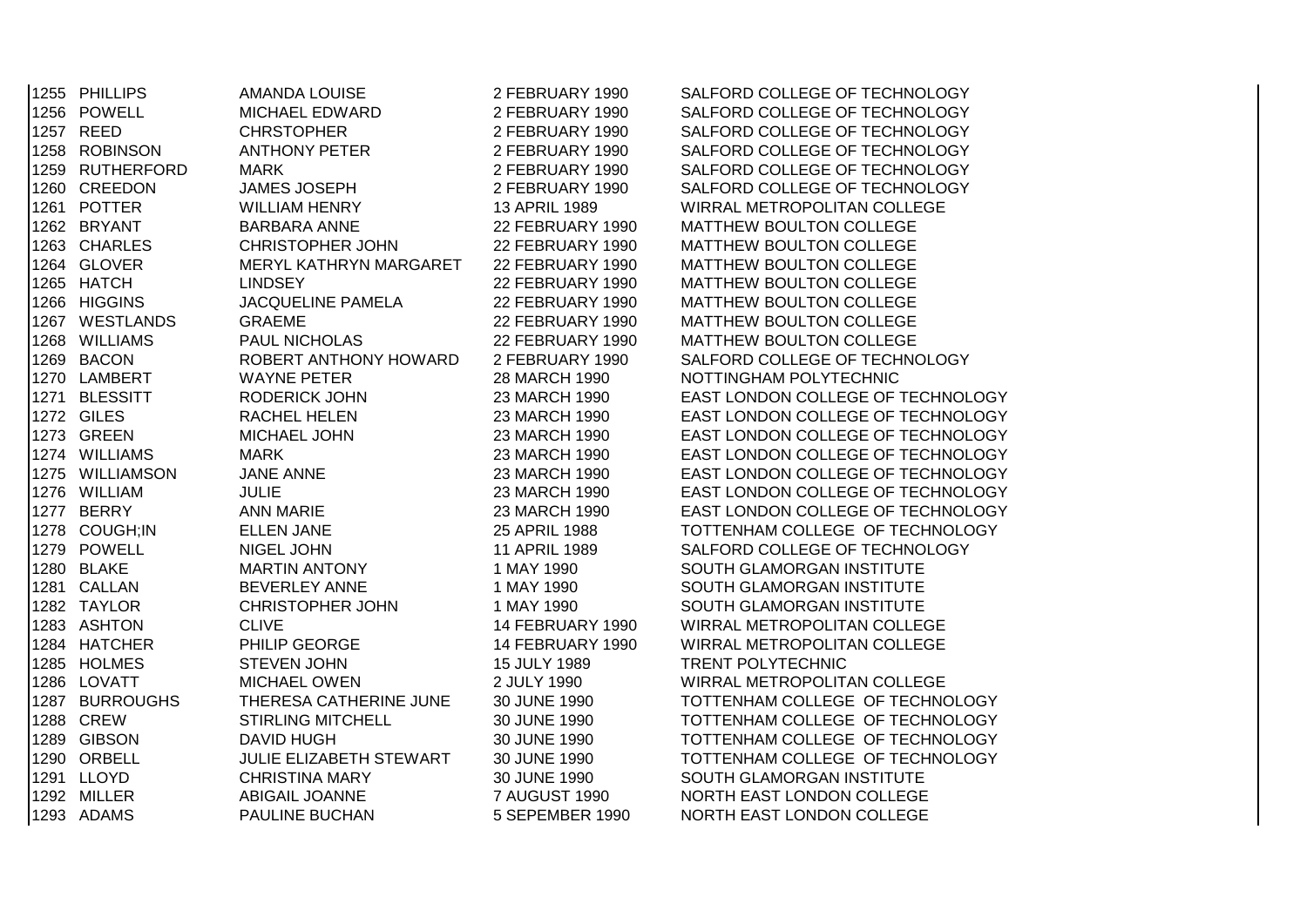|          | 1294 VAUGHAN        | <b>TERENCE MICHAEL</b> | 5 SEPEMBER 1990  | NORTH EAST LONDON COLLEGE     |
|----------|---------------------|------------------------|------------------|-------------------------------|
|          | 1295 BELTON         | ROBERT MICHAEL         | 5 SEPEMBER 1990  | NORTH EAST LONDON COLLEGE     |
|          | 1296 LUCAS          | <b>KEITH GEORGE</b>    | 5 SEPEMBER 1990  | NORTH EAST LONDON COLLEGE     |
|          | 1297 SAUNDERS       | <b>RICHARD</b>         | 5 SEPEMBER 1990  | NORTH EAST LONDON COLLEGE     |
|          | 1298 SWIFT          | PAUL MARTIN            | 5 SEPEMBER 1990  | NORTH EAST LONDON COLLEGE     |
|          | 1299 ALDERSON       | <b>GARY</b>            | 15 OCTOBER 1990  | NEWCASTLE COLLEGE             |
|          | 1300 ANDERSON       | DAVID ROBERT           | 15 OCTOBER 1990  | NEWCASTLE COLLEGE             |
|          | 1301 FOSTER         | <b>EDWIN TROY</b>      | 15 OCTOBER 1990  | NEWCASTLE COLLEGE             |
|          | 1302 HARDY          | <b>WENDY</b>           | 15 OCTOBER 1990  | NEWCASTLE COLLEGE             |
|          | 1303 JENKINS        | <b>JOHN PAUL</b>       | 15 OCTOBER 1990  | NEWCASTLE COLLEGE             |
|          | 1304 LAWTON         | <b>JANICE</b>          | 15 OCTOBER 1990  | NEWCASTLE COLLEGE             |
|          | 1305 MAWDESLEY      | <b>TRACEY ANDREA</b>   | 15 OCTOBER 1990  | NEWCASTLE COLLEGE             |
|          | 1306 OVERTON        | <b>MARK STEPHEN</b>    | 15 OCTOBER 1990  | NEWCASTLE COLLEGE             |
|          | 1307 ROONEY         | <b>JANET</b>           | 15 OCTOBER 1990  | NEWCASTLE COLLEGE             |
|          | 1308 RUDMAN         | <b>EDWARD CRAIG</b>    | 15 OCTOBER 1990  | NEWCASTLE COLLEGE             |
|          | 1309 SORRELL        | <b>STEWART ALAN</b>    | 15 OCTOBER 1990  | NEWCASTLE COLLEGE             |
|          | 1310 EDWARDS        | <b>DAVID JOHN</b>      | 28 DECEMBER 1990 | MATTHEW BOULTON COLLEGE       |
|          | 1311 EASTEAL        | <b>DOUGLAS PHILIP</b>  | 28 DECEMBER 1990 | MATTHEW BOULTON COLLEGE       |
|          | 1312 BAWA           | <b>RISHI RAJ</b>       | 28 DECEMBER 1990 | MATTHEW BOULTON COLLEGE       |
|          | 1313 BOWEN          | <b>IAN CHARLES</b>     | 28 DECEMBER 1990 | MATTHEW BOULTON COLLEGE       |
|          | 1314 BROWN          | VALERIE                | 28 DECEMBER 1990 | MATTHEW BOULTON COLLEGE       |
|          | 1315 FOGG           | SIMON JOHN             | 28 DECEMBER 1990 | MATTHEW BOULTON COLLEGE       |
|          | 1316 HIGGITT        | <b>JANET</b>           | 28 DECEMBER 1990 | MATTHEW BOULTON COLLEGE       |
|          | 1317 LOWE           | NICHOLAS JAMES         | 28 DECEMBER 1990 | MATTHEW BOULTON COLLEGE       |
|          | 1318 MELLORS        | <b>DAVID JOHN</b>      | 28 DECEMBER 1990 | MATTHEW BOULTON COLLEGE       |
|          | 1319 NELLANY        | <b>MARTIN JOSEPH</b>   | 28 DECEMBER 1990 | MATTHEW BOULTON COLLEGE       |
|          | 1320 NICHOLAS       | ADRIAN ROBERT          | 28 DECEMBER 1990 | MATTHEW BOULTON COLLEGE       |
| 1321 RAI |                     | <b>HIMMAT</b>          | 28 DECEMBER 1990 | MATTHEW BOULTON COLLEGE       |
|          | 1322 REYNOLDS-SMITH | <b>SALLY ANN</b>       | 28 DECEMBER 1990 | MATTHEW BOULTON COLLEGE       |
|          | 1323 ROSE           | CHRISTOPHER JONATHAN   | 28 DECEMBER 1990 | MATTHEW BOULTON COLLEGE       |
|          | 1324 SIMPSON        | <b>ROBERT JAMES</b>    | 28 DECEMBER 1990 | MATTHEW BOULTON COLLEGE       |
|          | 1325 SMITH          | PAUL JOHN              | 28 DECEMBER 1990 | MATTHEW BOULTON COLLEGE       |
|          | 1326 STONE          | <b>KAREN JANE</b>      | 28 DECEMBER 1990 | MATTHEW BOULTON COLLEGE       |
|          | 1327 THURSTAN       | NICHOLAS JAMES         | 28 DECEMBER 1990 | MATTHEW BOULTON COLLEGE       |
|          | 1328 AHMED          | <b>KHURASHID</b>       | 18 DECEMBER 1990 | SALFORD COLLEGE OF TECHNOLOGY |
|          | 1329 BASSETT        | <b>TIMOTHY</b>         | 18 DECEMBER 1990 | SALFORD COLLEGE OF TECHNOLOGY |
|          | 1330 BELL           | <b>SHEILA</b>          | 18 DECEMBER 1990 | SALFORD COLLEGE OF TECHNOLOGY |
|          | 1331 BOADEN         | TIMOTHY JOHN           | 18 DECEMBER 1990 | SALFORD COLLEGE OF TECHNOLOGY |
|          | 1332 BRADLEY        | <b>DAVID MARK</b>      | 18 DECEMBER 1990 | SALFORD COLLEGE OF TECHNOLOGY |
|          |                     |                        |                  |                               |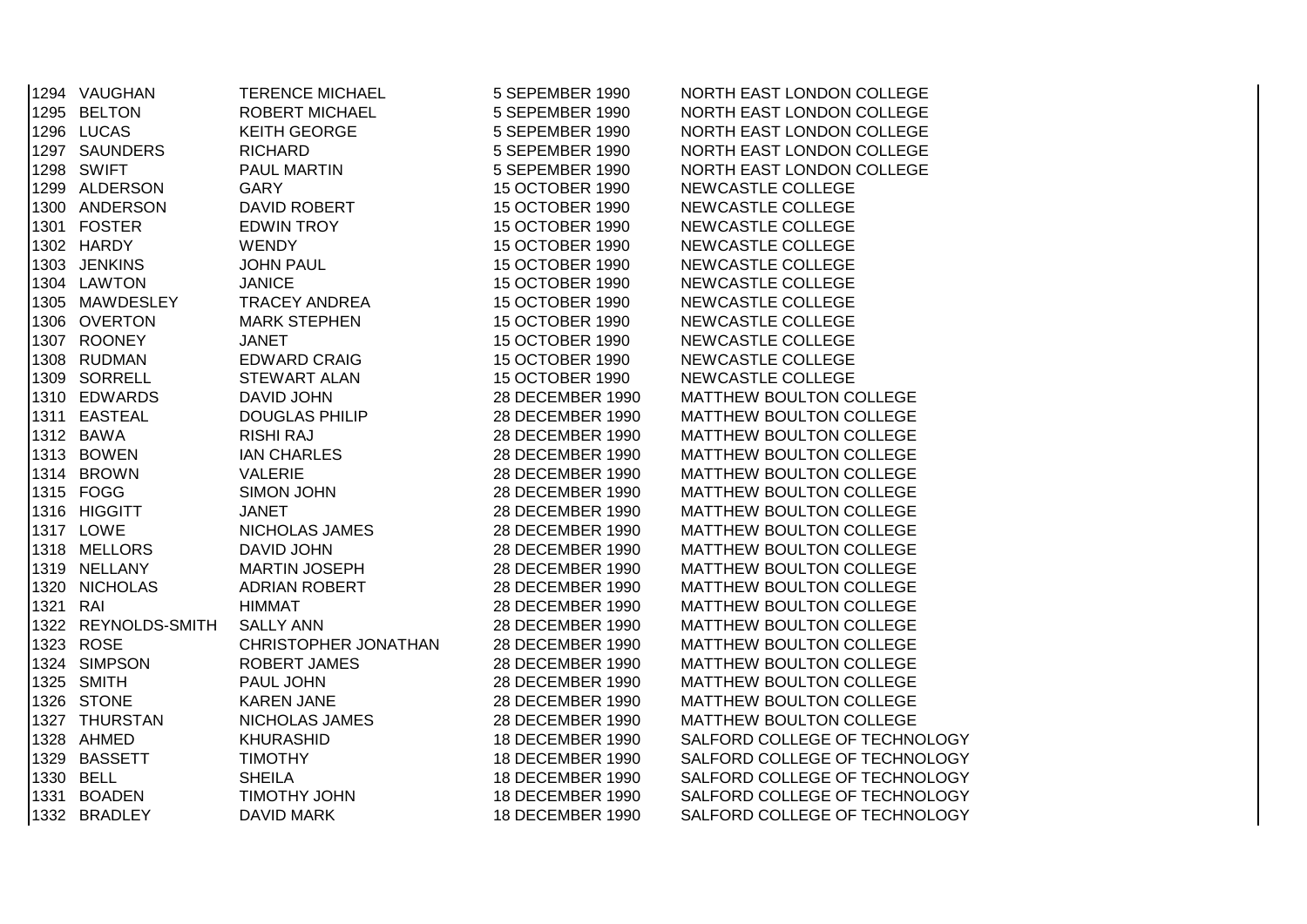| 1333 BROWN         | <b>LINDA CAROL</b>       | 18 DECEMBER 1990 | SALFORD COLLEGE OF TECHNOLOGY |
|--------------------|--------------------------|------------------|-------------------------------|
| 1334 BURGESS       | <b>NIGEL</b>             | 18 DECEMBER 1990 | SALFORD COLLEGE OF TECHNOLOGY |
| 1335 COSGROVE      | <b>SUSAN MARY</b>        | 18 DECEMBER 1990 | SALFORD COLLEGE OF TECHNOLOGY |
| 1336 DAVENPORT     | JENNIFER ANNE            | 18 DECEMBER 1990 | SALFORD COLLEGE OF TECHNOLOGY |
| 1337 DEVLIN        | <b>EOIN FRANCIS</b>      | 18 DECEMBER 1990 | SALFORD COLLEGE OF TECHNOLOGY |
| 1338 DOOTSON       | <b>NORMAN</b>            | 18 DECEMBER 1990 | SALFORD COLLEGE OF TECHNOLOGY |
| 1339 HOLLOWS       | <b>TRACEY</b>            | 18 DECEMBER 1990 | SALFORD COLLEGE OF TECHNOLOGY |
| 1340 HUDSON        | <b>CAROL ANN</b>         | 18 DECEMBER 1990 | SALFORD COLLEGE OF TECHNOLOGY |
| 1341 KEAN          | <b>DAVID NIGEL</b>       | 18 DECEMBER 1990 | SALFORD COLLEGE OF TECHNOLOGY |
| 1342 KELLY         | <b>SUSAN</b>             | 18 DECEMBER 1990 | SALFORD COLLEGE OF TECHNOLOGY |
| 1343 LEACH         | <b>JOHN GEORGE</b>       | 18 DECEMBER 1990 | SALFORD COLLEGE OF TECHNOLOGY |
| 1344 LOGAN         | DAVID ANTHONY            | 18 DECEMBER 1990 | SALFORD COLLEGE OF TECHNOLOGY |
| 1345 PARTON        | <b>ANDREW PHILIP</b>     | 18 DECEMBER 1990 | SALFORD COLLEGE OF TECHNOLOGY |
| 1346 PHILBROCK     | <b>STEWART NEIL</b>      | 18 DECEMBER 1990 | SALFORD COLLEGE OF TECHNOLOGY |
| 1347 RICHMOND      | STEVEN JOHN              | 18 DECEMBER 1990 | SALFORD COLLEGE OF TECHNOLOGY |
| 1348 SAXON         | <b>DAVID SMITH</b>       | 18 DECEMBER 1990 | SALFORD COLLEGE OF TECHNOLOGY |
| 1349 SIXSMITH      | <b>DEBORAH CAROLINE</b>  | 18 DECEMBER 1990 | SALFORD COLLEGE OF TECHNOLOGY |
| 1350 WEBSTER       | DAWN LESLEY              | 18 DECEMBER 1990 | SALFORD COLLEGE OF TECHNOLOGY |
| 1351 BEARDSLEY     | NIGEL ANDREW             | 31 DECEMBER 1990 | NOTTINGHAM POLYTECHNIC        |
| 1352 BIDE          | NIGEL ANDREW             | 31 DECEMBER 1990 | NOTTINGHAM POLYTECHNIC        |
| 1353 DALES         | <b>JOH LAWRENCE</b>      | 31 DECEMBER 1990 | NOTTINGHAM POLYTECHNIC        |
| 1354 FELGATE       | <b>ELIZABETH ANN</b>     | 31 DECEMBER 1990 | NOTTINGHAM POLYTECHNIC        |
| 1355 MARRINER      | <b>SARAH JANE</b>        | 31 DECEMBER 1990 | NOTTINGHAM POLYTECHNIC        |
| 1356 ROWLSTON      | <b>CHRISTOPHER ALBAN</b> | 31 DECEMBER 1990 | NOTTINGHAM POLYTECHNIC        |
| 1357 SIMPSON       | PAUL JOSEPH              | 31 DECEMBER 1990 | NOTTINGHAM POLYTECHNIC        |
| 1358 SMITH         | PENELOPE JANE            | 31 DECEMBER 1990 | NOTTINGHAM POLYTECHNIC        |
| 1359 SMITH         | <b>WILLIAM KEVIN</b>     | 31 DECEMBER 1990 | NOTTINGHAM POLYTECHNIC        |
| 1360 TAGG          | <b>MARTIN CHARLES</b>    | 31 DECEMBER 1990 | NOTTINGHAM POLYTECHNIC        |
| 1361 TOMLINSON     | <b>JOH ARTHUR</b>        | 31 DECEMBER 1990 | NOTTINGHAM POLYTECHNIC        |
| 1362 WESTON        | STEPHEN ANTHONY          | 31 DECEMBER 1990 | NOTTINGHAM POLYTECHNIC        |
| 1363 BARNES        | PHILIPPA ANNE            | 6 DECEMBER 1990  | SOUTH EAST LONDON COLLEGE     |
| 1364 GALAVAN       | <b>JOAN MARIA</b>        | 6 DECEMBER 1990  | SOUTH EAST LONDON COLLEGE     |
| 1365 HEATHERINGTON | <b>STEVEN GRAHAM</b>     | 6 DECEMBER 1990  | SOUTH EAST LONDON COLLEGE     |
| 1366 KANE          | <b>UNA MARY</b>          | 6 DECEMBER 1990  | SOUTH EAST LONDON COLLEGE     |
| 1367 LINCOLN       | <b>MELANIE DEIRDRE</b>   | 6 DECEMBER 1990  | SOUTH EAST LONDON COLLEGE     |
| 1368 MARKWELL      | <b>PETER</b>             | 6 DECEMBER 1990  | SOUTH EAST LONDON COLLEGE     |
| 1369 PRASAD TEWARI | <b>INDRESHWAR KAMPTA</b> | 6 DECEMBER 1990  | SOUTH EAST LONDON COLLEGE     |
| 1370 RUIZ          | <b>BARBARA</b>           | 6 DECEMBER 1990  | SOUTH EAST LONDON COLLEGE     |
| 1371 WILMOT        | NICHOLAS JAMES           | 6 DECEMBER 1990  | SOUTH EAST LONDON COLLEGE     |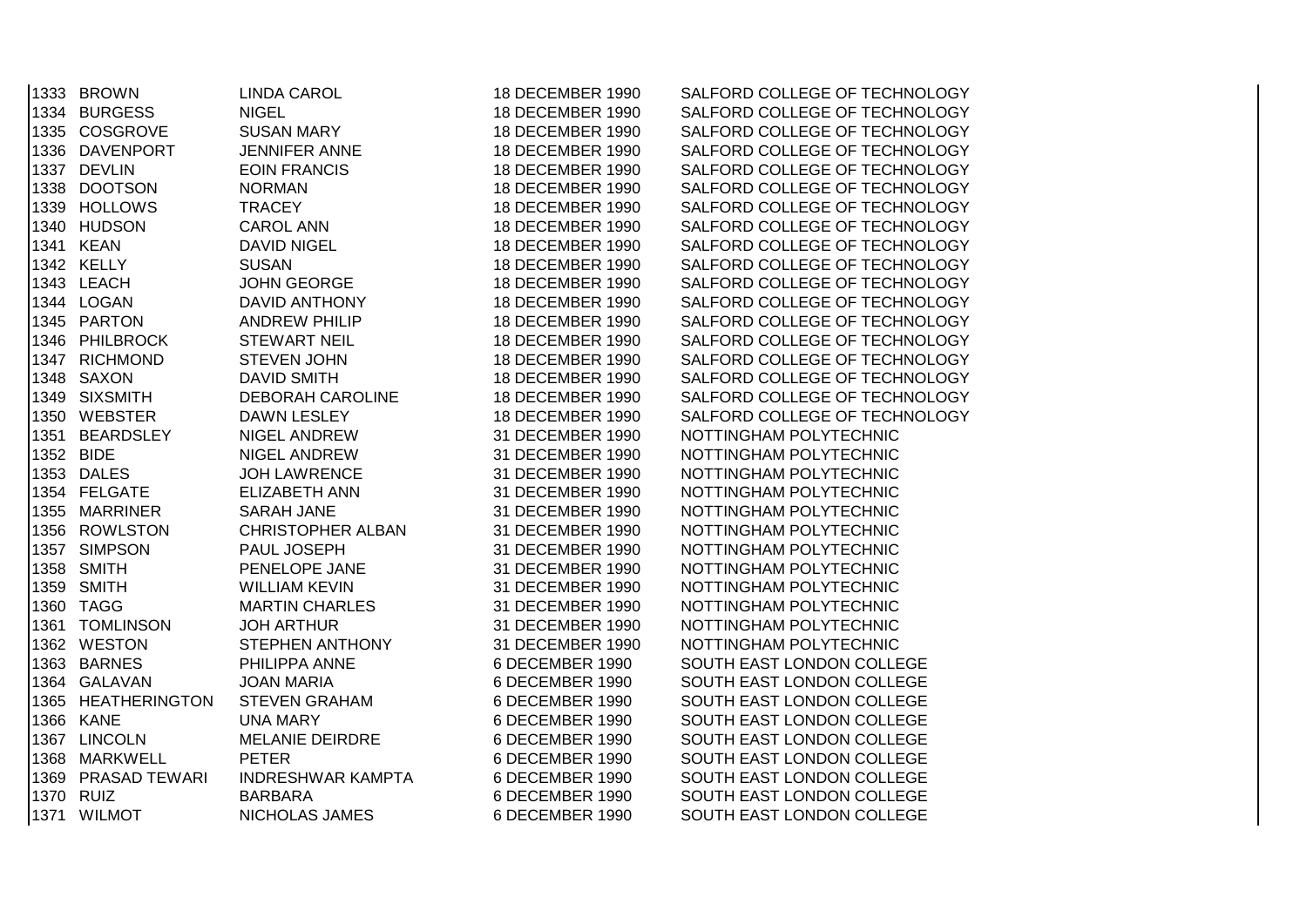|      | 1372 TAYLOR         | <b>BELINDA JOSEPHINE</b>     | 1 MARCH 1991            | MATTHEW BOULTON COLLEGE       |
|------|---------------------|------------------------------|-------------------------|-------------------------------|
|      | 1373 PROSSER-DAVIES | DAVID RICHARD LLEWELLYN      | 1 MARCH 1991            | MATTHEW BOULTON COLLEGE       |
|      | 1374 PALMER         | <b>FIONA</b>                 | 10 OCTOBER 1989         | NORTH EAST LONDON COLLEGE     |
|      | 1375 SHEPPARD       | SONIA JULIE                  | 6 DECEMBER 1990         | SOUTH EAST LONDON COLLEGE     |
|      | 1376 ARCHER         | STEPHEN FREDERICK JULIAN     | 24 AUGUST 1991          | MATTHEW BOULTON COLLEGE       |
|      | 1377 COLLIN         | <b>FREDERICK JOHN</b>        | 24 AUGUST 1991          | MATTHEW BOULTON COLLEGE       |
|      | 1378 PEPLER         | <b>GARY</b>                  | 24 AUGUST 1991          | MATTHEW BOULTON COLLEGE       |
|      | 1379 MILLER         | <b>DAVID</b>                 | 24 AUGUST 1991          | MATTHEW BOULTON COLLEGE       |
|      | 1380 BACON          | <b>NEIL</b>                  | 26 SEPEMBER 1991        | NOTTINGHAM POLYTECHNIC        |
|      | 1381 GILL           | <b>MANJIT</b>                | 26 SEPTEMBER 1991       | NOTTINGHAM POLYTECHNIC        |
|      | 1382 EDWARDS        | <b>COLIN GWYNFOR</b>         | 13 APRIL 1989           | WIRRAL METROPOLITAN COLLEGE   |
|      | 1383 GREEN          | <b>DAVID</b>                 | 22 NOVEMBER 1991        | NORTH EAST LONDON COLLEGE     |
|      | 1384 GORE           | PHILIP DAVID                 | 22 NOVEMBER 1991        | NORTH EAST LONDON COLLEGE     |
|      | 1385 LOCKWOOD       | <b>CATHERINE YVONNE MARY</b> | <b>22 NOVEMBER 1991</b> | NORTH EAST LONDON COLLEGE     |
|      | 1386 STEVENS        | <b>DAVID JAMES</b>           | <b>22 NOVEMBER 1991</b> | NORTH EAST LONDON COLLEGE     |
|      | 1387 THRALE         | DAVID HENRY                  | 22 NOVEMBER 1991        | NORTH EAST LONDON COLLEGE     |
|      | 1388 NICE           | <b>TIMOTHY JOHN</b>          | 22 NOVEMBER 1991        | NORTH EAST LONDON COLLEGE     |
|      | 1389 DEWER          | <b>BRIDGETTE NICHOLETTE</b>  | <b>20 JANUARY 1992</b>  | MATTHEW BOULTON COLLEGE       |
|      | 1390 JONES          | <b>SONIA</b>                 | <b>20 JANUARY 1992</b>  | MATTHEW BOULTON COLLEGE       |
|      | 1391 JONES          | <b>TREVOR NIALL</b>          | <b>20 JANUARY 1992</b>  | MATTHEW BOULTON COLLEGE       |
|      | 1392 LANGLEY        | EDWARD JOHN                  | 20 JANUARY 1992         | MATTHEW BOULTON COLLEGE       |
|      | 1393 MILES          | PETER JOHN THORNBURY         | 20 JANUARY 1992         | MATTHEW BOULTON COLLEGE       |
|      | 1394 MUNN           | NICHOLA JANE                 | <b>20 JANUARY 1992</b>  | MATTHEW BOULTON COLLEGE       |
|      | 1395 ORTON          | <b>THOMAS MICHAEL</b>        | 20 JANUARY 1992         | MATTHEW BOULTON COLLEGE       |
|      | 1396 RADFORD        | <b>JONATHAN PAUL</b>         | <b>20 JANUARY 1992</b>  | MATTHEW BOULTON COLLEGE       |
|      | 1397 BRINDLEY       | <b>MARTIN PHILIP</b>         | 27 JANUARY 1992         | SALFORD COLLEGE OF TECHNOLOGY |
|      | 1398 DAVIS          | ROBERT JOHN                  | 27 JANUARY 1992         | SALFORD COLLEGE OF TECHNOLOGY |
|      | 1399 DOYLE          | <b>LIAM PATRICK</b>          | 27 JANUARY 1992         | SALFORD COLLEGE OF TECHNOLOGY |
|      | 1400 HAINSWORTH     | PHILIP ANDREW                | 27 JANUARY 1992         | SALFORD COLLEGE OF TECHNOLOGY |
|      | 1401 LENSKY         | ANDREA JANE                  | <b>27 JANUARY 1992</b>  | SALFORD COLLEGE OF TECHNOLOGY |
|      | 1402 MURPHY         | <b>FIONA JANE</b>            | <b>27 JANUARY 1992</b>  | SALFORD COLLEGE OF TECHNOLOGY |
|      | 1403 PARR           | <b>ALISON WENDY</b>          | <b>27 JANUARY 1992</b>  | SALFORD COLLEGE OF TECHNOLOGY |
| 1404 | <b>RATHBONE</b>     | <b>DARRON</b>                | <b>27 JANUARY 1992</b>  | SALFORD COLLEGE OF TECHNOLOGY |
|      | 1405 SALISBURY      | <b>WENDY KATHLEEN</b>        | 27 JANUARY 1992         | SALFORD COLLEGE OF TECHNOLOGY |
| 1406 | <b>TASKER</b>       | MICHAEL STUART               | 27 JANUARY 1992         | SALFORD COLLEGE OF TECHNOLOGY |
|      | 1407 TAYLOR         | <b>MELANIE JANE</b>          | 27 JANUARY 1992         | SALFORD COLLEGE OF TECHNOLOGY |
|      | 1408 WOOD           | <b>JEAN MARGARET</b>         | <b>27 JANUARY 1992</b>  | SALFORD COLLEGE OF TECHNOLOGY |
|      | 1409 WOOD           | <b>STEPHEN GRAHAM</b>        | <b>27 JANUARY 1992</b>  | SALFORD COLLEGE OF TECHNOLOGY |
|      | 1410 BOLLANS        | <b>IAN</b>                   | 24 AUGUST 1991          | MATTHEW BOULTON COLLEGE       |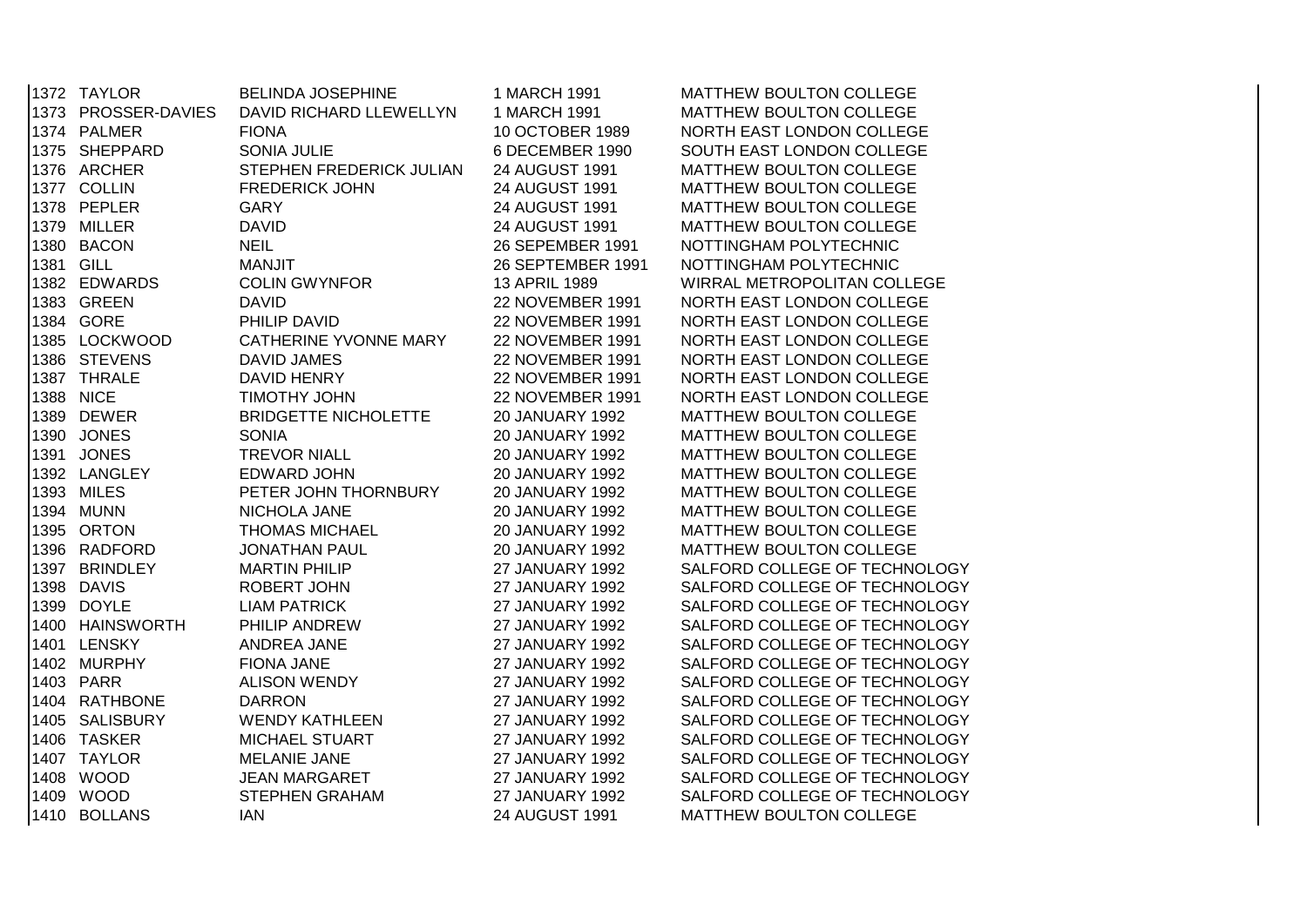| 1411 BEWELL     | DAVID MARK             | 5 JULY 1991     | NOTTINGHAM POLYTECHNIC                 |
|-----------------|------------------------|-----------------|----------------------------------------|
| 1412 CLAY       | <b>MAURICE HENRY</b>   | 5 JULY 1991     | NOTTINGHAM POLYTECHNIC                 |
| 1413 COX        | <b>GRAHAM EDWARD</b>   | 5 JULY 1991     | NOTTINGHAM POLYTECHNIC                 |
| 1414 DAYKIN     | <b>ADRIAN WILLIAM</b>  | 5 JULY 1991     | NOTTINGHAM POLYTECHNIC                 |
| 1415 HARRISON   | TIMOTHY DAVID          | 5 JULY 1991     | NOTTINGHAM POLYTECHNIC                 |
| 1416 HAYES      | ERIKA ELIZABETH        | 5 JULY 1991     | NOTTINGHAM POLYTECHNIC                 |
| 1417 DONALDSON  | <b>PERRY</b>           | 28 MAY 1992     | <b>ULSTER UNIVERSITY</b>               |
| 1418 REID       | <b>GRAHAM</b>          | 5 JULY 1991     | NOTTINGHAM POLYTECHNIC                 |
| 1419 URWIN      | PATRICIA MURIEL        | 5 JULY 1991     | NOTTINGHAM POLYTECHNIC                 |
| 1420 WEBSTER    | <b>ALAN</b>            | 5 JULY 1991     | NOTTINGHAM POLYTECHNIC                 |
| 1421 WEST       | <b>DARRAN WILLIAM</b>  | 5 JULY 1991     | NOTTINGHAM POLYTECHNIC                 |
| 1422 YARD       | <b>DAVID</b>           | 5 JULY 1991     | NOTTINGHAM POLYTECHNIC                 |
| 1423 MCMAHON    | <b>NIGEL</b>           | 28 MAY 1992     | <b>ULSTER UNIVERSITY</b>               |
| 1424 MCNABNEY   | <b>SAMUEL</b>          | 28 MAY 1992     | <b>ULSTER UNIVERSITY</b>               |
| 1425 HOGG       | <b>IAN</b>             | 12 MAY 1992     | NORFOLK COLLEGE OF ARTS AND TECHNOLOGY |
| 1426 LEADBEATER | <b>LYNDEN</b>          | 12 MAY 1992     | NORFOLK COLLEGE OF ARTS AND TECHNOLOGY |
| 1427 STEPHENSON | <b>MICHAEL GAWAIN</b>  | 12 MAY 1992     | NORFOLK COLLEGE OF ARTS AND TECHNOLOGY |
| 1428 THOMAS     | <b>SUSAN DOROTHY</b>   | 12 MAY 1992     | NORFOLK COLLEGE OF ARTS AND TECHNOLOGY |
| 1429 WRIGHT     | <b>TIMOTHY</b>         | 12 MAY 1992     | NORFOLK COLLEGE OF ARTS AND TECHNOLOGY |
| 1430 BAKER      | <b>MARK ARTHUR</b>     | 29 JUNE 1992    | NOTTINGHAM POLYTECHNIC                 |
| 1431 BLYDE      | <b>DENISE CLARE</b>    | 29 JUNE 1992    | NOTTINGHAM POLYTECHNIC                 |
| 1432 DUNCALFE   | SHIRLEY ANN            | 29 JUNE 1992    | NOTTINGHAM POLYTECHNIC                 |
| 1433 FRITH      | <b>ALAN</b>            | 29 JUNE 1992    | NOTTINGHAM POLYTECHNIC                 |
| 1434 GOSLING    | <b>JILL MAUREEN</b>    | 29 JUNE 1992    | NOTTINGHAM POLYTECHNIC                 |
| 1435 GROVES     | <b>SALLY KATHERINE</b> | 29 JUNE 1992    | NOTTINGHAM POLYTECHNIC                 |
| 1436 HALE       | <b>ANGELA MARIE</b>    | 29 JUNE 1992    | NOTTINGHAM POLYTECHNIC                 |
| 1437 KIRKWOOD   | <b>MILES</b>           | 29 JUNE 1992    | NOTTINGHAM POLYTECHNIC                 |
| 1438 MANN       | <b>HELEN</b>           | 29 JUNE 1992    | NOTTINGHAM POLYTECHNIC                 |
| 1439 MCPARLAND  | ANDREW                 | 29 JUNE 1992    | NOTTINGHAM POLYTECHNIC                 |
| 1440 PROSSER    | JOHN EDWARD            | 29 JUNE 1992    | NOTTINGHAM POLYTECHNIC                 |
| 1441 READ       | <b>SAMANTHA</b>        | 29 JUNE 1992    | NOTTINGHAM POLYTECHNIC                 |
| 1442 ROWLEY     | <b>SIMON DAVID</b>     | 29 JUNE 1992    | NOTTINGHAM POLYTECHNIC                 |
| 1443 SMITH      | <b>ADAM CLARK</b>      | 29 JUNE 1992    | NOTTINGHAM POLYTECHNIC                 |
| 1444 THORPE     | <b>DAVID</b>           | 29 JUNE 1992    | NOTTINGHAM POLYTECHNIC                 |
| 1445 TITTENSOR  | NICHOLA JANE           | 29 JUNE 1992    | NOTTINGHAM POLYTECHNIC                 |
| 1446 WHEATCROFT | <b>RICHARD WILLIAM</b> | 29 JUNE 1992    | NOTTINGHAM POLYTECHNIC                 |
| 1447 HALL       | <b>HOWARD JAMES</b>    | 7 OCTOBER 1992  | NOTTINGHAM POLYTECHNIC                 |
| 1448 CATIGNANI  | <b>SHEILA MARY</b>     | 7 OCTOBER 1992  | NOTTINGHAM POLYTECHNIC                 |
| 1449 O'NEILL    | <b>SIMON JAMES</b>     | 21 OCTOBER 1992 | CARDIFF INSTITUTE OF HIGHER EDUCATION  |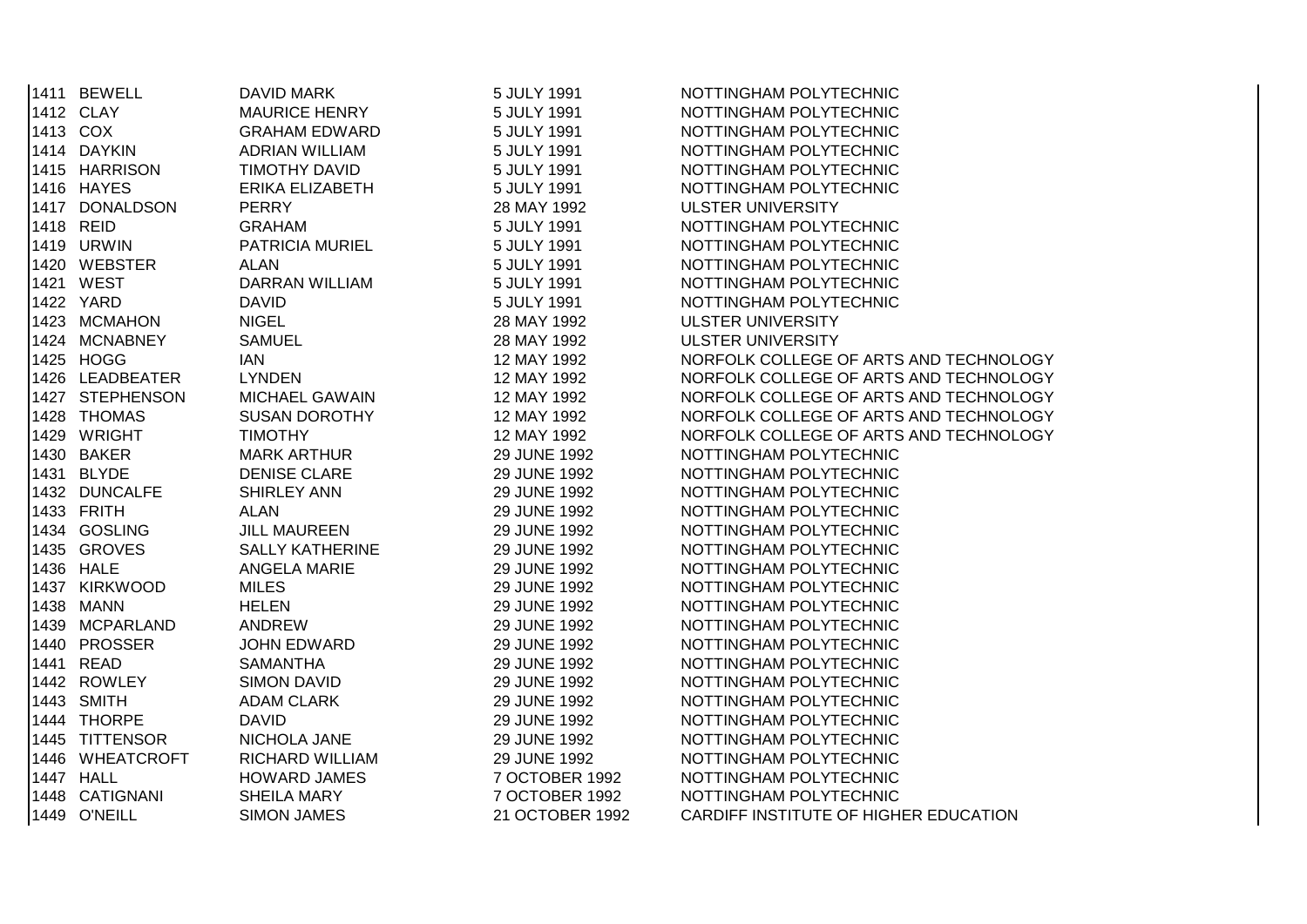|      | 1450 ASTON      | <b>NEIL RAYMOND</b>           | 4 NOVEMBER 1992         | MATTHEW BOULTON COLLEGE   |
|------|-----------------|-------------------------------|-------------------------|---------------------------|
|      | 1451 BERRY      | <b>CLAIRE CHRISTINE</b>       | 4 NOVEMBER 1992         | MATTHEW BOULTON COLLEGE   |
|      | 1452 BROWN      | <b>GILLIAN</b>                | 4 NOVEMBER 1992         | MATTHEW BOULTON COLLEGE   |
|      | 1453 MUNRO      | <b>TIMOTHY PAUL</b>           | 4 NOVEMBER 1992         | MATTHEW BOULTON COLLEGE   |
|      | 1454 BAXENDALE  | DAVID JAMES                   | 4 NOVEMBER 1992         | MATTHEW BOULTON COLLEGE   |
|      | 1455 FRANKCOM   | <b>MATTHEW RAYMOND</b>        | 4 NOVEMBER 1992         | MATTHEW BOULTON COLLEGE   |
|      | 1456 FOWLER     | <b>STEPHANIE LOUISE</b>       | 4 NOVEMBER 1992         | MATTHEW BOULTON COLLEGE   |
|      | 1457 BELSHAW    | <b>FRANCIS ARTHUR</b>         | <b>18 NOVEMBER 1992</b> | NORTH EAST LONDON COLLEGE |
|      | 1458 COSTIN     | NICHOLAS KEITH GEORGE         | <b>18 NOVEMBER 1992</b> | NORTH EAST LONDON COLLEGE |
|      | 1459 ELLERBY    | <b>RUTH VICTORIA</b>          | <b>18 NOVEMBER 1992</b> | NORTH EAST LONDON COLLEGE |
|      | 1460 NETHERTON  | <b>ANDREW MARK</b>            | 18 NOVEMBER 1992        | NORTH EAST LONDON COLLEGE |
|      | 1461 O'CAROLAN  | <b>SANDRA FRANCES</b>         | 18 NOVEMBER 1992        | NORTH EAST LONDON COLLEGE |
|      | 1462 REILLY     | <b>SHEILA</b>                 | <b>18 NOVEMBER 1992</b> | NORTH EAST LONDON COLLEGE |
|      | 1463 SAWYER     | PAUL RAYNHAM                  | <b>18 NOVEMBER 1992</b> | NORTH EAST LONDON COLLEGE |
|      | 1464 SHEPHERD   | <b>SHARON ISABEL MARGARET</b> | <b>18 NOVEMBER 1992</b> | NORTH EAST LONDON COLLEGE |
|      | 1465 SUTHERLAND | <b>SARAH LOUISE</b>           | <b>18 NOVEMBER 1992</b> | NORTH EAST LONDON COLLEGE |
|      | 1466 COX        | <b>JOSE</b>                   | <b>14 JANUARY 1993</b>  | MATTHEW BOULTON COLLEGE   |
|      | 1467 ELLIOTT    | <b>MATTHEW PETER</b>          | <b>14 JANUARY 1993</b>  | MATTHEW BOULTON COLLEGE   |
|      | 1468 FORSHAW    | <b>JANE</b>                   | <b>14 JANUARY 1993</b>  | MATTHEW BOULTON COLLEGE   |
|      | 1469 GORMAN     | RICHARD JAMES                 | <b>14 JANUARY 1993</b>  | MATTHEW BOULTON COLLEGE   |
|      | 1470 MORRISON   | <b>ANITA LESLEY</b>           | <b>14 JANUARY 1993</b>  | MATTHEW BOULTON COLLEGE   |
|      | 1471 REAY       | <b>CATHERINE MARY</b>         | <b>14 JANUARY 1993</b>  | MATTHEW BOULTON COLLEGE   |
|      | 1472 RILEY      | <b>DAVID CHARLES</b>          | <b>14 JANUARY 1993</b>  | MATTHEW BOULTON COLLEGE   |
|      | 1473 WALDEN     | <b>PETER</b>                  | <b>14 JANUARY 1993</b>  | MATTHEW BOULTON COLLEGE   |
|      | 1474 PRITCHARD  | <b>EDWARD GLYN</b>            | <b>18 NOVEMBER 1992</b> | NORTH EAST LONDON COLLEGE |
|      | 1475 ADAMS      | PAUL RICHARD                  | 17 MARCH 1993           | NORTH EAST LONDON COLLEGE |
|      | 1475 STYLES     | <b>MARTIN ROY</b>             | 17 MARCH 1993           | NORTH EAST LONDON COLLEGE |
|      | 1476 DURRANT    | DAVID JOHN                    | 17 MARCH 1993           | NORTH EAST LONDON COLLEGE |
|      | 1477 WYATT      | <b>JOANNE</b>                 | 17 MARCH 1993           | NORTH EAST LONDON COLLEGE |
|      | 1478 GOODWIN    | <b>ANN FRANCES</b>            | 17 MARCH 1993           | NORTH EAST LONDON COLLEGE |
|      | 1479 HARRISON   | <b>LESLEY-ANN</b>             | 17 MARCH 1993           | NORTH EAST LONDON COLLEGE |
|      | 1480 KNELLER    | <b>GILLIAN</b>                | 17 MARCH 1993           | NORTH EAST LONDON COLLEGE |
| 1481 | <b>MOSS</b>     | LOUISA JANE                   | 17 MARCH 1993           | NORTH EAST LONDON COLLEGE |
|      | 1482 PEACHEY    | <b>GWENDOLINE</b>             | 17 MARCH 1993           | NORTH EAST LONDON COLLEGE |
|      | 1483 RYAN       | <b>VIVIENNE MARY</b>          | 17 MARCH 1993           | NORTH EAST LONDON COLLEGE |
|      | 1484 SOPER      | <b>FRANCES JANE</b>           | 17 MARCH 1993           | NORTH EAST LONDON COLLEGE |
| 1485 | <b>NOT USED</b> | <b>NOT USED</b>               | <b>NOT USED</b>         | <b>NOT USED</b>           |
| 1486 | <b>THOMAS</b>   | <b>DAWN ALISON</b>            | 17 MARCH 1993           | NORTH EAST LONDON COLLEGE |
|      | 1487 WARDEN     | <b>MARY</b>                   | 17 MARCH 1993           | NORTH EAST LONDON COLLEGE |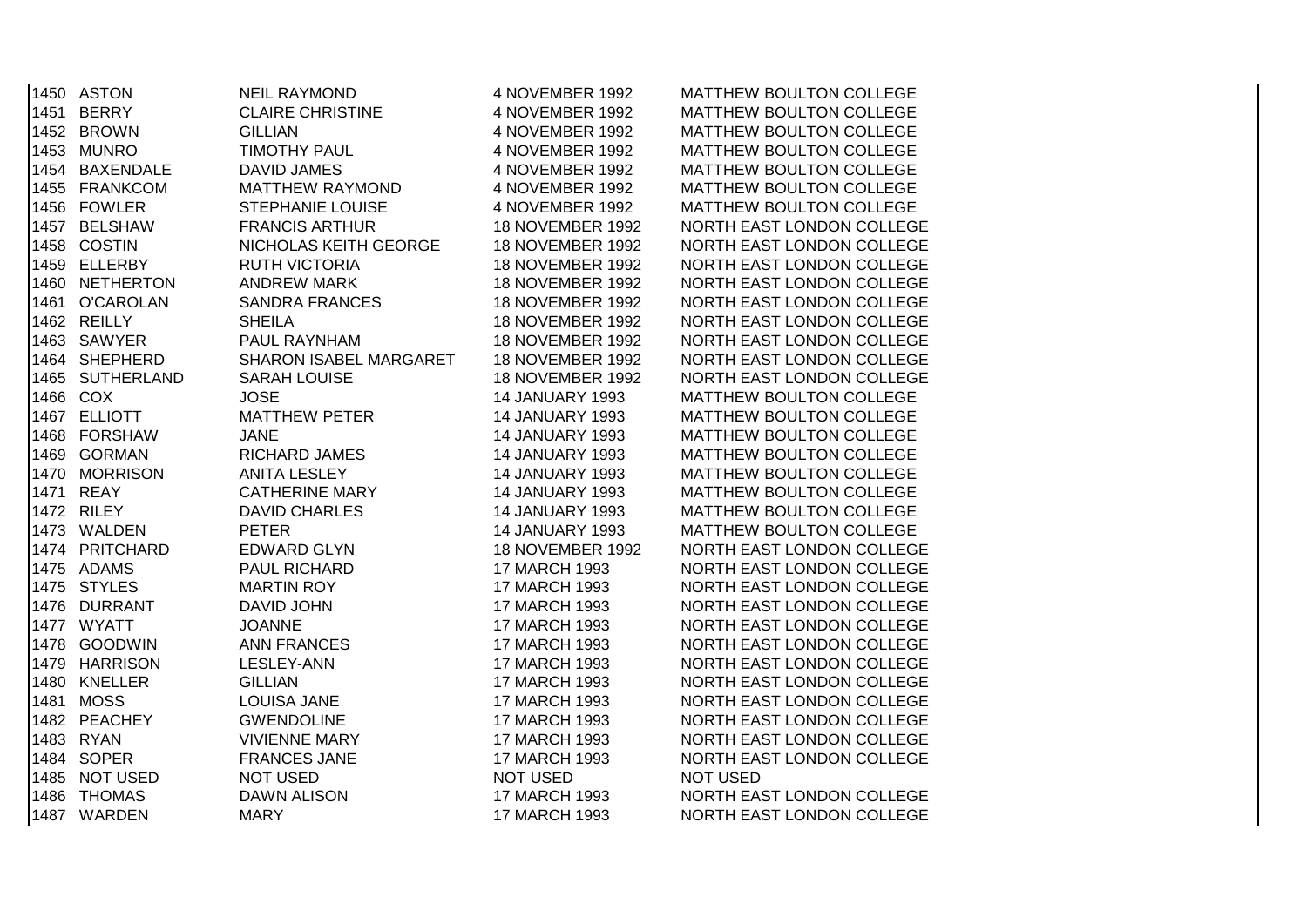| 1488 WHELAN      | ANDREW ROBERT CHARLES    | 17 MARCH 1993           | NORTH EAST LONDON COLLEGE             |
|------------------|--------------------------|-------------------------|---------------------------------------|
| 1489 WHITELEY    | WILLIAM NIGEL            | 17 MARCH 1993           | NORTH EAST LONDON COLLEGE             |
| 1490 ABBS        | <b>MARK ANTHONY</b>      | 19 MARCH 1993           | SALFORD COLLEGE OF TECHNOLOGY         |
| 1491 BROWNJOHN   | <b>MARTIN ERNEST</b>     | 19 MARCH 1993           | SALFORD COLLEGE OF TECHNOLOGY         |
| 1492 FIELDING    | PETER JAMES              | 19 MARCH 1993           | SALFORD COLLEGE OF TECHNOLOGY         |
| 1493 GREEN       | MARK                     | 19 MARCH 1993           | SALFORD COLLEGE OF TECHNOLOGY         |
| 1494 HANMORE     | <b>MARY RUTH</b>         | 19 MARCH 1993           | SALFORD COLLEGE OF TECHNOLOGY         |
| 1495 HORTH       | <b>CHRISTOPHER DAVID</b> | 19 MARCH 1993           | SALFORD COLLEGE OF TECHNOLOGY         |
| 1496 INGHAM      | <b>CHRISTOPHER PAUL</b>  | 19 MARCH 1993           | SALFORD COLLEGE OF TECHNOLOGY         |
| 1497 MORRISON    | <b>SUSAN</b>             | 19 MARCH 1993           | SALFORD COLLEGE OF TECHNOLOGY         |
| 1498 MOTTERSHEAD | ANGELA MARY              | 19 MARCH 1993           | SALFORD COLLEGE OF TECHNOLOGY         |
| 1499 NUTTALL     | <b>CHRISTINE ANN</b>     | 19 MARCH 1993           | SALFORD COLLEGE OF TECHNOLOGY         |
| 1500 PIEKARCZYK  | <b>DEREK</b>             | 19 MARCH 1993           | SALFORD COLLEGE OF TECHNOLOGY         |
| 1501 SLINGER     | PETER                    | 19 MARCH 1993           | SALFORD COLLEGE OF TECHNOLOGY         |
| 1502 STAINTON    | <b>JULIAN DAVID</b>      | 19 MARCH 1993           | SALFORD COLLEGE OF TECHNOLOGY         |
| 1503 WILLIAMS    | <b>GERAINT HUW</b>       | 19 MARCH 1993           | SALFORD COLLEGE OF TECHNOLOGY         |
| 1504 DRAKES      | <b>JEAN</b>              | 21 APRIL 1993           | SALFORD COLLEGE OF TECHNOLOGY         |
| 1505 BAYNHAM     | MICHAEL TERENCE          | 13 OCTOBER 1993         | CARDIFF INSTITUTE OF HIGHER EDUCATION |
| 1506 COWHIGG     | <b>JEFFREY</b>           | 13 OCTOBER 1993         | CARDIFF INSTITUTE OF HIGHER EDUCATION |
| 1507 CURRAN      | <b>PATRICK GERALD</b>    | 13 OCTOBER 1993         | CARDIFF INSTITUTE OF HIGHER EDUCATION |
| 1508 GOW         | <b>SUSAN TRACEY</b>      | 13 OCTOBER 1993         | CARDIFF INSTITUTE OF HIGHER EDUCATION |
| 1509 JONES       | <b>GARETH WYN</b>        | 13 OCTOBER 1993         | CARDIFF INSTITUTE OF HIGHER EDUCATION |
| 1510 MCLAIN      | <b>FIONA ELIZABETH</b>   | 13 OCTOBER 1993         | CARDIFF INSTITUTE OF HIGHER EDUCATION |
| 1511 PUGH        | <b>KIM SHARON</b>        | 13 OCTOBER 1993         | CARDIFF INSTITUTE OF HIGHER EDUCATION |
| 1512 REES        | <b>MARJORIE</b>          | 13 OCTOBER 1993         | CARDIFF INSTITUTE OF HIGHER EDUCATION |
| 1513 RUSSELL     | <b>FRANCIS</b>           | 13 OCTOBER 1993         | CARDIFF INSTITUTE OF HIGHER EDUCATION |
| 1514 SZWANDT     | PHILLIP LAWRENCE         | 13 OCTOBER 1993         | CARDIFF INSTITUTE OF HIGHER EDUCATION |
| 1515 TAYLOR      | <b>JACQUELINE IRIS</b>   | 13 OCTOBER 1993         | CARDIFF INSTITUTE OF HIGHER EDUCATION |
| 1516 STEFEK      | <b>LINDA</b>             | 8 JUNE 1993             | SALFORD COLLEGE OF TECHNOLOGY         |
| 1517 HENRY       | <b>TINA JANE</b>         | <b>18 NOVEMBER 1992</b> | NORTH EAST LONDON COLLEGE             |
| 1518 ASHFORD     | <b>BRETT JOHN</b>        | 1 DECEMBER 1993         | MATTHEW BOULTON COLLEGE               |
| 1519 BEESON      | <b>DAVID WILLIAM</b>     | 1 DECEMBER 1993         | MATTHEW BOULTON COLLEGE               |
| 1520 GARDNER     | <b>JANE HELEN</b>        | 1 DECEMBER 1993         | MATTHEW BOULTON COLLEGE               |
| 1521 NOT USED    | <b>NOT USED</b>          | <b>NOT USED</b>         | <b>NOT USED</b>                       |
| 1522 NOT USED    | <b>NOT USED</b>          | NOT USED                | <b>NOT USED</b>                       |
| 1523 JOHNSON     | <b>FRANCES ELIZABETH</b> | 1 DECEMBER 1993         | MATTHEW BOULTON COLLEGE               |
| 1524 LACEY       | <b>ADRIAN MARK</b>       | 1 DECEMBER 1993         | MATTHEW BOULTON COLLEGE               |
| 1525 LAWSON      | PETER MURRAY             | 1 DECEMBER 1993         | MATTHEW BOULTON COLLEGE               |
| 1526 MCINTOSH    | <b>FIONA MARGARET</b>    | 1 DECEMBER 1993         | MATTHEW BOULTON COLLEGE               |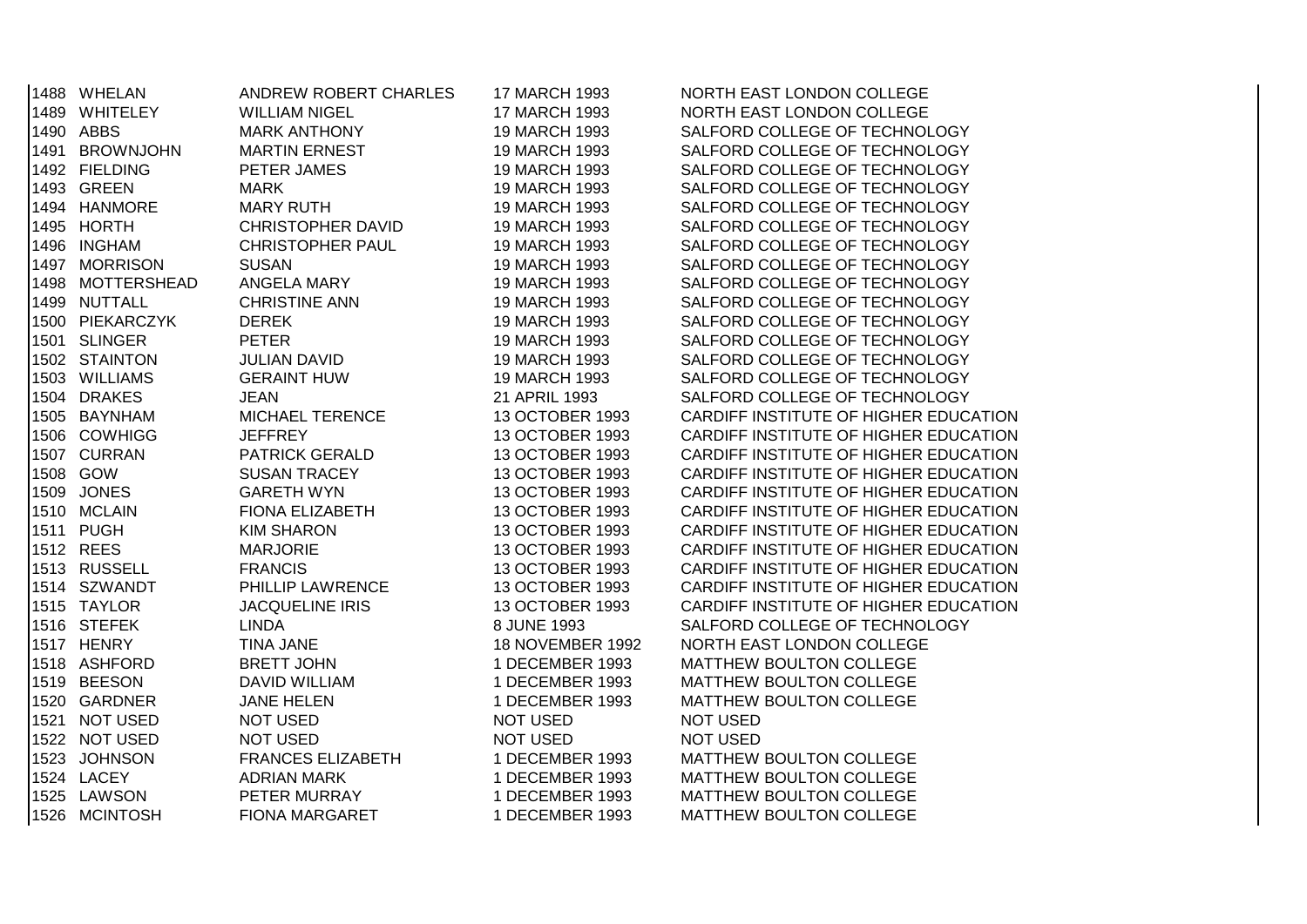|      | 1527 RICHARDS    | <b>HILARY ANNE</b>    | 1 DECEMBER 1993  | MATTHEW BOULTON COLLEGE       |
|------|------------------|-----------------------|------------------|-------------------------------|
|      | 1528 BARNETT     | <b>SARAH JANE</b>     | 21 DECEMBER 1993 | NOTTINGHAM TRENT UNIVERSITY   |
|      | 1529 BOOLE       | <b>RICHARD</b>        | 21 DECEMBER 1993 | NOTTINGHAM TRENT UNIVERSITY   |
|      | 1530 BURROWS     | NIGEL JOHN            | 21 DECEMBER 1993 | NOTTINGHAM TRENT UNIVERSITY   |
|      | 1531 CAIRNS      | <b>ANDREW</b>         | 21 DECEMBER 1993 | NOTTINGHAM TRENT UNIVERSITY   |
|      | 1532 GAWTHORPE   | <b>JOHN</b>           | 21 DECEMBER 1993 | NOTTINGHAM TRENT UNIVERSITY   |
|      | 1533 LORRIMAN    | <b>JOANNE</b>         | 21 DECEMBER 1993 | NOTTINGHAM TRENT UNIVERSITY   |
|      | 1534 LYTHGOE     | <b>PETER</b>          | 21 DECEMBER 1993 | NOTTINGHAM TRENT UNIVERSITY   |
|      | 1535 MOORE       | <b>GEOFFREY</b>       | 21 DECEMBER 1993 | NOTTINGHAM TRENT UNIVERSITY   |
|      | 1536 PISANI      | <b>GABRIELLE</b>      | 21 DECEMBER 1993 | NOTTINGHAM TRENT UNIVERSITY   |
|      | 1537 SUGARS      | ELIZABETH JANE        | 21 DECEMBER 1993 | NOTTINGHAM TRENT UNIVERSITY   |
|      | 1538 BUNCE       | <b>DEBRA ANN</b>      | 1 DECEMBER 1993  | MATTHEW BOULTON COLLEGE       |
|      | 1539 PARSONS     | <b>CAROLINE MARY</b>  | 14 APRIL 1994    | NORTH EAST LONDON COLLEGE     |
|      | 1540 DAVIES      | TREVOR JOHN           | 1 DECEMBER 1993  | MATTHEW BOULTON COLLEGE       |
|      | 1541 HULLAND     | JUDITH ELIZABETH ANNE | 1 DECEMBER 1993  | MATTHEW BOULTON COLLEGE       |
|      | 1542 DAVIES      | <b>NEIL BERNARD</b>   | 25 APRIL 1994    | SALFORD COLLEGE OF TECHNOLOGY |
|      | 1543 EASTHAM     | <b>TRACY JOANNE</b>   | 25 APRIL 1994    | SALFORD COLLEGE OF TECHNOLOGY |
|      | 1544 EVERSON     | <b>MARK PAUL</b>      | 25 APRIL 1994    | SALFORD COLLEGE OF TECHNOLOGY |
|      | 1545 GREENWOOD   | <b>NEIL STUART</b>    | 25 APRIL 1994    | SALFORD COLLEGE OF TECHNOLOGY |
|      | 1546 HOWARD      | ANDREW EDWIN          | 25 APRIL 1994    | SALFORD COLLEGE OF TECHNOLOGY |
|      | 1547 O'HARA      | <b>MICHAEL PETER</b>  | 25 APRIL 1994    | SALFORD COLLEGE OF TECHNOLOGY |
|      | 1548 OLD         | <b>SHARON</b>         | 25 APRIL 1994    | SALFORD COLLEGE OF TECHNOLOGY |
|      | 1549 PERKINS     | <b>DUNCAN CLIVE</b>   | 25 APRIL 1994    | SALFORD COLLEGE OF TECHNOLOGY |
|      | 1550 SEARING     | <b>JULIE ANN</b>      | 25 APRIL 1994    | SALFORD COLLEGE OF TECHNOLOGY |
|      | 1551 SHAW        | <b>KEVIN</b>          | 25 APRIL 1994    | SALFORD COLLEGE OF TECHNOLOGY |
|      | 1552 SIMPSON     | <b>JOANNE</b>         | 25 APRIL 1994    | SALFORD COLLEGE OF TECHNOLOGY |
|      | 1553 SMITH       | NIGEL THOMAS BERNARD  | 25 APRIL 1994    | SALFORD COLLEGE OF TECHNOLOGY |
|      | 1554 STEWART     | <b>CAROLE ANNE</b>    | 25 APRIL 1994    | SALFORD COLLEGE OF TECHNOLOGY |
|      | 1555 TAIT        | <b>IAN MALCOLM</b>    | 25 APRIL 1994    | SALFORD COLLEGE OF TECHNOLOGY |
|      | 1556 THOMAS      | <b>HUW ARFON</b>      | 25 APRIL 1994    | SALFORD COLLEGE OF TECHNOLOGY |
|      | 1557 TUNNICLIFFE | ROBERT STANLEY        | 25 APRIL 1994    | SALFORD COLLEGE OF TECHNOLOGY |
|      | 1558 COLTHORPE   | <b>DONNA LILIAN</b>   | 16 JUNE 1994     | NORTH EAST LONDON COLLEGE     |
| 1559 | <b>JACKSON</b>   | <b>AOIFE BIRD</b>     | 16 JUNE 1994     | NORTH EAST LONDON COLLEGE     |
|      | 1560 MARKS       | <b>NICHOLAS</b>       | 16 JUNE 1994     | NORTH EAST LONDON COLLEGE     |
| 1561 | SNUDDEN          | <b>IAN ROBERT</b>     | 16 JUNE 1994     | NORTH EAST LONDON COLLEGE     |
|      | 1562 SNUDDEN     | <b>IAN ROBERT</b>     | 16 JUNE 1994     | NORTH EAST LONDON COLLEGE     |
|      | 1563 TOLMAN      | <b>PAUL</b>           | 16 JUNE 1994     | NORTH EAST LONDON COLLEGE     |
|      | 1564 LYNE        | <b>MARK ALBERT</b>    | 16 JUNE 1994     | NORTH EAST LONDON COLLEGE     |
|      | 1565 BANKS       | <b>DAVID COLIN</b>    | 29 JULY 1994     | NOTTINGHAM TRENT UNIVERSITY   |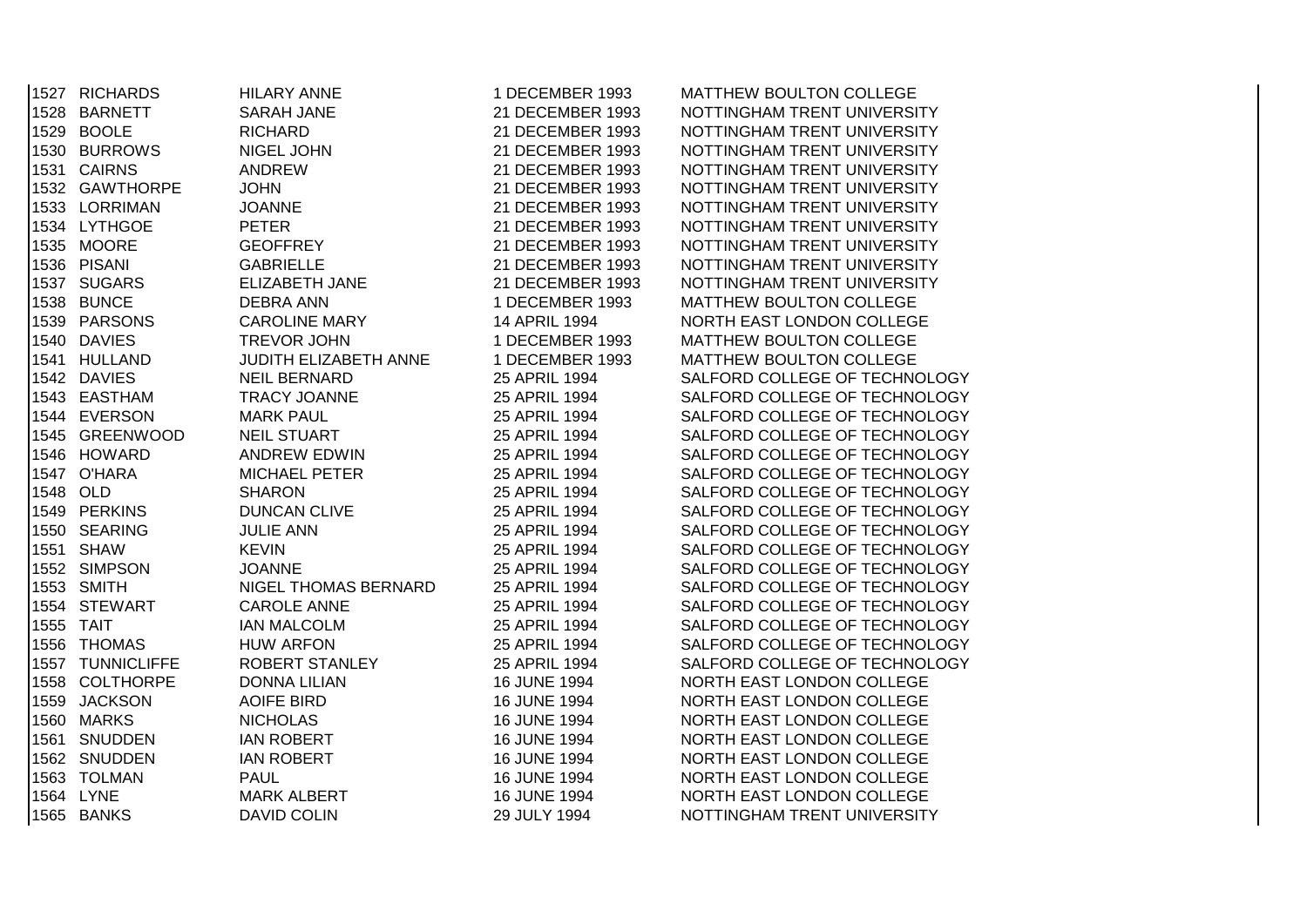|      | 1566 BARR        | <b>ANDREW JAMES</b>             | 29 JULY 1994           | NOTTINGHAM TRENT UNIVERSITY            |
|------|------------------|---------------------------------|------------------------|----------------------------------------|
|      | 1567 BELSON      | <b>MANDY JAMES</b>              | 29 JULY 1994           | NOTTINGHAM TRENT UNIVERSITY            |
|      | 1568 CHANTRY     | <b>SUZANNE KATHLEEN</b>         | 29 JULY 1994           | NOTTINGHAM TRENT UNIVERSITY            |
|      | 1569 CLARKE      | <b>IAN MAXWELL</b>              | 29 JULY 1994           | NOTTINGHAM TRENT UNIVERSITY            |
|      | 1570 COOPER      | <b>NEIL DAVID</b>               | 29 JULY 1994           | NOTTINGHAM TRENT UNIVERSITY            |
|      | 1571 EDWARDS     | <b>DONNA KAREN</b>              | 29 JULY 1994           | NOTTINGHAM TRENT UNIVERSITY            |
|      | 1572 GAMES       | DONNA KAY                       | 29 JULY 1994           | NOTTINGHAM TRENT UNIVERSITY            |
| 1573 | <b>GREEN</b>     | <b>CHRISTIAN CHARLES ADRIAN</b> | 29 JULY 1994           | NOTTINGHAM TRENT UNIVERSITY            |
|      | 1574 POPPLETON   | <b>RAY</b>                      | 29 JULY 1994           | NOTTINGHAM TRENT UNIVERSITY            |
| 1575 | <b>ROBINSON</b>  | <b>JAMES</b>                    | 29 JULY 1994           | NOTTINGHAM TRENT UNIVERSITY            |
|      | 1576 STRANGE     | <b>STUART VICTOR</b>            | 29 JULY 1994           | NOTTINGHAM TRENT UNIVERSITY            |
|      | 1577 LAMMIN      | <b>SUSAN</b>                    | 21 DECEMBER 1993       | NOTTINGHAM TRENT UNIVERSITY            |
|      | 1578 CASTLEDINE  | <b>HELEN ELIZABETH</b>          | 23 SEPTEMBER 1994      | NOTTINGHAM TRENT UNIVERSITY            |
|      | 1579 CHAPLEO     | ROBERT ANTHONY                  | 23 SEPTEMBER 1994      | NOTTINGHAM TRENT UNIVERSITY            |
|      | 1580 FOOTITT     | <b>JULIE CYNTHIA</b>            | 23 SEPTEMBER 1994      | NOTTINGHAM TRENT UNIVERSITY            |
|      | 1581 KOTAS       | <b>RICHARD</b>                  | 23 SEPTEMBER 1994      | NOTTINGHAM TRENT UNIVERSITY            |
|      | 1582 MACHIN      | <b>JOHN</b>                     | 23 SEPTEMBER 1994      | NOTTINGHAM TRENT UNIVERSITY            |
|      | 1583 OSBORNE     | <b>JOHN PAUL</b>                | 23 SEPTEMBER 1994      | NOTTINGHAM TRENT UNIVERSITY            |
|      | 1584 PURSGLOVE   | <b>LESLIE GLYN</b>              | 23 SEPTEMBER 1994      | NOTTINGHAM TRENT UNIVERSITY            |
|      | 1585 STRAWBRIDGE | <b>JULIE CATHERINE</b>          | 23 SEPTEMBER 1994      | NOTTINGHAM TRENT UNIVERSITY            |
|      | 1586 THOMAS      | <b>MICHAEL PETER</b>            | 23 SEPTEMBER 1994      | NOTTINGHAM TRENT UNIVERSITY            |
|      | 1587 COWARD      | <b>JASON MARK</b>               | 29 SEPTEMBER 1994      | CARDIFF INSTITUTE OF HIGHER EDUCATION  |
|      | 1588 EVANS       | <b>GAYNOR WYN</b>               | 29 SEPTEMBER 1994      | CARDIFF INSTITUTE OF HIGHER EDUCATION  |
|      | 1589 GRIFFITHS   | <b>OWEN VAUGHAN</b>             | 29 SEPTEMBER 1994      | CARDIFF INSTITUTE OF HIGHER EDUCATION  |
|      | 1590 HEALY       | <b>CATHERINE ANN</b>            | 29 SEPTEMBER 1994      | CARDIFF INSTITUTE OF HIGHER EDUCATION  |
|      | 1591 HOLLEY      | <b>STEVE</b>                    | 29 SEPTEMBER 1994      | CARDIFF INSTITUTE OF HIGHER EDUCATION  |
|      | 1592 PRICE       | BEVERLEY JANE                   | 29 SEPTEMBER 1994      | CARDIFF INSTITUTE OF HIGHER EDUCATION  |
|      | 1593 PROSSER     | <b>HELEN</b>                    | 29 SEPTEMBER 1994      | CARDIFF INSTITUTE OF HIGHER EDUCATION  |
|      | 1594 RICHARDS    | <b>KIRSTEN BRODIE</b>           | 29 SEPTEMBER 1994      | CARDIFF INSTITUTE OF HIGHER EDUCATION  |
|      | 1595 THOMAS      | <b>ALUN BOWEN</b>               | 29 SEPTEMBER 1994      | CARDIFF INSTITUTE OF HIGHER EDUCATION  |
|      | 1596 VOUSDEN     | <b>JESSICA MANDY</b>            | 29 SEPTEMBER 1994      | CARDIFF INSTITUTE OF HIGHER EDUCATION  |
|      | 1597 WAFFORD     | <b>LISA MARGRET</b>             | 29 SEPTEMBER 1994      | CARDIFF INSTITUTE OF HIGHER EDUCATION  |
|      | 1598 PRITCHARD   | <b>BARBARA GEORGINA</b>         | 29 SEPTEMBER 1994      | CARDIFF INSTITUTE OF HIGHER EDUCATION  |
|      | 1599 BRYAN       | <b>LUCIE</b>                    | 19 AUGUST 1994         | SALFORD COLLEGE OF TECHNOLOGY          |
|      | 1600 HEDGLEY     | <b>JUDITH</b>                   | <b>19 AUGUST 1994</b>  | SALFORD COLLEGE OF TECHNOLOGY          |
|      | 1601 COYNE       | <b>SARAH</b>                    | 10 OCTOBER 1994        | NORFOLK COLLEGE OF ARTS AND TECHNOLOGY |
|      | 1602 GORMAN      | <b>JONATHAN BIRD</b>            | 7 DECEMBER 1994        | NORFOLK COLLEGE OF ARTS AND TECHNOLOGY |
| 1603 | <b>JONES</b>     | <b>DAVID HARRIES</b>            | 29 SEPTEMBER 1994      | CARDIFF INSTITUTE OF HIGHER EDUCATION  |
|      | 1604 BACON       | <b>BEVERLEY ANN</b>             | <b>19 JANUARY 1995</b> | NOTTINGHAM TRENT UNIVERSITY            |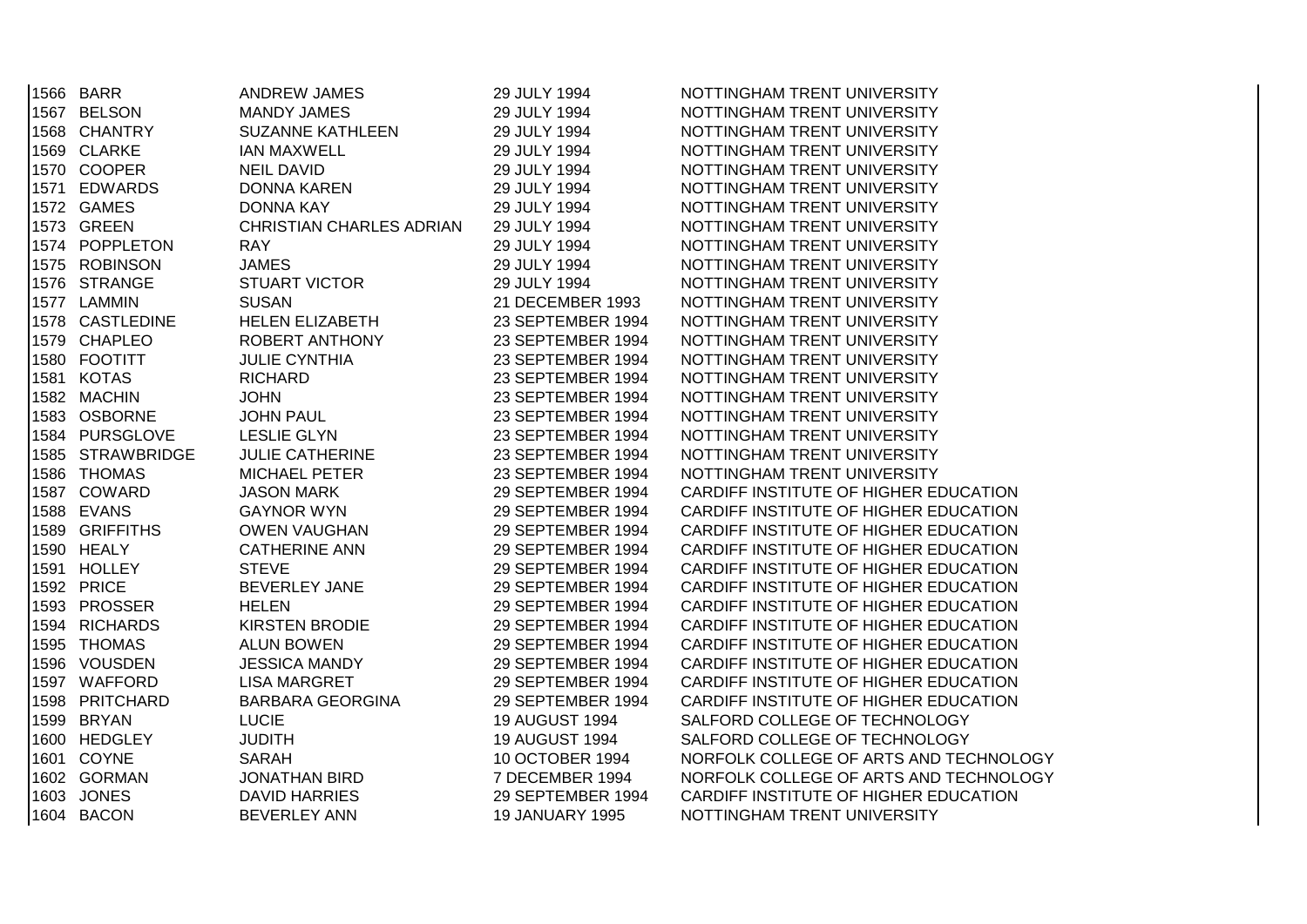| 1605 GREEN      | <b>BEVERLEY</b>        | <b>19 JANUARY 1995</b> | NOTTINGHAM TRENT UNIVERSITY   |
|-----------------|------------------------|------------------------|-------------------------------|
| 1606 GREEN      | <b>ANN</b>             | <b>19 JANUARY 1995</b> | NOTTINGHAM TRENT UNIVERSITY   |
| 1607 UNSWORTH   | LESLEY JANE            | <b>19 JANUARY 1995</b> | NOTTINGHAM TRENT UNIVERSITY   |
| 1608 ATKINSON   | KIRSTIE JANE           | <b>18 JANUARY 1995</b> | SALFORD COLLEGE OF TECHNOLOGY |
| 1609 BLOW       | <b>ROSEMARY</b>        | <b>18 JANUARY 1995</b> | SALFORD COLLEGE OF TECHNOLOGY |
| 1610 BROWN      | ANNETTE SUSAN          | <b>18 JANUARY 1995</b> | SALFORD COLLEGE OF TECHNOLOGY |
| 1611 COFFEY     | TIM                    | <b>18 JANUARY 1995</b> | SALFORD COLLEGE OF TECHNOLOGY |
| 1612 COLEMAN    | <b>MARK</b>            | <b>18 JANUARY 1995</b> | SALFORD COLLEGE OF TECHNOLOGY |
| 1613 ETCHES     | LOUISE WENDY           | <b>18 JANUARY 1995</b> | SALFORD COLLEGE OF TECHNOLOGY |
| 1614 FREARSON   | ANNA KIRSTY            | <b>18 JANUARY 1995</b> | SALFORD COLLEGE OF TECHNOLOGY |
| 1615 GORE       | <b>MICHAEL STUART</b>  | <b>18 JANUARY 1995</b> | SALFORD COLLEGE OF TECHNOLOGY |
| 1616 HACKETT    | <b>AINE MARY</b>       | <b>18 JANUARY 1995</b> | SALFORD COLLEGE OF TECHNOLOGY |
| 1617 HARRIS     | PATRICIA ANNE          | <b>18 JANUARY 1995</b> | SALFORD COLLEGE OF TECHNOLOGY |
| 1618 HUGHES     | RODERICK JOHN          | <b>18 JANUARY 1995</b> | SALFORD COLLEGE OF TECHNOLOGY |
| 1619 MCCLEMENTS | <b>DONNA ELIZABETH</b> | <b>18 JANUARY 1995</b> | SALFORD COLLEGE OF TECHNOLOGY |
| 1620 MORGAN     | AMANDA JANE            | <b>18 JANUARY 1995</b> | SALFORD COLLEGE OF TECHNOLOGY |
| 1621 RASELL     | <b>GEOFFREY JOHN</b>   | <b>18 JANUARY 1995</b> | SALFORD COLLEGE OF TECHNOLOGY |
| 1622 SARKAR     | <b>ELIZABETH ANN</b>   | <b>18 JANUARY 1995</b> | SALFORD COLLEGE OF TECHNOLOGY |
| 1623 SEAR       | NICHOLAS PETER HALL    | <b>18 JANUARY 1995</b> | SALFORD COLLEGE OF TECHNOLOGY |
| 1624 SEDGLEY    | ELIZABETH JANE         | <b>18 JANUARY 1995</b> | SALFORD COLLEGE OF TECHNOLOGY |
| 1625 SNOW       | <b>JOHN ANDREW</b>     | <b>18 JANUARY 1995</b> | SALFORD COLLEGE OF TECHNOLOGY |
| 1626 SKINLEY    | <b>SHIRLEY ANN</b>     | <b>18 JANUARY 1995</b> | SALFORD COLLEGE OF TECHNOLOGY |
| 1627 GIUGNO     | <b>BRYONY JANE</b>     | <b>18 JANUARY 1995</b> | SALFORD COLLEGE OF TECHNOLOGY |
| 1628 EATON-LEES | <b>JULIE TERESA</b>    | 5 APRIL 1995           | MATTHEW BOULTON COLLEGE       |
| 1629 BARNES     | <b>JENNIFER</b>        | 1 JUNE 1995            | NORTH EAST LONDON COLLEGE     |
| 1630 CHAPMAN    | <b>IVOR</b>            | 1 JUNE 1995            | NORTH EAST LONDON COLLEGE     |
| 1631 ERINGA     | <b>DOREEN</b>          | 1 JUNE 1995            | NORTH EAST LONDON COLLEGE     |
| 1632 MCALLISTER | SARAH                  | 1 JUNE 1995            | NORTH EAST LONDON COLLEGE     |
| 1633 MCGUCKIAN  | <b>HELEN</b>           | 1 JUNE 1995            | NORTH EAST LONDON COLLEGE     |
| 1634 PAGE       | <b>ANDREA</b>          | 1 JUNE 1995            | NORTH EAST LONDON COLLEGE     |
| 1635 PARSONS    | <b>RAY</b>             | 1 JUNE 1995            | NORTH EAST LONDON COLLEGE     |
| 1636 WRIGHT     | <b>ANNA</b>            | 1 JUNE 1995            | NORTH EAST LONDON COLLEGE     |
| 1637 BOWLES     | <b>ANDREW PETER</b>    | 25 SEPTEMBER 1995      | NORTH EAST LONDON COLLEGE     |
| 1638 CHRISTIE   | <b>SUZANNE LISA</b>    | 25 SEPTEMBER 1995      | NORTH EAST LONDON COLLEGE     |
| 1639 COLLOM     | <b>CAROLINE</b>        | 25 SEPTEMBER 1995      | NORTH EAST LONDON COLLEGE     |
| 1640 MCDONALD   | <b>KENNETH PATRICK</b> | 25 SEPTEMBER 1995      | NORTH EAST LONDON COLLEGE     |
| 1641 RATTIGAN   | <b>MARTIN</b>          | 25 SEPTEMBER 1995      | NORTH EAST LONDON COLLEGE     |
| 1642 SMITH      | WILLIAM EDWARD         | 25 SEPTEMBER 1995      | NORTH EAST LONDON COLLEGE     |
| 1643 SPIRIT     | <b>TIMONTH MARTIN</b>  | 25 SEPTEMBER 1995      | NORTH EAST LONDON COLLEGE     |